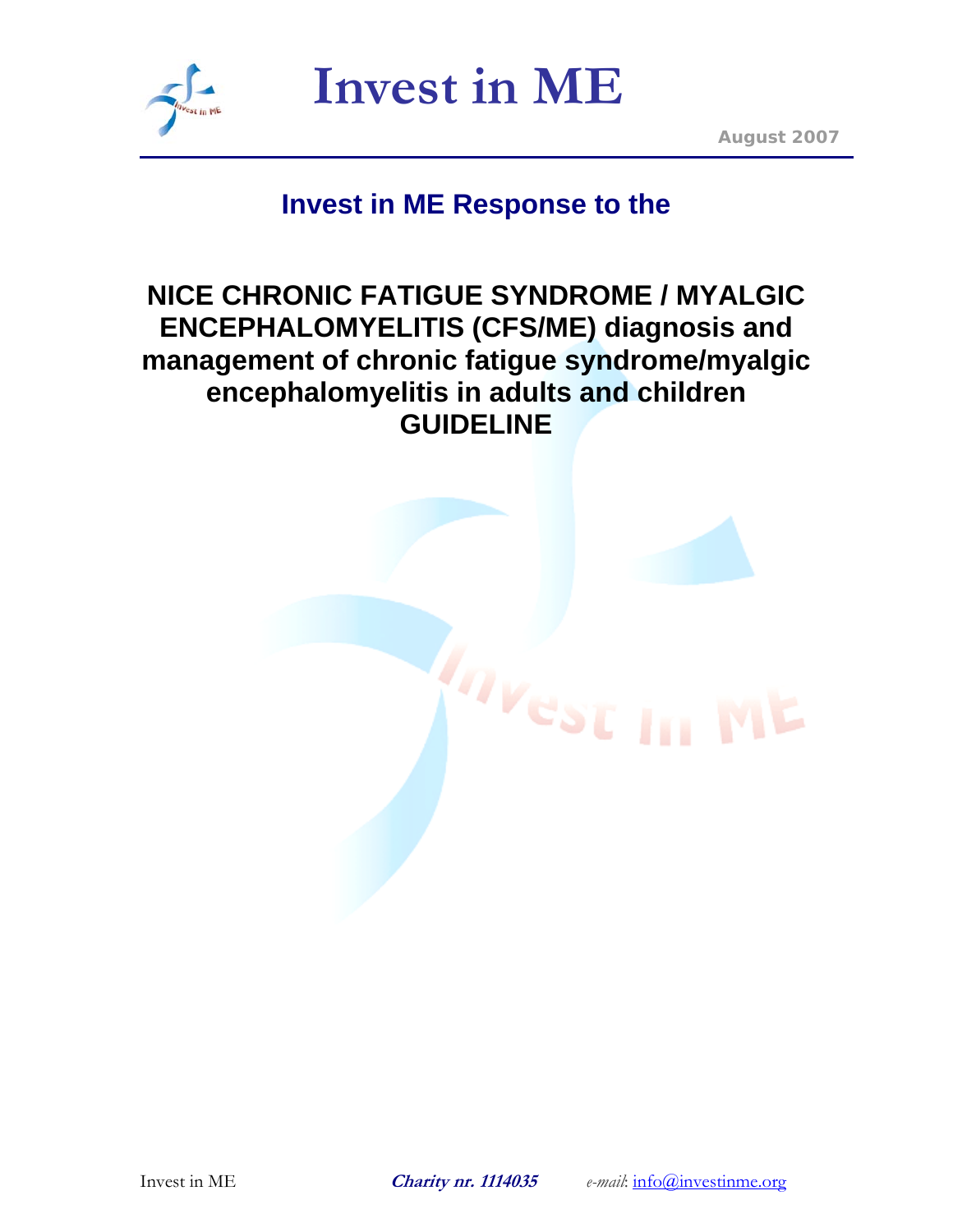



*August 2007*

# August 2007

#### **1. Background**

Invest in ME (IiME) is a UK charity which was registered in May 2006 by people with Myalgic Encephalomyelitis (ME/CFS) or parents of children with ME/CFS. The work we perform is unpaid and voluntary and the charity has no paying subscribers. We therefore are independent and do not have any ties to NHS or government departments which could influence our opinions when analysing these guidelines.

Invest in ME have examined the Full version of the NICE guidelines

"**Chronic fatigue syndrome/myalgic encephalomyelitis (or encephalopathy): diagnosis and management of chronic fatigue syndrome/myalgic encephalomyelitis (or encephalopathy) in adults and children**"

which are meant for healthcare professionals. We have also looked at the other documents produced by NICE in all the categories (for patients, careers and the public).

A summary of our comments is supplied here.

The objectives of IiME in reviewing the NICE Guidelines are to ensure that people with Myalgic Encephalomyelitis (ME) and their families receive appropriate treatment. Due to the severity and consequences of this illness ME/CFS needs to receive whatever public funding is necessary to allow proper diagnosis, treatment based on scientific evidence and not vested interests, and for a cure for this devastating illness to be developed.

IiME reviewed the NICE Draft Guidelines (Chronic fatigue syndrome/Myalgic encephalomyelitis: diagnosis of chronic fatigue syndrome/Myalgic encephalomyelitis in adults and children) in 2006 and produced a comprehensive, 38,000 word review of the full and short versions of the Draft Guidelines.

NICE took over two years to formulate the Draft Guidelines. IiME, along with the ME/CFS community, were limited to two months to respond with comments to the Draft Guidelines and received no advance warning of the final contents of the NICE guidelines released in August 2007.

Where necessary IiME have drawn on our review of the NICE Draft Guidelines for those areas where our concerns not been satisfactorily addressed or have been ignored by NICE (full comments to the draft guidelines with references are available

Invest in ME Response to NICE Guidelines on CFS/ME Page 2/52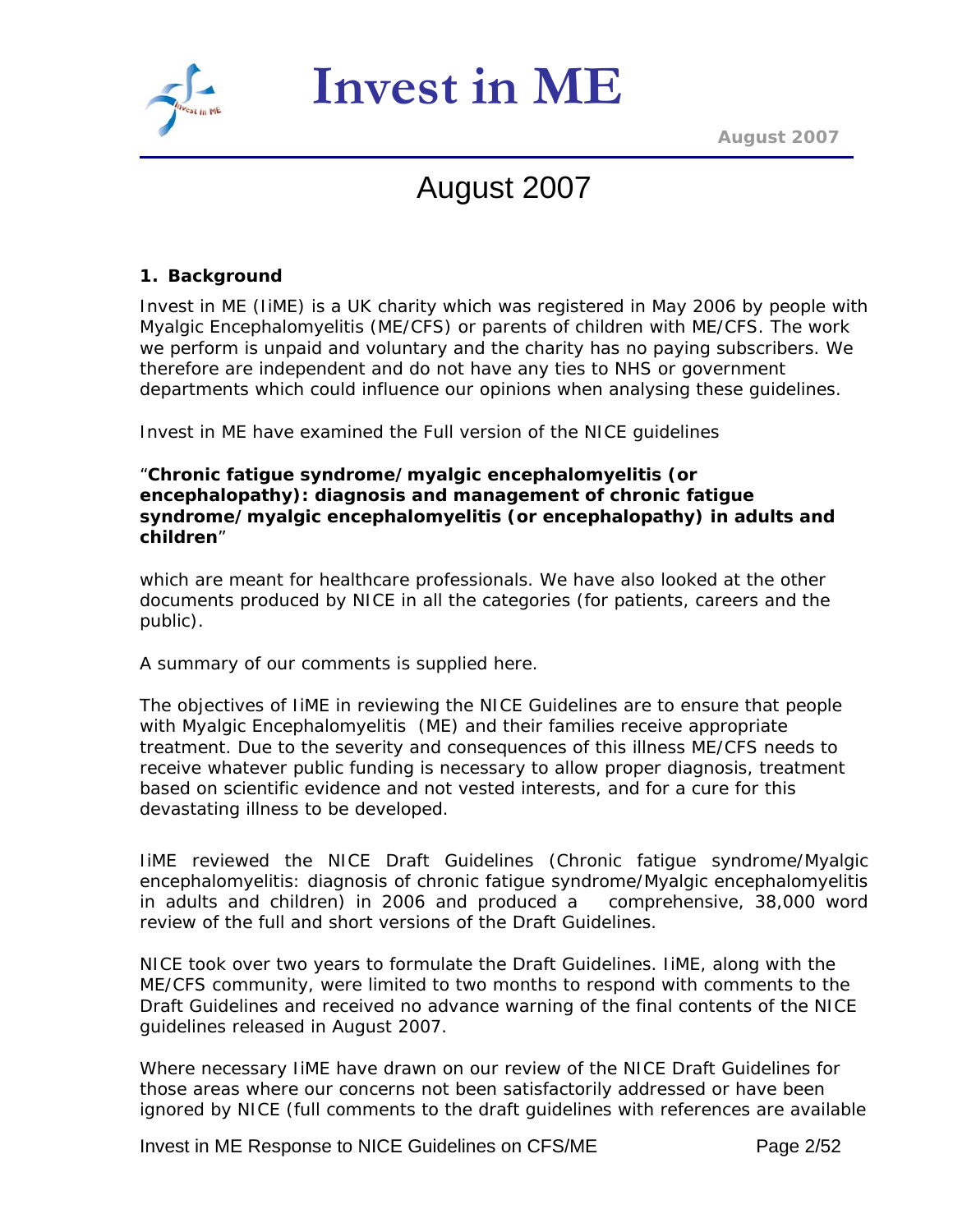

at **<http://tinyurl.com/375t5t>**. These references are able to back up the quotes and research in this document also).

IiME welcome the fact that at least some of our recommendations and requests for changes have been accepted by NICE.

We are dismayed that many have been left unanswered or unsatisfactorily answered, or ignored.

These guidelines relate to CFS/ME. NICE incorporate all of the existing forms of chronic fatigue within this document and include ME or ME/CFS – myalgic encephalomyelitis.

We would prefer to use the term ME for the illness but recognise that ME/CFS is used widely. The true term for ME/CFS is myalgic encephalomyelitis and IiME have used the correct WHO IDC 10 G93.3 classification of this neurological illness – ME/CFS – within this document in our comments in order to standardise. IiME's interest is ME/CFS – a neurological illness.

# **2. IiME Comments on These Guidelines**

In the Preface Professor Richard Baker states that

"*The publication of this guideline presents an opportunity to improve care for people with CFS/ME*. "

That was a very true statement.

It is a sad failing of NICE, however, that these guidelines fail to grasp this opportunity and instead deliver a weak and ineffectual document that seemingly attempts to retain much of the ignorance and prejudice existing within healthcare provision for ME/CFS.

We believe these guidelines provide little to further the treatment of ME/CFS and this is an opportunity missed by those entrusted with the responsibility for producing these guidelines.

The NICE guidelines lack any vision in moving forward the treatment of people with ME/CFS.

NICE have chosen only to use the evidence which satisfied a predetermined view that CBT and GET are preferred methods of treatment for ME, that there is doubt about the true nature of ME/CFS and that CFS incorporates ME/CFS within its catchment.

We dispute the statement by Baker that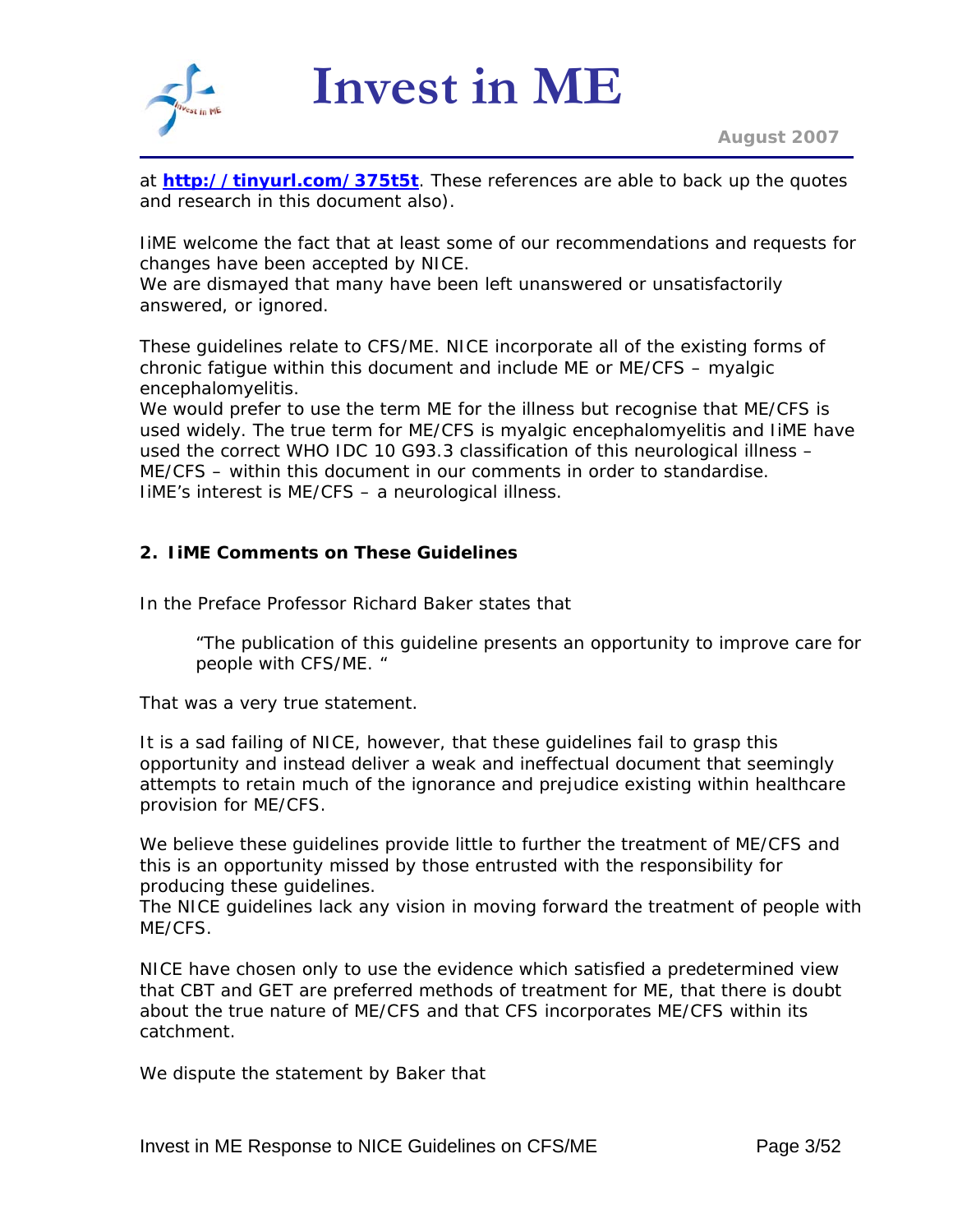

*August 2007*

"*A recent two-year programme to set up demonstration services has shown what can be achieved, and we wish to encourage development of care based on the experience of these schemes.*".

The overwhelming majority of the CNCC Clinics are generally nothing more than psychiatric-led chronic fatigue therapy centres, often headed by psychiatrists and achieving nothing to help people with a neurological illness. The money on setting these clinics up has been wasted.

Baker's comments are typical of the NICE spin on the true facts surrounding ME/CFS.

Baker continues –

"*Development of recommendations about the cause of CFS/ME was outside the scope of the guideline.*".

Yet surely a diagnostic test should not be outside the scope! How else is it possible to overcome this "*poor understanding*" of the illness.

Baker states that -

"*In developing the guideline, we kept in mind the overall goal of improving care for people with CFS/ME, that is, improving diagnosis, enabling patients to receive therapy appropriate for, and acceptable to them, and providing information and support, with the patient's preferences and views firmly driving decision-making.*"

Yet how can diagnosis be improved if NICE refuse to adopt consistent, standard guidelines and deem diagnostic tests to be out of scope and do not call for research in finding a diagnostic test.

NICE have ignored the overwhelming evidence showing the organic nature of the illness and use a deplorable spin on the facts which does not serve ME/CFS patients, their families or healthcare staff who are genuinely interested in helping.

It is also rather short-sighted to ignore all of the politics which have been going on for years as the vested interests of psychiatrists, including the original Beard analysis back in the seventies, have effectively clouded the issue of ME/CFS and allows the myths (which are perpetuated in the guidelines) to distort thinking and action and so adversely affect the chance of ME/CFS patients to get sensible and proper consideration for the underlying biological illness.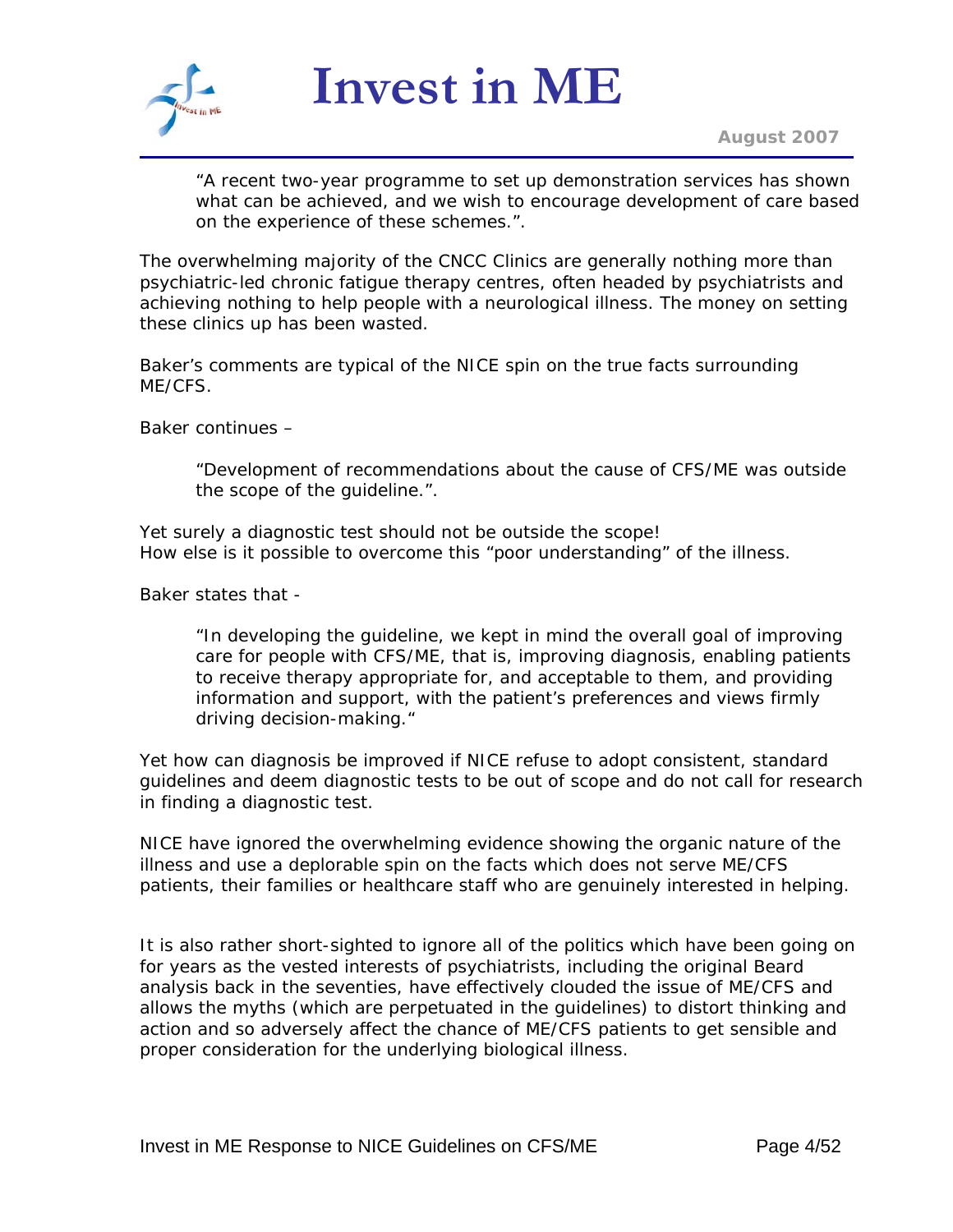

*August 2007*

We dispute the continued characterisation of ME/CFS as being '*poorly understood*'. There are over 4000 biomedical research papers on the illness which the NICE searches should have seen and analysed.

Views by ME/CFS support groups show that ME/CFS must be seen as a distinct and separate illness from CFS. This, we feel, is part of the problem with healthcare staff and others – by broadening the view of what ME/CFS is it will inevitably dilute the requirements for diagnosing and treating ME/CFS patients.

The guidelines are a quite biased and narrow-looking report which mixes up far too many illnesses and research information simply to prove the original intention of the document – to force pwme to be given psychological therapies and repeat the myths of the past.

It also attempts to subjugate ME/CFS into a bag of common illnesses all falling under the term CFS. In this NICE have done a major disservice to people with ME/CFS who are needlessly suffering from the perceptions of biased healthcare professionals who maintain their views with little good scientific evidence.

This questions the impartiality of NICE and the Guidelines.

People with ME/CFS wish that this illness is taken seriously by the medical profession as the neurological illness that it is and that research is publicly funded to provide early diagnosis, treatment, and eventually a cure.

IiME agree, and welcome the areas of the guidelines which state that the patient/carer is in control of actions and decisions relating to the illness. The statement that -

"*treatments which are offered allow the person with the CFS/ME to refuse without compromising the further therapeutic relationship" ,* 

*which appear frequently in the NICE guidelines,* must apply always.

Decision-making lies with the patient/carer - this needs to be emphasised so that insurance companies are also aware that people with ME/CFS may refuse any inappropriate treatment without any consequences or denial of benefits. IiME analysed the full version of the guidelines. We also examined the short version (the version most people, including healthcare staff, will look at).

Below we comment on the major areas of the guidelines.

#### **Research**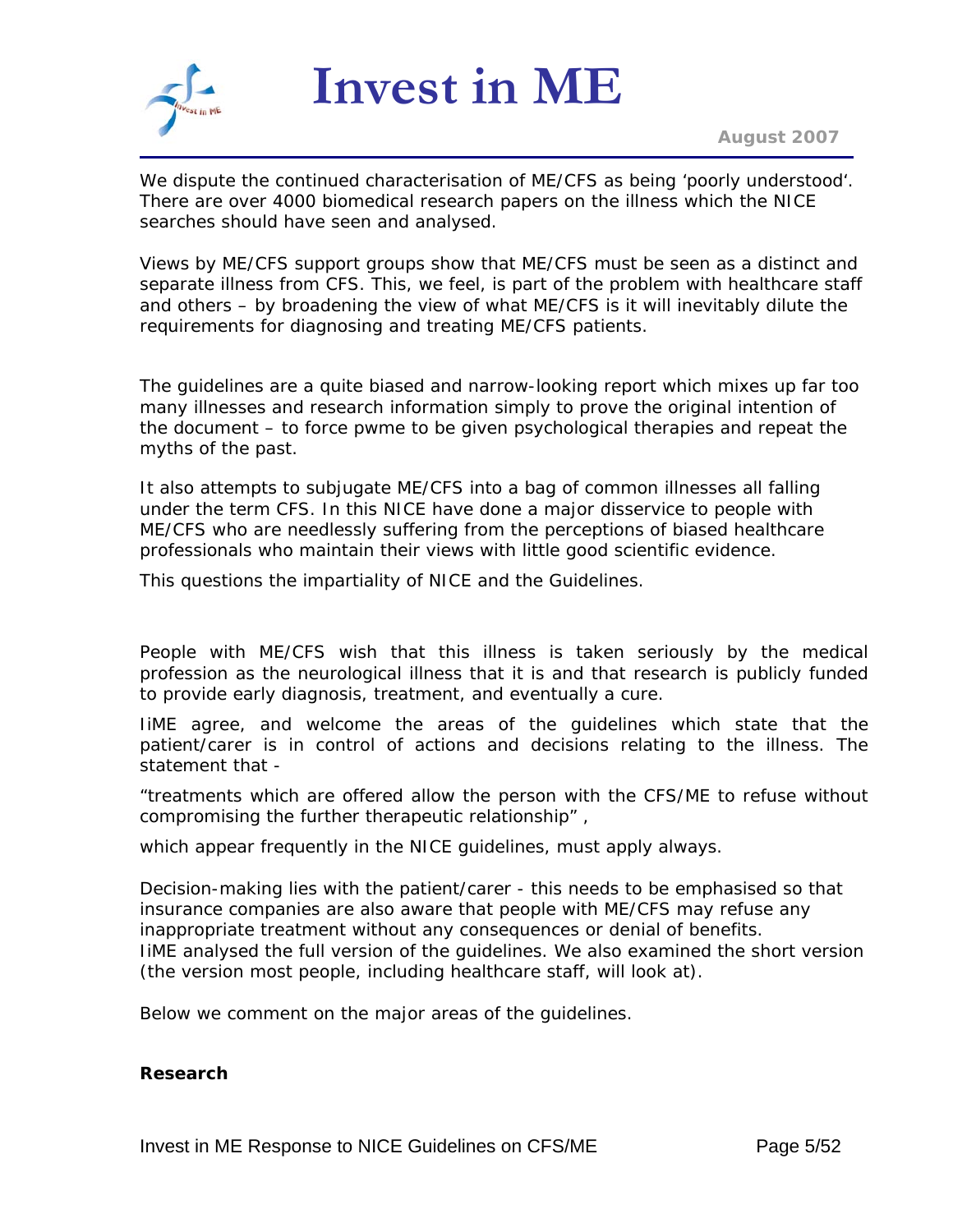

NICE state that "*The research recommendations were chosen to prioritise those areas that would most directly inform future guidelines.*"

Yet no biomedical research is highlighted which will help future guidelines. The current and previous biomedical research is seemingly ignored.

The literature searches referred to by NICE seemingly failed to find the abundance of biomedical research into ME/CFS and we wonder whether they were conveniently ignored?

We cannot accept that these guidelines still use as broad a section of fatigue states as possible in describing ME/CFS.

# **Terminology**

The terminology may be crucial in dealing with ME/CFS, especially as GPs, paediatricians, other healthcare personnel and the media use different terms.

Let us be unequivocal - Chronic Fatigue is a symptom, not a disease or illness. The correct term currently to be used is ME/CFS.

NICE have quoted the CMO working group

"*The CMO working group called for a consensus to be reached on terminology and definition, and while awaiting this, suggested that the composite term CFS/ME is used and that it is considered as one condition or a spectrum of disease for the purpose of the report.*"

But the CMO working group is now 5 years old and little or none of the recommendations from the CMO report have been implemented (see **<http://tinyurl.com/2vtgr5>**).

A new direction is required.

We need to subgroup CFS/ME so that ME/CFS is separate from the various fatigue states which have so benefited the psychiatric lobby and their unscientific trials and so rewarded them with the near totality of available funding.

The MRC did not complete a research strategy (**[http://tinyurl.com/2mxwmw\)](http://tinyurl.com/2mxwmw)**  and has failed to make any breakthrough due to its persistence in refusing to fund biomedical research.

NICE do nothing to address the issue of terminology and instead seem satisfied to perpetuating the terminological mess around ME/CFS.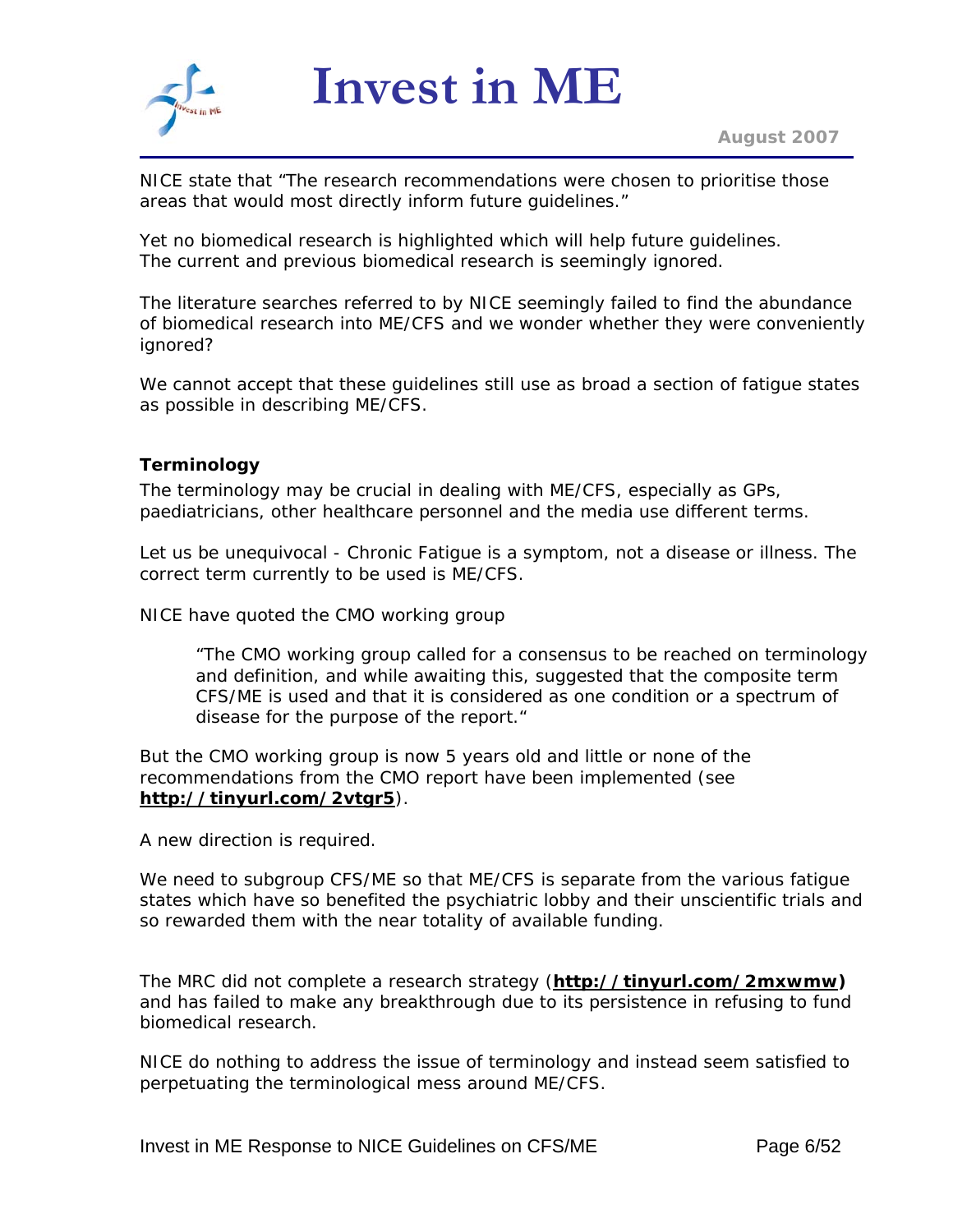

*August 2007*

Perhaps the principal problem is that ME/CFS is not a "clean" diagnosis. Indeed, the terms Myalgic Encephalomyelitis (ME) and Chronic Fatigue Syndrome (CFS) mean different things to different people. None of the professionals in medical schools use the term "ME" or "ME/CFS", they use CFS since the 1994 definition of CFS - flawed though it is - has come to be the dominant catch-all definition.

NICE call for "*Avoidance of dogmatic belief in a particular view.*" Yet this is itself biased as all of the evidence and recommendations made by NICE are using psychiatric paradigms for treatment.

The NHS maintains a systemic corruption in its classification of ME/CFS as a mental illness. The MRC refuse to fund biomedical research yet pay millions for psychiatric trials. NICE is entirely disingenuous in this statement.

How could there be any progress, for example, in understanding MS if all research was performed on coping strategies of MS sufferers?

These guidelines could have moved this issue on by using and recommending the term recognised and used by the WHO – under ICD 10 G93.3. However, NICE refer to the WHO classification only once and then fail to accept this and then totally ignores this international definition. The persistence in retaining as broad a band of fatigue states to be included with a neurological illness invalidates any claims by NICE to be impartial or scientific.

NICE also allows "*encephalopathy*" to be used, which merely serves certain organisations or individuals who benefit from having as wide a set of paying subscribers/patients as possible or who have vested interests in maintaining vagueness.

The title is misleading and incorrect.

Dr. B. Saraceno of the WHO clarified the classification in writing on October 16, 2001.

"I wish to clarify the situation regarding the classification of neurasthenia, fatigue syndrome, post-viral fatigue syndrome and benign myalgic encephalomyelitis. Let me state clearly that the World Health Organisation (WHO) has not changed its position on these disorders since the publication of the International Classification of Diseases, 10th Edition in 1992 and version of it during later years."

"Post-viral fatigue syndrome remains under the diseases of nervous system as G93.3. Benign **myalgic encephalomyelitis** is included within this category."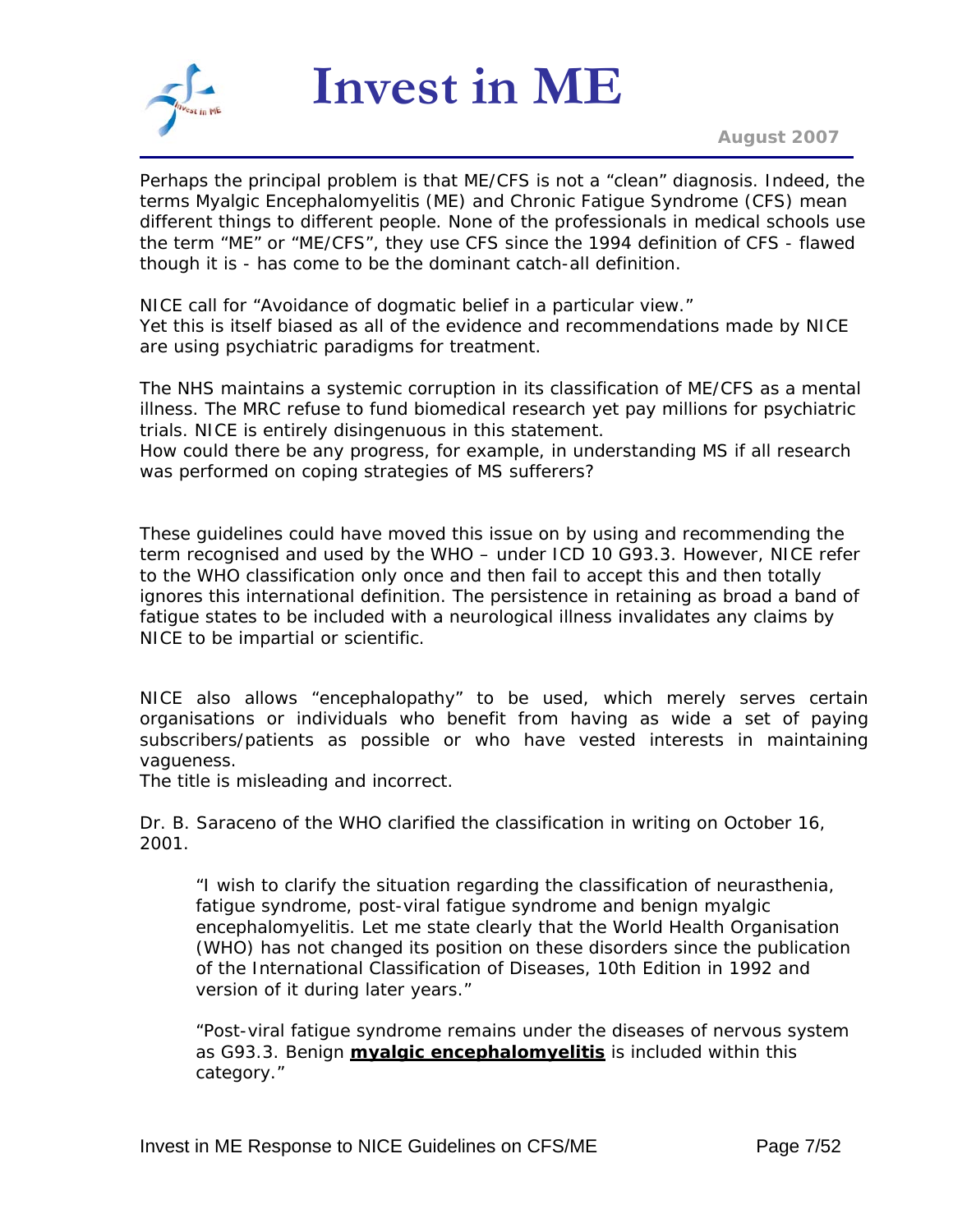

*August 2007*

"Neurasthenia remains under mental and behavioural disorders as F48.0 and fatigue syndrome (note: not THE CHRONIC FATIGUE SYNDROME) is included in this category. However, post-viral fatigue syndrome is explicitly excluded from F48.0."

IiME believe that NICE should have had the courage, and the morals, to demand that the proper terminology is to be used by all healthcare staff. ME/CFS is the name that should be used. This alone undermines the guidelines and the integrity of NICE.

The problem lies in the lack of separation of ME/CFS from the various fatigue states which NICE seem happy to live with under one definition.

IiME asked for biomedical terms which have been proven to exist in pwme to be documented? This document is supposedly aimed at healthcare professionals so terms common to many ME/CFS patients and to serious ME/CFS researchers ought to be here to help educate healthcare staff.

We asked why the concentration of terms connected to psychiatric paradigms and therapies were present? Why not others? NICE chose to ignore our recommendation to add other terms such as Orthostatic intolerance, Oxidative stress and other biomedical terms which have been proven to exist in pwme?

NICE commented "*We have not included definitions of all medical terms in the guideline as this is not text book but a guideline for healthcare professionals – therefore only some terms have been included.*"

This didn't answer the question and poses the next question why is NICE intent on supplying only limited and biased reference data?

Why have NICE decided to concentrate on terms connected to psychiatric paradigms and therapies and deliberately choose to ignore others? The real NICE agenda surfaces yet again.

#### **Sub-Grouping**

The guidelines ask " *What are the best ways of sub grouping patients to aid in diagnosis and management?*" and then fail to discuss sub grouping or even mention it again.

NICE make no mention of the need for sub-grouping of the current ME/CFS patients and separation from chronic fatigue.

Professor Leonard Jason of DePaul University, Chicago published in 2005 an excellent review on the need for sub-grouping of the over-broad "diagnostic category" CFS which can catch widely different groups of patients in its net. As he said,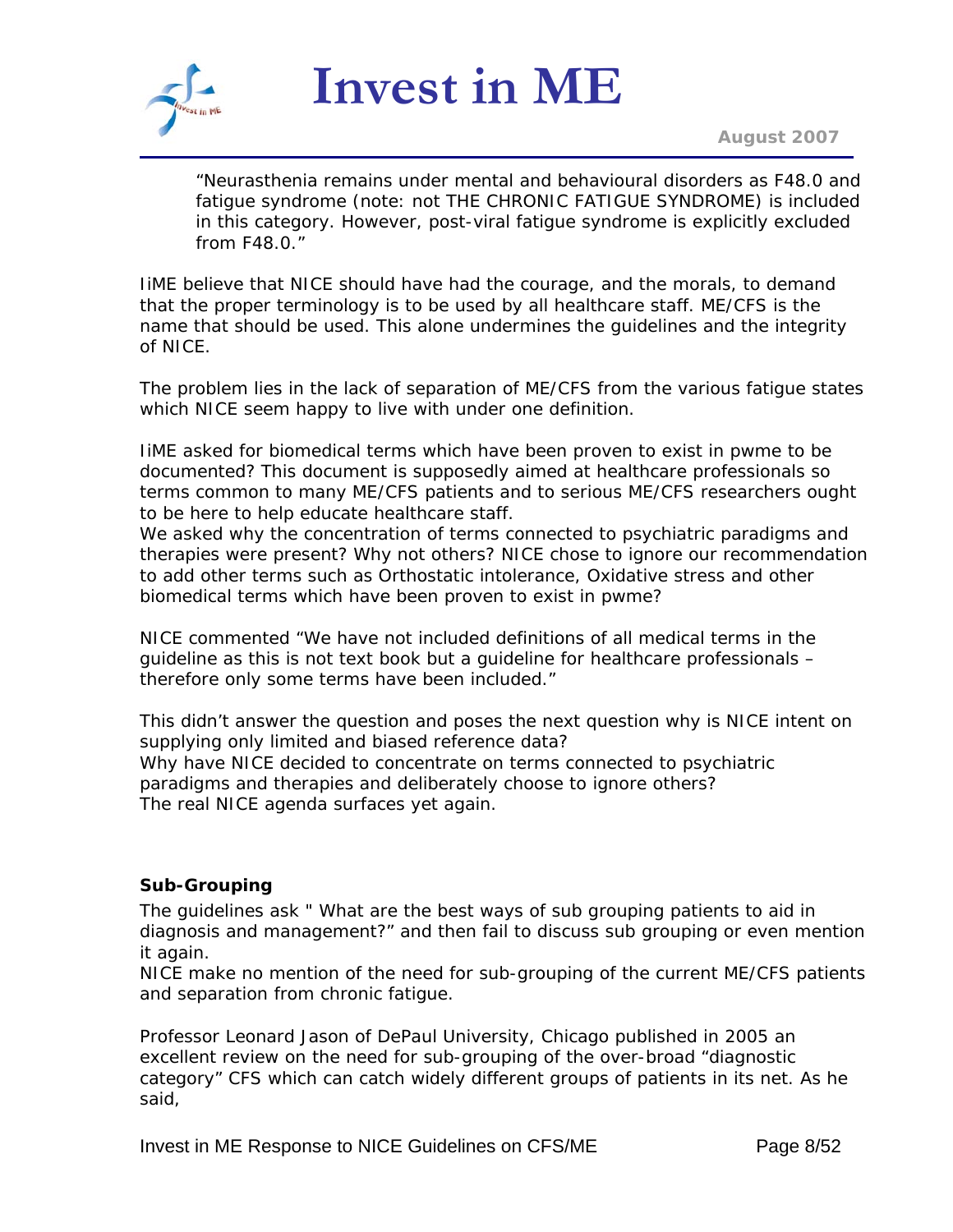

*August 2007*

*"This review suggests that there is a need for greater diagnostic clarity and that this might be accomplished by subgroups that integrate multiple variables including genetic, neurological, psychological and biological domains."*

To quote Dr. Vance Spence of ME Research UK

"This illness is very big, very complicated and we are not going to solve anything by pushing everyone in to one large group called CFS At present, what patients are left with is a "devalued" diagnosis consisting of (in one researcher's words) a *"...ragbag of common non-specific symptoms with many causes, mistakenly labelled as a syndrome"*."

This is a major failing of NICE as no recommendation on sub grouping is made. The guidelines fail to address a key element in the treatment of this illness and so fail all ME/CFS patients as well as healthcare staff.

Sub-grouping is indeed one of the big issues and NICE could have done more by calling for this to happen and basing the sub-grouping on up-to-date and valid criteria for diagnosis such as the Canadian guidelines.

# **Epidemiological Data**

The NICE guidelines admit that there is a lack of epidemiological data for the UK. So why is the UK DoH not collecting epidemiological data?

The CMO working group produced the figure that states "prevalence of at least 0.2– 0.4%"? That report was from 2002. What is the latest estimate for the UK?

It has been reported by one study (Dowsett, Colby; 1997) that ME/CFS is the leading cause of long-term absence from school for children. Yet this is not addressed in these NICE Guidelines. Why?

Why does NICE not take the opportunity to join Invest in ME in calling for ME/CFS to be made a notifiable illness in schools to allow epidemiological studies to be augmented? This would help the epidemiological analysis as well as ensuring that schools take this illness seriously. It also would reduce stress on children and their families as it would likely be taken more seriously. NICE fail to even recognise the problem.

#### **Vaccinations**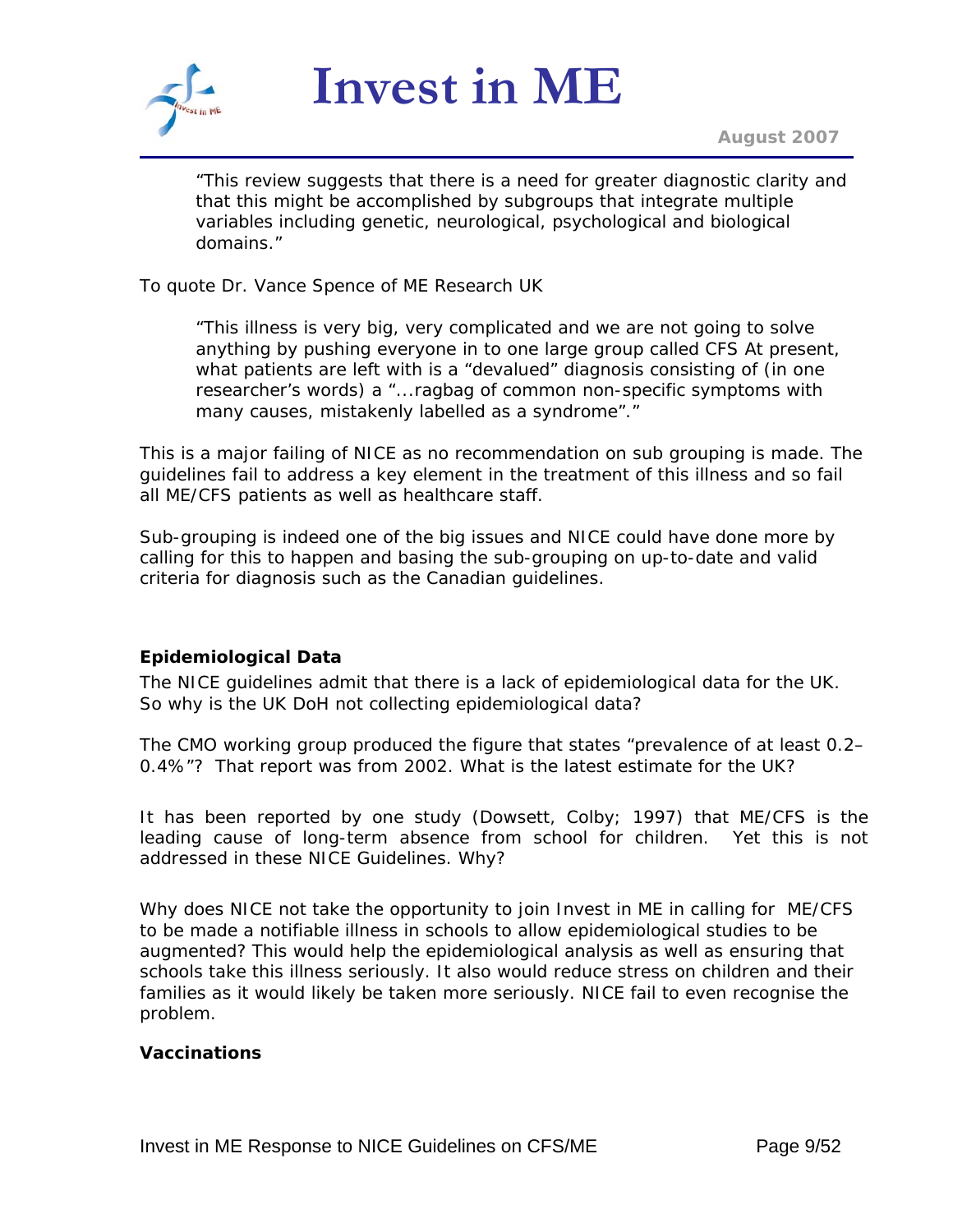

Despite IiME informing NICE of the absence of comment on the link between vaccinations and ME/CFS the guidelines do not carry a single reference to vaccinations despite research being present from over ten years ago.

#### Why?

The recent investigations in Norway (published prior to NICE's August 2006 review of new research information) reveal the extent of ME/CFS cases linked to vaccinations and there is research appearing over 10 years ago which documents the connection (**http://tinyurl.com/2os5h2**).

None of this has been mentioned by NICE.

Why?

#### **Epidemics**

The NICE guidelines do not carry one reference to epidemics despite strong evidence to support this from numerous references.

Why?

NICE failed to make any changes to the draft guidelines in this respect and ignored IiME's questions relating to this despite IiME supplying at least 12 references as evidence.

Why?

# **Organo-Phosphate poisoning**

The NICE guidelines do not carry any reference to organo-phosphate poisoning despite the evidence indicating it being linked to ME/CFS.

Why?

These are all major oversights by NICE.

IiME consider that these links are important and should at least be included in any serious review of the bio-medical situation for patients who present with conditions similar to ME/CFS.

IiME suggests that research ought to be performed on historical evidence from epidemics and vaccinations that have resulted in similar conditions to ME/CFS and the NICE GDG ought to have analysed these topics sufficiently to include comment as the information can directly affect diagnosis and management.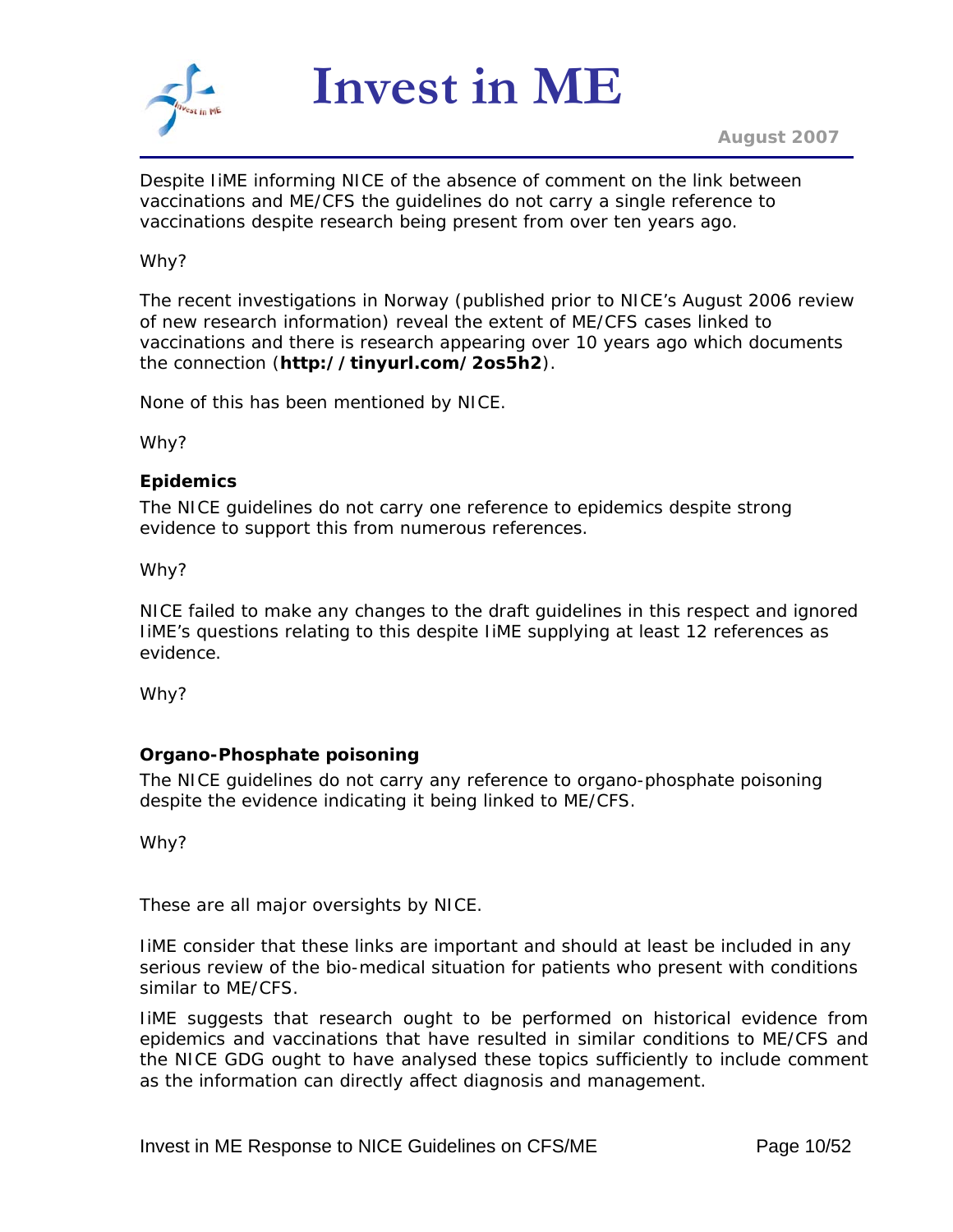

*August 2007*

NICE could have taken the initiative here, but yet again another opportunity to provide leadership has been lost.

There are many other comments in the guidelines which carry a lack of evidence to support their inferences.

The definition states that the majority of individuals with mild CFS/ME will still be working. Where is the evidence for this? No epidemiological studies can substantiate this. Studies by ME Research UK show that around 50% are employed but struggling to maintain their lives, with another 40% existing on benefits. This is a different spin on the facts.

Most "*mildly affected*" will not "*use the weekend to cope with the rest of the week*". This is so generic as to be unusable. Many students for example will use the weekend to make up for lost time during the week.

NICE state that "Higher depression scores were noted among CFS/ME patients in some studies but it was unclear whether depression occurred before or after CFS/ME symptoms began."

How would this compare to other chronic illnesses?

This is a skewed spin which NICE use to trash ME/CFS patients.

NICE state that "*Most people with CFS/ME will improve over time and some people will recover and be able to resume work and normal activities.*" Where is the evidence to support this?

No epidemiological studies have been performed to determine the accuracy of this statement.

NICE state that "*No definitive studies have been carried out in the UK to determine the prevalence of severe CFS/ME in people with CFS/ME*".

Would it not be possible to extrapolate these figures from those statistics of people claiming incapacity and DLA benefit due to ME/CFS?

Making ME/CFS a notifiable illness in schools would also assist in collating statistics of prevalence of ME/CFS in children. For an illness that is recognized as the leading cause of long-term absence from school (Dowsett, Colby;1977) this would seem to be a relatively easy procedure to effect.

NICE fail to progress these areas. Another opportunity missed.

#### **Diagnosis**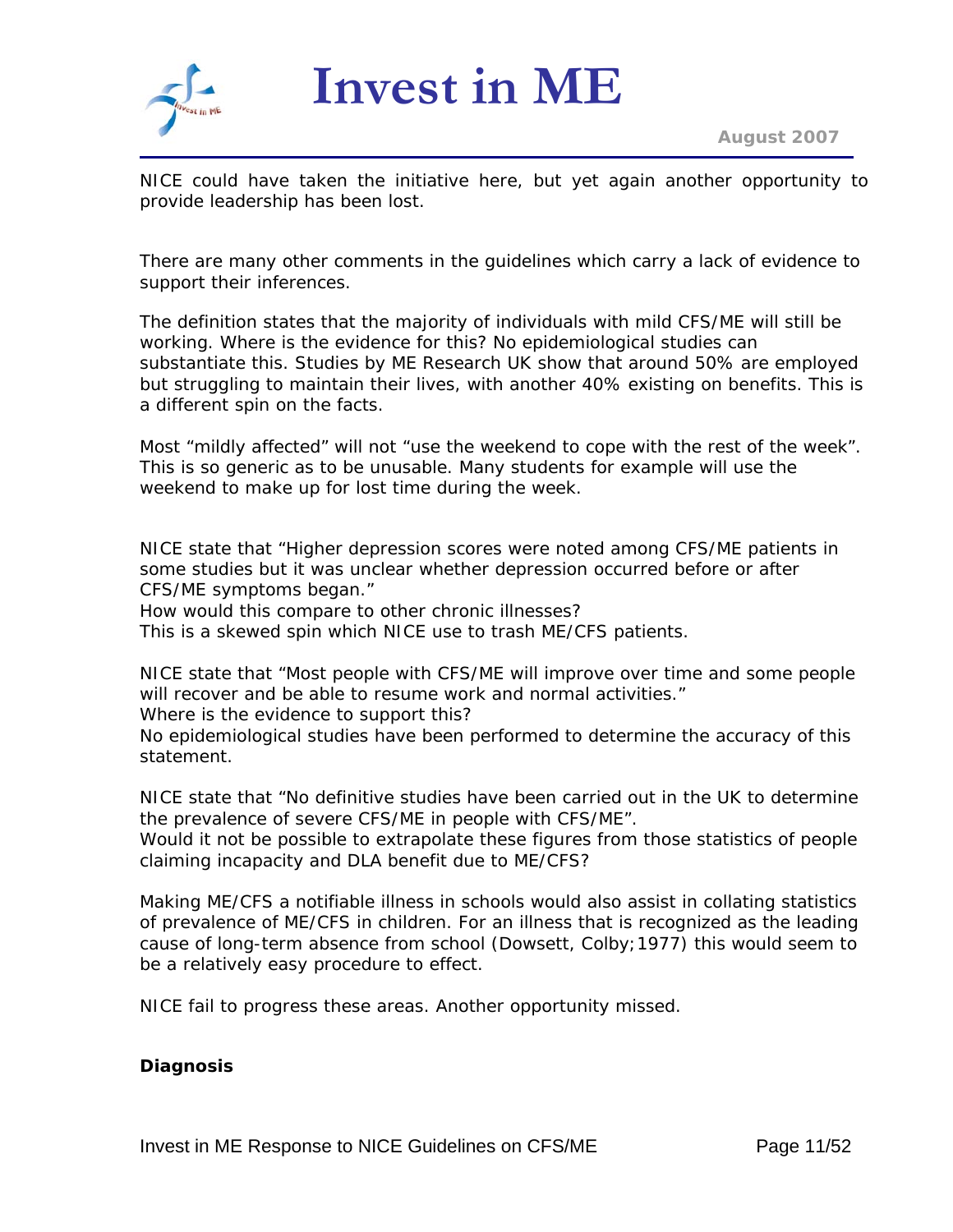

There are at least ten definitions of Chronic Fatigue Syndrome.In these guidelines and the so-called supporting evidence base a frequently used case definition is the Oxford Criteria which includes patients with no physical signs and selects subgroups of patients with high levels of psychiatric diagnoses.

This is too broad a view of fatigue states and underlines the heart of the problem with the way this illness is treated and perceived as it includes far too broad a range of illnesses.

IiME feels that the use of the Oxford criteria for any discussion/diagnosis or treatment for ME/CFS has long since reached its sell-by date and its usage should be terminated forthwith.

Most sections of the ME/CFS community, who have no desire to retain as wide a selection of subscribers for their own financial gain, now ignore the Oxford guidelines as they believe them to be worthless.

Even NICE state that the Canadian guidelines are more detailed than the Oxford.

There is little unequivocal evidence to show that CBT or GET has good evidence of benefit and much which shows the contrary result. Most of these studies have also used the flawed Oxford criteria for selection of participants in the programme where neurological symptoms of the illness disqualify patients from being included! At this time there is no evidenced-based proof that these therapies are appropriate which has been accepted as rigorous and independent from the psychosocial approach to ME/CFS by some experts.

The NICE guidelines should not be using research based on these criteria as they are flawed and biased – something which will cause all results based on these criteria to be worthless.

The 2003 Canadian definition states that cardinal symptoms are no longer optional and that patients must have neurological, immune and/or neuroendocrine manifestations.

NICE recognise that -

"*The 2003 Canadian definition11 is more stringent and was developed by an international clinical CFS team.*"

yet then fail to take any leadership and recommend their usage.

NICE should have used the Canadian guidelines to differentiate between true ME/CFS and other conditions. The criteria used by NICE to diagnose ME/CFS can include almost anybody.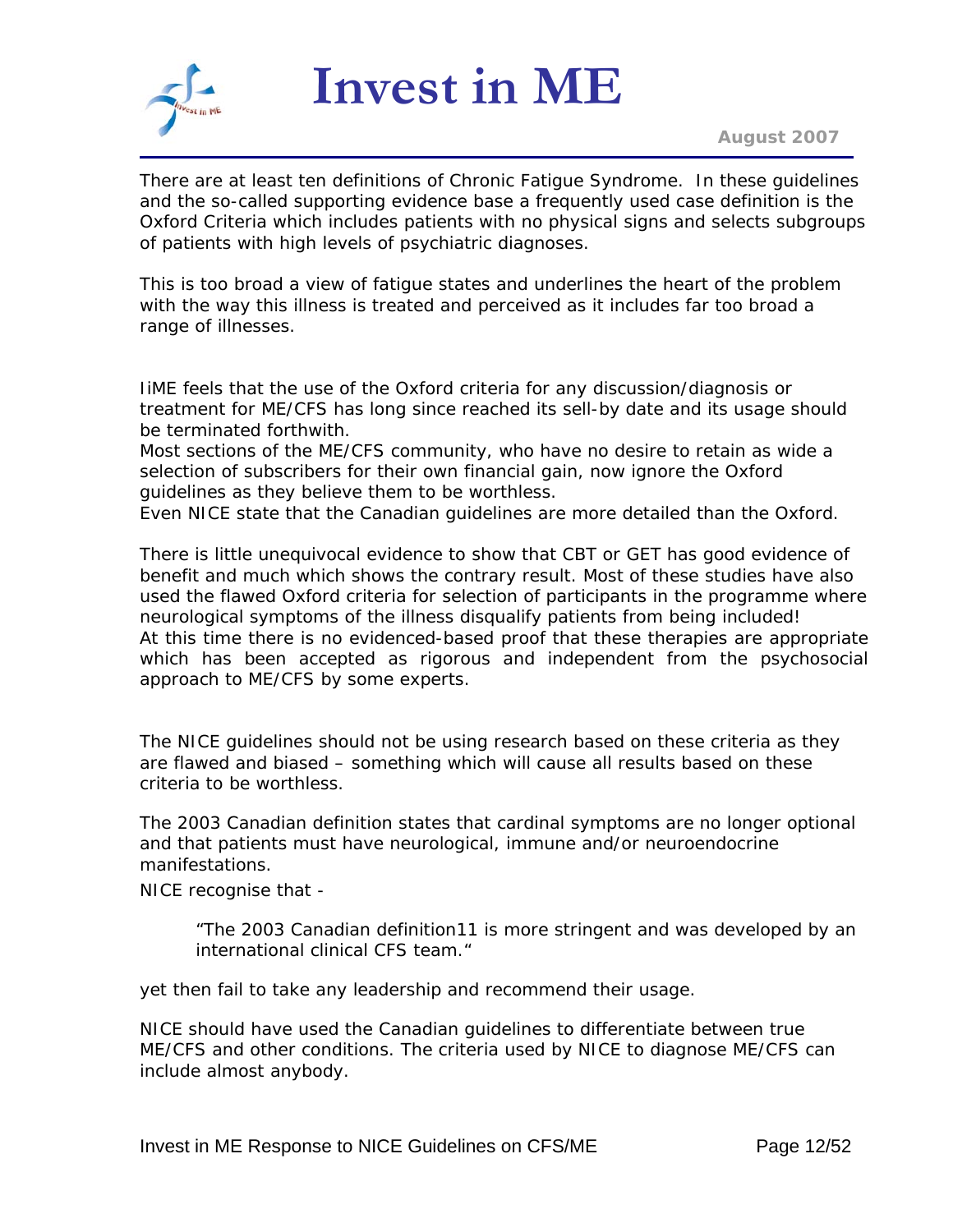

The number of varying diagnostic guidelines is a problem that the ME/CFS community has been criticising for a long time.

NICE state that "*The evidence review concluded that no current case definitions are established as being superior to the others. The Canadian criteria are based on expert opinion, and not research*".

This is incorrect. The research base is comprehensive.

The Gibson Inquiry recently reviewed diagnostic criteria and concluded that the Canadian criteria were a useful contribution to defining the clinical condition of CFS/ME. They are more detailed than the Oxford criteria, for example.

This is central to the whole issue of diagnosis. The Canadian guidelines will differentiate between those who have neurological ME/CFS and those who have a collection of symptoms which will be classified as idiopathic chronic fatigue.

Correct diagnosis allows each group to be treated accordingly.

From Canadian guidelines: 'Idiopathic chronic fatigue: if the patient has unexplained prolonged fatigue (6 months or more) but has insufficient symptoms to meet the criteria for ME/CFS, this should be classified as idiopathic chronic fatigue.'

IiME feel that NICE have again lost an opportunity here to bring discipline and consistency to this area by not adopting the latest and most **stringent** (the word used by NICE themselves in the Canadian Guidelines) guidelines available – the Canadian Guidelines. This would have led to a substantial shift in the diagnosis and treatment of ME/CFS in the UK.

NICE have failed in this respect.

The NICE guidelines state that "*several factors have been suggested (as to the cause), including: immunological, genetic, viral, neuroendocrine and psychological.*" If this is accepted as a biological illness then why is the report slanted at psychological paradigms to manage the illness?

From this approach, IiME can only conclude that the basis of the NICE Guidelines is in viewing as broad a section of fatigue states as possible, where high quality biomedical research into ME/CFS has been ignored. Essential research showing the multi-system nature of ME/CFS has been ignored and is not considered or discussed, e.g. enteroviruses, orthostatic intolerance and oxidative stress.

There is little in the guidelines that would persuade a GP to conduct a proper and full medical examination before diagnosis.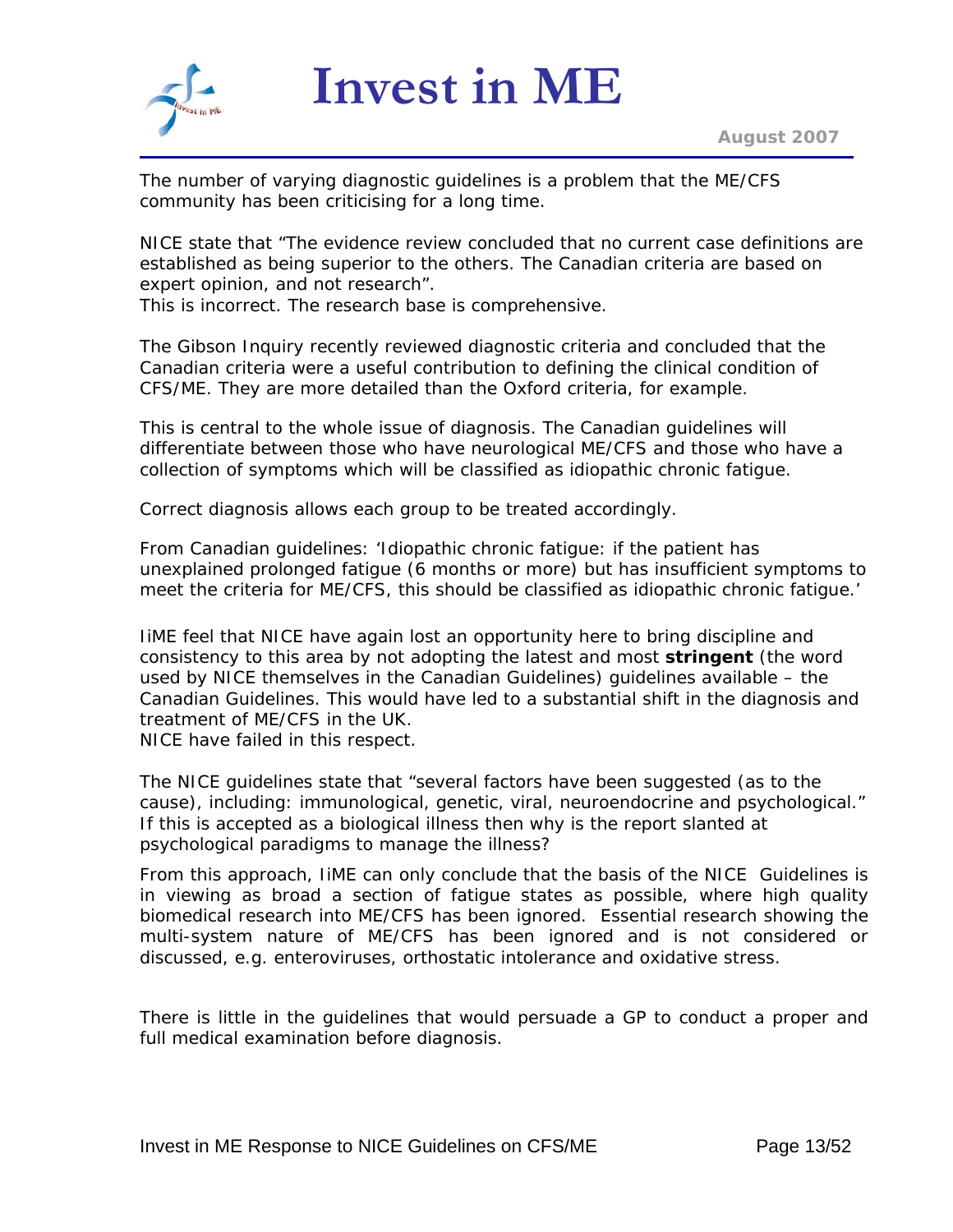

*August 2007*

**Imaging** is mentioned once as regards recommendations. It is never mentioned anywhere else, although many doctors now believe proper medical examination to exclude other illnesses should include SPECT scans.

This potentially allows this illness to take a hold whilst opening the door to ineffective and dangerous psychiatric treatments set up by ignorant healthcare staff.

NICE state that persistent fatigue is that which lasts for at 3 or 4 months and substantially outlives its precipitating cause. How is it possible to say this? If the cause is unknown how can it be stated that the precipitating cause has been outlived?

ME/CFS is an acute onset illness and 3-4 months may be too long. This section advises that "*Advice on symptom management should not be delayed until a diagnosis is established.*". IiME feel that tests and treatment must be possible earlier (example – mycoplasma is implicated in ME/CFS – early usage of antibiotics may treat this but delayed usage will compromise recovery).

Why should there be a difference in the timescale for children compared to adults? Is there a different symptomology or aetiology?

The guideline does not address the management of co-morbidities. Why? These are as important as the illness

NICE state that "*At present, there are no physical signs that identify CFS/ME specifically.*"

Yet NICE exclude a range of symptoms?

The psychological approach has been comprehensively retained from the draft guidelines and these guidelines failed to address this with a balanced approach by excluding the compelling biomedical research that shows the organic nature of ME/CFS and which will likely dictate the diagnosis and treatment of ME/CFS.

For example, the work of Prof Puri at the Hammersmith Hospital is indicating a "fingerprint" marker using elevated Choline levels in brain chemistry SPECT-scan results. There is also the work by Dr Spence at ME Research UK that shows postexertional oxidative stress that appears to be unique to neurological ME/CFS.

NICE seem content to retain a number of related psychological and clinical illnesses together even though the differentiation should clearly distinguish ME/CFS from other fatiguing syndromes and illnesses. It should be remembered that ME/CFS has been found to have inflammation of the brain and central nervous system and that pathology will provide increasing evidence.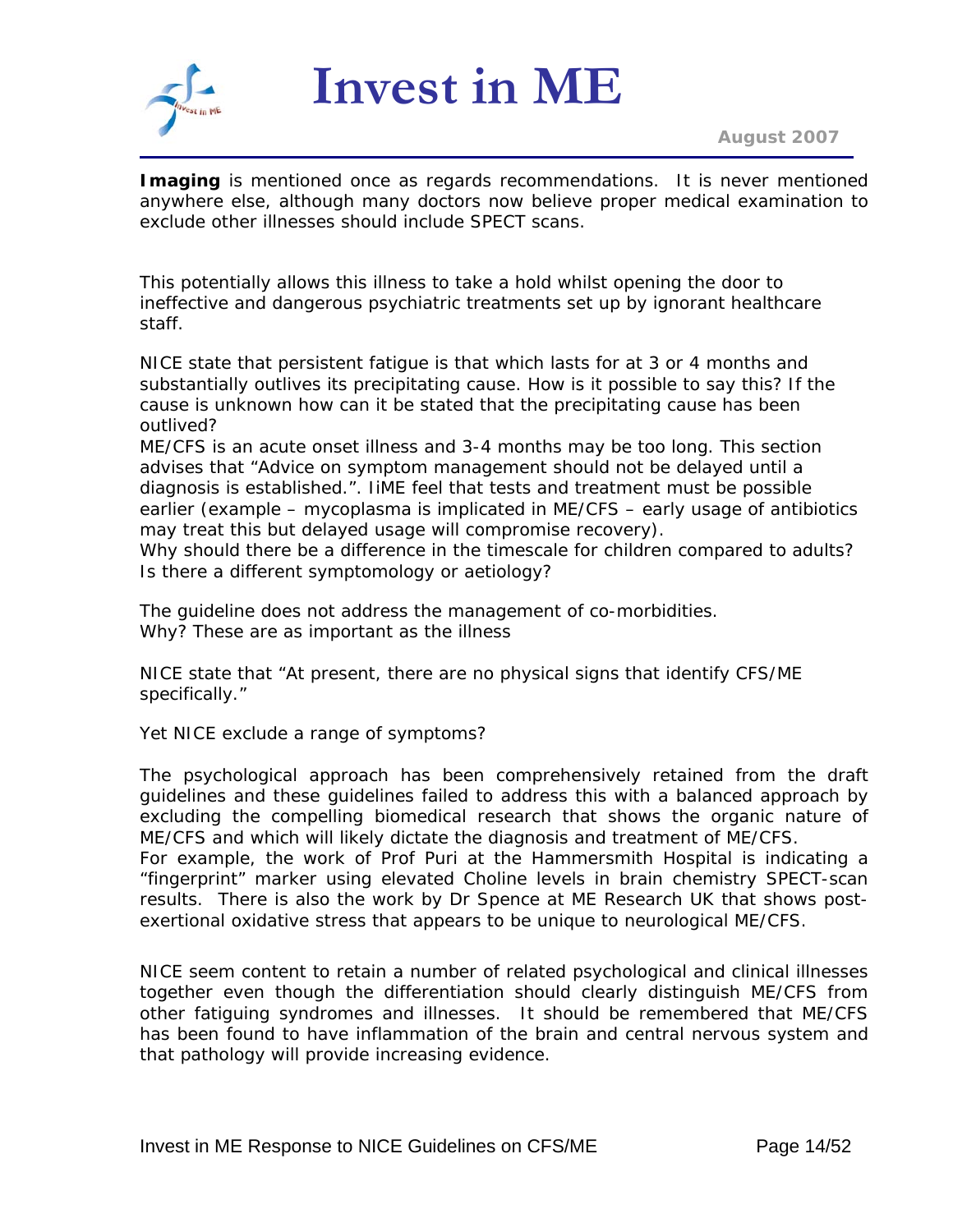

The list of symptoms does not include orthostatic intolerance. Yet Dr Peter Rowe found as long ago as 1994 that ME/CFS patients had significant cardiovascular responses to standing upright, manifested by changes in vascular volume/heart rate/blood pressure. An article entitled "Standing Up For ME" in The Biologist in 2004, Professor Julian Stewart and Dr Vance Spence outlined some of the "physical" arguments surrounding this aspect of the illness.

"The first thing to recognise is that the blood pressure in most ME/CFS patients is maintained by a significant increase in heart rate, at least in the early stages of upright posture."

Professor Stewart of New York has published some interesting data on what happens to ME/CFS patients when they are upright, and it shows that there is a group of patients whose leg blood is low when lying down and it *increases* when upright, a wholly abnormal response and indicative of a shift of vascular volume towards the legs. Images of the leg of an 18 year old woman suffering from ME/CFS were shown when in the supine and upright position to illustrate the increased blood flow.

This whole area of orthostasis is extremely complex and indicates that there might be a problem with peripheral blood vessels in ME/CFS patients. Since 2000, the group at the University of Dundee has been looking at how skin blood vessels respond to the endothelium-dependent vasodilator, acetylcholine. In ME/CFS patients, blood vessels are sensitive to acetylcholine driven through the skin; i.e. the skin blood vessels dilate more than expected, a novel if not unique finding (i.e. most diseases show the opposite response to acetylcholine, which is a blunted or decreased blood flow). A review of this work has been published, and ME Research UK continue to fund research on this aspect of ME/CFS especially given its importance to understanding some of the unusual vascular phenomena which characterise the illness.

Dr Vance Spence has highlighted a finding of increased isoprostanes in the bloodstream of ME/CFS patients, and the fact that these were correlated with symptoms. This was the first investigation to measure isoprostanes in patients, which are now recognised as one of the most reliable approaches to assessing in vivo oxidative stress and which seem to be a biomarker of great potential in the assessment of cardiovascular risk. There are several possible sources for these oxidants, including blood vessel endothelium, inflammatory/immune cells and muscle, and a range of precipitating factors can be involved.

The high degree of correlation of increased isoprostane levels associated with postexertional myalgia from a sample of 29 patients shows the grades of postexertional fatigue in patients reporting mild, moderate and severe symptoms after exercise. It may be that the muscle pain experienced by ME/CFS patients after exercise is due to the elevated levels of isoprostane and oxidation in the muscle,

Invest in ME Response to NICE Guidelines on CFS/ME Page 15/52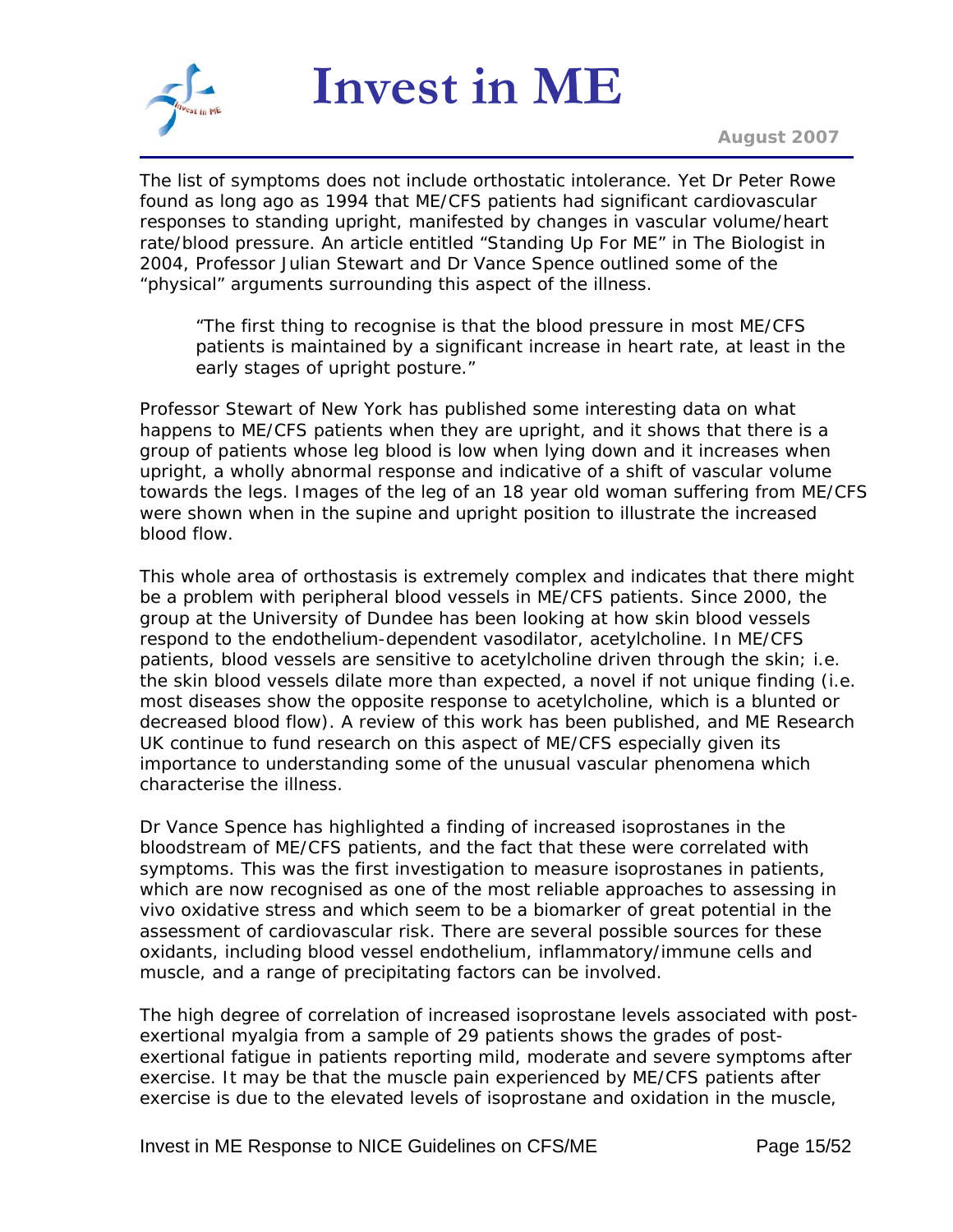

but further work is required to understand the mechanisms. This is not shown in the guidelines.

It is interesting to note that NICE state they are concerned about the effect of repeated testing on patients yet happily subscribe to the view that GET is acceptable for ME/CFS patients despite the danger inherent in its use and the poor record of research.

How can these claim to be guidelines for healthcare staff if no comprehensive list of symptoms or investigations is given?

NICE recommend that viral serology should not be carried out in the absence of a recent history suggesting viral infection as it was "*difficult to establish a link between CFS/ME and serology indicating past viral infection, and that serological evidence of past infection would not alter the patient's management*". In the early stages of illness it is important to identify viral or bacterial causes and treat them early with relevant antimicrobials.

After receiving a diagnosis of ME/CFS people are too often told that all of their consequent symptoms are 'just ME' and no investigations are undertaken. Many people go on suffering unnecessarily as treatable conditions/co morbidities go undiagnosed. ME/CFS should not be seen as a dead end diagnosis where all investigations stop and patients are only called in for note taking.

Adoption of the Canadian Guidelines for diagnosis, which are comprehensive and stringent and accepted by leading biomedical experts on ME/CFS, would define the critical symptomology in a clear and concise manner that permits objective assessment. The NICE definition does not define the "symptoms".

# **Treatments & Management**

IiME find the information on management the most disappointing – and quite biased. The true agenda for these guidelines seems to be illustrated in this section.

A recommendation for treatment of ME/CFS in the NICE Guidelines for those who are "mild to moderately affected" are Cognitive Behavioural Therapy (CBT) and GET. In making this recommendation, the Guideline Development Group seem to be ignoring credible evidence that such treatments are potentially dangerous for those who suffer from this illness, particularly in the case of GET. The comments on the management are often worthless as they seem to be dealing with patients suffering from burn-out rather than from a neurological illness**.** They also seem to be contradictory with a great deal of print sometimes emphasizing the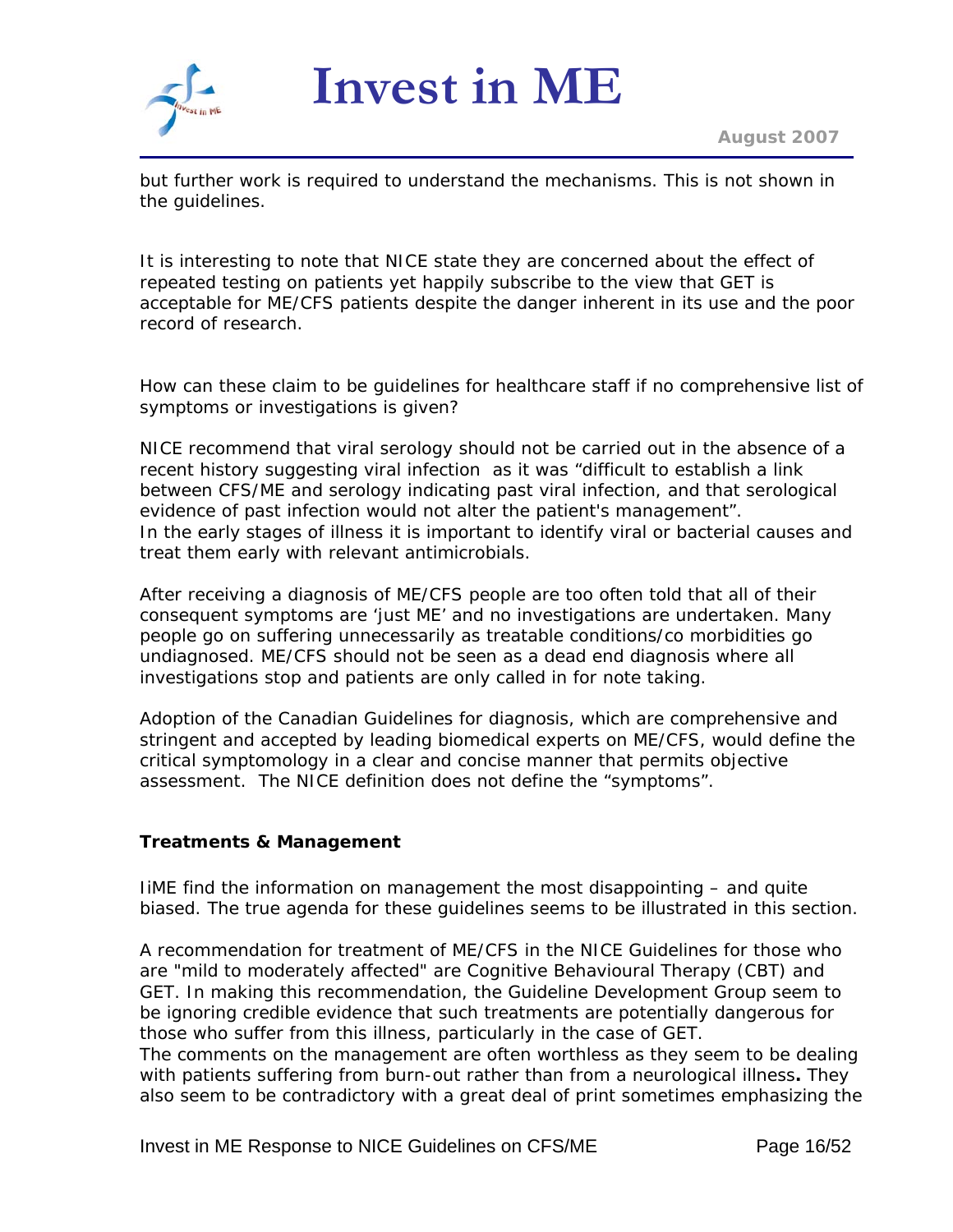

use of psychological therapies such as GET and CBT and at other times stating that the choices are the patients'.

The complete disparity between the amount of space given to non-psychological treatments/therapies as compared to psychological treatments/therapies shows an obvious and unscientific bias in these guidelines and undermine the value of these documents. The information on CBT and GET in these guidelines often seems to read more like propaganda than a scientific, analytical review of management aids.

The guidelines contain an inordinate number of pages on management using psychological therapies compared to other management aids. Apparently so much time has been spent with cherry-picked research from psychiatrists, most of whom have no credit or respect in the ME/CFS community, yet little effort was made to analyse the biomedical research. It appears that the biomedical research is dealt with in a limited, dismissive and unscientific manner.

The membership of the Guideline Development Group appears to have very little expertise in the clinical definition, analysis and research of neurological ME/CFS as defined by WHO ICD-10 G93.3. If there are specific levels of expertise, then these should be included but none of the nationally or internationally recognised biomedical experts in ME/CFS are included.

In the Guideline Development Group there is one neurologist but 2 psychiatrists? Why for a neurological illness?

There is still obvious bias in these guidelines – so much that it is impossible to take some of the statements seriously. The huge amount of coverage given to psychiatric therapies contrasts sharply with the limited analysis given to pharmacological and dietary interventions and complementary therapies. This is indicative of the bias behind these guidelines. The objectives and the result were already predetermined before the publication.

The emphasis in this document on psychological therapies as treatments for ME/CFS only retain the same old myths that ME/CFS is a somatoform illness.

IiME strongly disagree with the recommendation that the therapies of first choice should be Cognitive Behaviour Therapy (CBT) or GET. It is incredible that this should be a recommendation at all, since the Guidelines document a lack of evidence.

NICE state that "*CBT is used as part of the overall management for many conditions, including cardiac rehabilitation, diabetes and chronic pain.*"

Yet compare the NICE guidelines for other illnesses such as MS, Parkinson's etc.

Invest in ME Response to NICE Guidelines on CFS/ME Page 17/52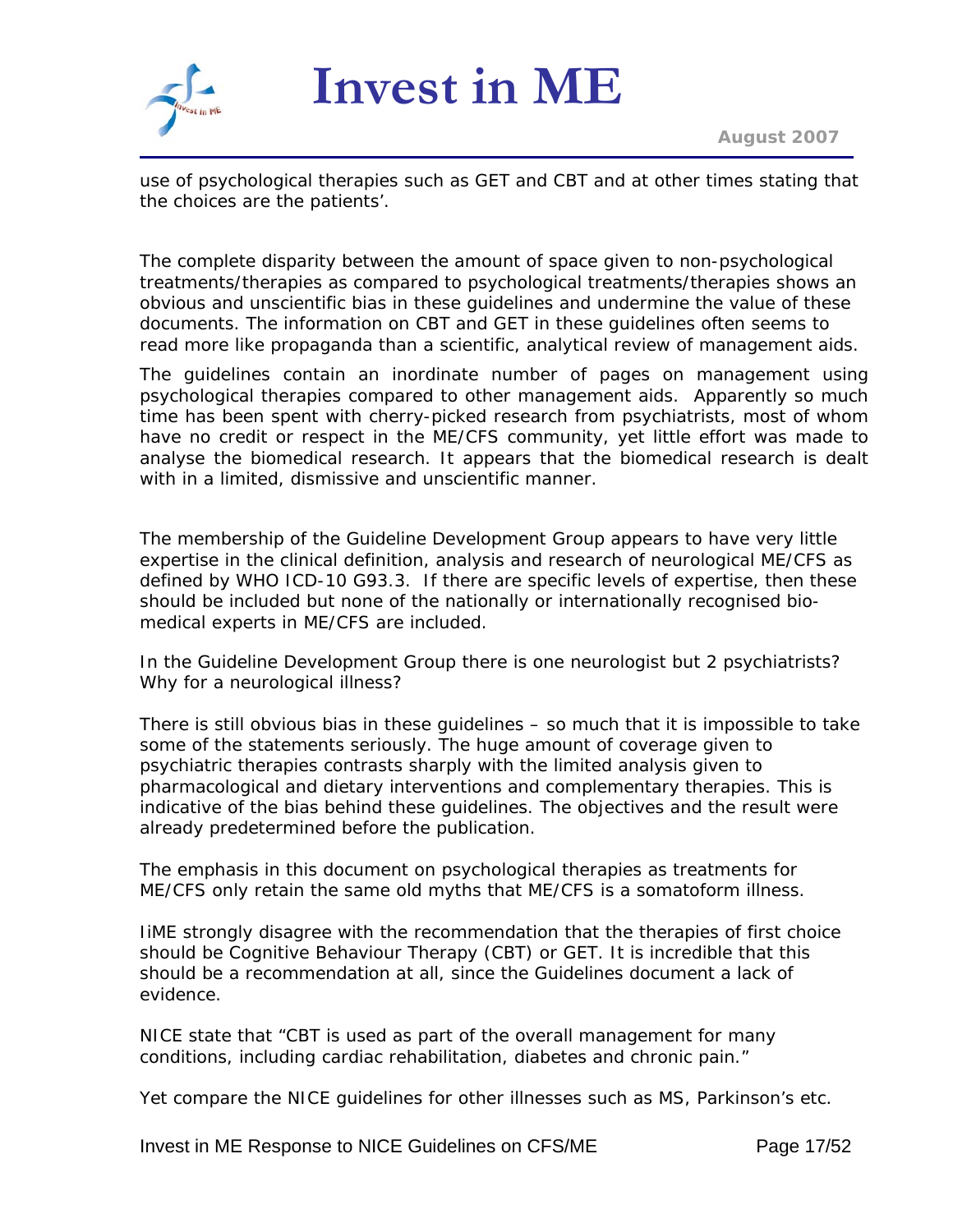

# For Dementia [CG42 Dementia NICE]

*Carers of people with dementia who experience psychological distress and negative psychological impact should be offered psychological therapy, including cognitive behavioural therapy, conducted by a specialist practitioner. For people with dementia who have depression and/or anxiety, cognitive behavioural therapy, which may involve the active participation of their carers, may be considered as part of treatment.* 

# **No GET was found.**

#### For Epilepsy [CG20 Epilepsy NICE]

*Psychological interventions (relaxation, cognitive behaviour therapy, biofeedback) may be used in conjunction with AED therapy in adults where either the individual or the specialist considers seizure control to be inadequate with optimal AED therapy.* 

*Psychological interventions (relaxation, cognitive behaviour therapy) may be used in children with drug resistant focal epilepsy.*

#### **No GET was found**

#### For MS [CG8 Multiple Sclerosis NICE]

*Specific antidepressant medication, or psychological treatments such as cognitive behavioural therapy, should be considered, but only as part of an overall programme of depression management.* 

#### **No GET was found**

For Parkinson's [CG35 Parkinson's NICE]

#### **No mention of CBT or GET**

For mental health and behavioural conditions one can see the following -

[CG51 Drug misuse: psychosocial interventions: NICE guideline](http://guidance.nice.org.uk/CG51/niceguidance/pdf/English/download.dspx)

*Cognitive behavioural therapy and psychodynamic therapy Cognitive behavioural therapy and psychodynamic therapy focused on the treatment of drug misuse should not be offered routinely to people presenting for treatment of cannabis or stimulant misuse or those receiving opioid maintenance treatment.*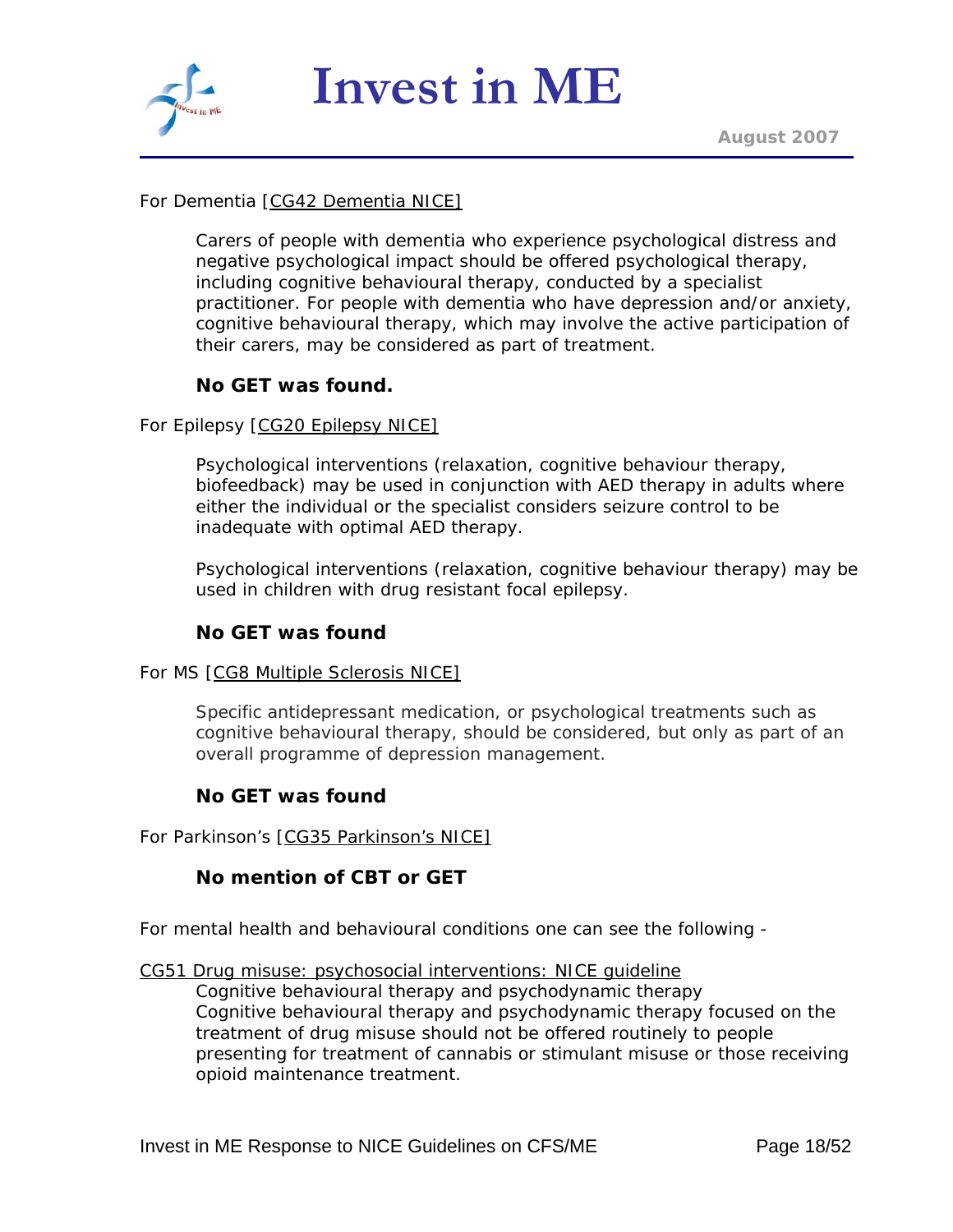

*August 2007*

*Evidence-based psychological treatments (in particular, cognitive behavioural therapy) should be considered for the treatment of comorbid depression and anxiety disorders in line with existing NICE guidance for people who misuse cannabis or stimulants, and for those who have achieved abstinence or are stabilised on opioid maintenance treatment.*

#### CG22 Anxiety: NICE guideline

*Cognitive behavioural therapy (CBT) should be used. CBT should be delivered only by suitably trained and supervised people who can demonstrate that they adhere closely to empirically grounded treatment protocols.* 

*CBT in the optimal range of duration (7–14 hours in total) should be offered.* 

*For most people, CBT should take the form of weekly sessions of 1–2 hours and should be completed within a maximum of 4 months of commencement.* 

*Briefer CBT should be supplemented with appropriate focused information and tasks.* 

*Where briefer CBT is used, it should be around 7 hours and designed to integrate with structured self-help materials.* 

*For a few people, more intensive CBT over a very short period of time might be appropriate.*

This shows the disingenuous intentions behind the NICE guidelines when they have applied them to a neurological illness such as ME/CFS.

NICE state that "*The significant physical and psychological risks associated with prolonged bed rest should be taken into account.*"

So should the dangers of not resting enough, especially during the early stages of the illness. Even results from patient group surveys ("*Rest, including bed-rest, helped 90%.*") which show rest made people feel better and GET made them worse, are given a spin which skews the result.

NICE ignore this!

IiME are left wondering why NICE sees fit to create this "spin", since it benefits nobody in the long run and pwme and the medical profession are at the receiving end of more erroneous information.

The use of other treatments such as supplements and alternative medicines are not recommended even though patient experiences, as evidenced in this document and elsewhere, show them to be useful to some ("*51% said nutritional supplements had helped symptoms*"*).* Yet NICE refuse to recommend these.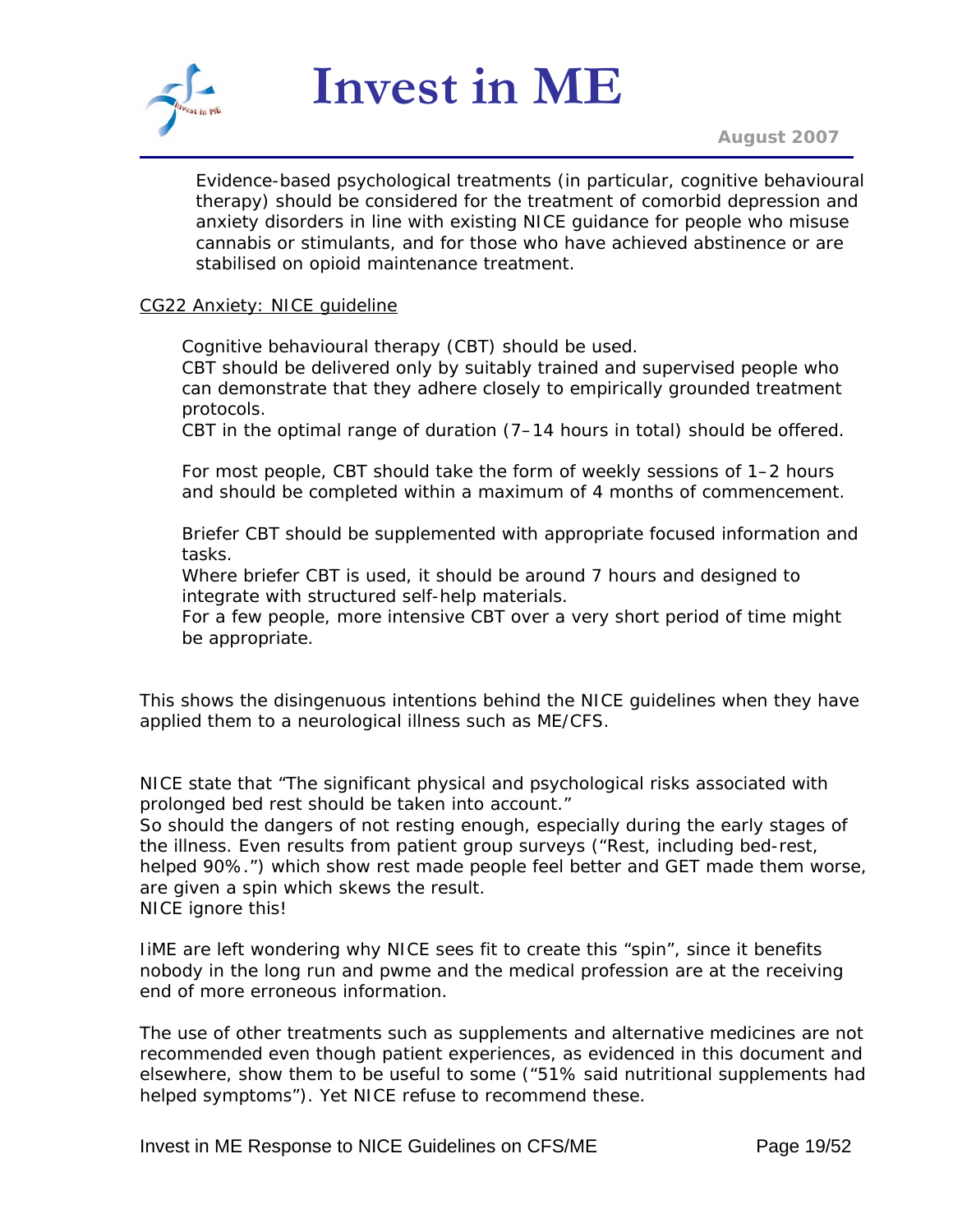

The recommendations for CBT and GET seem to ignore what ME/CFS patients themselves are saying.

NICE's advice is so generic as to be unusable. NICE discourage complete rest (cognitive, physical and emotional) during a setback/relapse.

Elsewhere NICE "*supported the view that people with CFS/ME need to learn to 'listen to' body energy levels in order to manage their daily life and that sudden large increases in activity were not advisable.*"

The guidelines contain a lot of bland statements which actually just seem like common sense - e.g. "*For people with moderate or severe CFS/ME, providing or recommending equipment and adaptations (such as a wheelchair, blue badge or stairlift) should be considered* "…"*This may help them to maintain their independence and improve their quality of life.*"

Do we really need guidelines and over two years of preparing this set of guidelines, together with their enormous costs, just to repeat the obvious?

## **CBT**

Cognitive Behaviour Therapy (CBT) is being recommended as a management technique and therapy for ME/CFS. NICE state that "*an evidence-based psychological therapy used in many health settings, including cardiac rehabilitation and diabetes management. It is a collaborative treatment approach*." This is not so – the evidence base is very poor. Even NICE's own document gives a poor evidence level for effectiveness of CBT in reducing symptoms and improve quality of life.

CBT is not a treatment for moderately-affected people with ME/CFS either. "*Cognitive behavioural therapy and/or graded exercise therapy should be offered to people with mild or moderate CFS/ME and provided to those who choose these approaches, because currently these are the interventions for which there is the clearest research evidence of benefit.*"

Cognitive behavioural therapy and graded exercise are entirely inappropriate methods of treatment for patients suffering from a neurological illness.

Especially the statement that "*currently these are the interventions for which there is the clearest research evidence of benefit*" is an outright distortion of the truth and has no place in any guidelines purporting to treat ME/CFS. There is only modest evidence from RCTs for these therapies.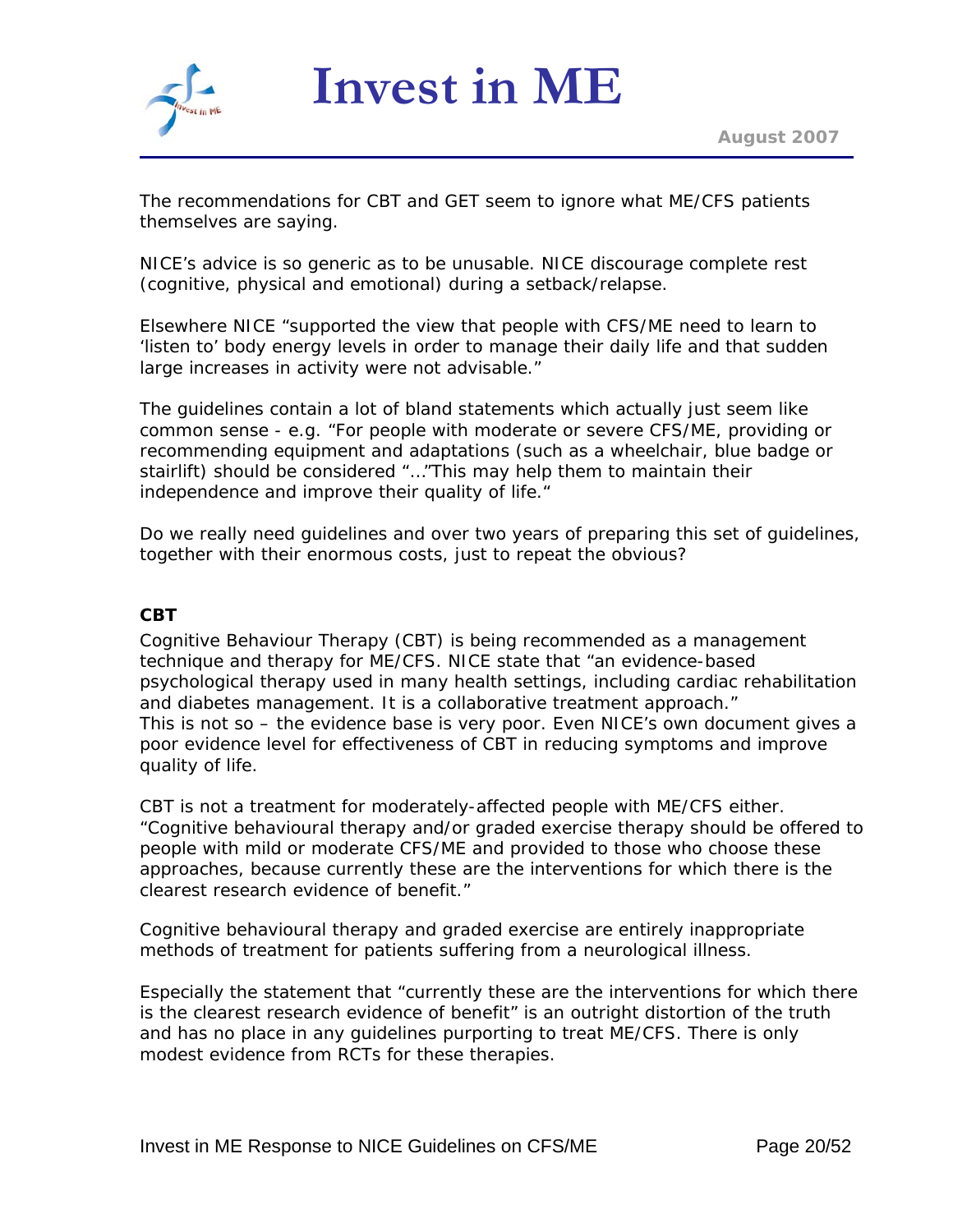

NICE have not listened, or chosen to ignore the overwhelming evidence from patient surveys that show these therapies are unhelpful or harmful.

This is an unscientific and highly erroneous guidance.

The "*evidence base*" for CBT is extremely weak and shows an example of NICE "cherry-picking" diverse pieces of research to justify their strategy whilst ignoring other research which totally contradicts and disproves the NICE agenda. The NICE "research" is based on the flawed Oxford criteria as they use all states of fatigue. The description of CBT is confusing. Is it treatment or therapy? The CBT offered for ME/CFS patients, differs from the one offered for cardiac, cancer, diabetes or chronic pain patients. There is a big difference between CBT for somatoform illnesses and CBT for physical illnesses such as ME/CFS.

The glossary definition states that CBT does not imply that symptoms are psychological, 'made up' or in the patient's head. Yet later in the document it refers to "*..The CBT programme …designed to 'attempt to modify thoughts, beliefs and behavioural responses to symptoms and illness with a view to increasing adaptive coping strategies".* 

The guidelines are inconsistent and disingenuous.

If this 'therapy' is to be included then Reflexology, Bowen Technique, Acupuncture, and host of other therapies need also to be included – as none of these provide a cure yet all may be used to try to ameliorate some part of ME/CFS.

The evidence base is poor for CBT. Even NICE's reference show the Evidence level at 1+. All of the statements on CBT/GET show poor evidence (1+-2) yet CBT/GET are recommended without any doubt.

NICE state "*(CBT) is a collaborative approach that aims to reduce the levels of symptoms, disability and distress associated with CFS/ME. CBT or psychological approaches to CFS/ME do not imply that symptoms are psychological, 'made up' or in the patient's head. CBT is used as part of the overall management for many conditions, including cardiac rehabilitation, diabetes and chronic pain.*"

We are glad that NICE removed the erroneous suggestion from the Draft Guidelines that CBT is stated to be a treatment for ME/CFS for cancer and heart disease. Yet NICE seem to repeat the myths around ME/CFS, supported by those vested interests who promote ME/CFS as a somatoform illness, by fallaciously making the implication that ME/CFS patients can change their illness beliefs explaining '*the relationship between thoughts, feelings, behaviours and symptoms, and the distinction between causal and perpetuating factors'*.

In NICE's own words these guidelines have stated that –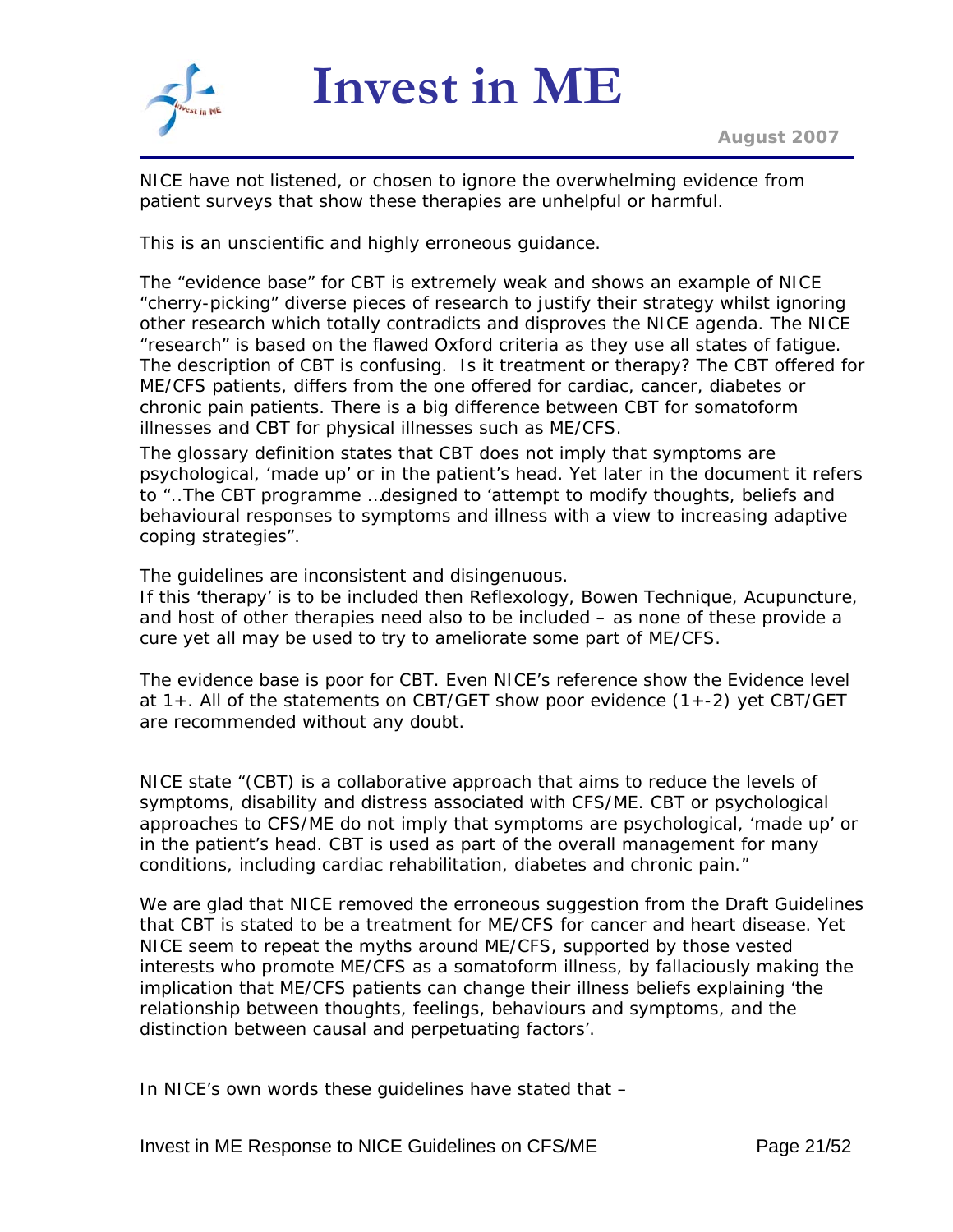

*August 2007*

'*trials (to) look at the effect of CBT performed over only 6 sessions… did find considerably poorer outcomes from 6 sessions of CBT in people with CFS/ME than with general chronic fatigue'*.

This has no place in a set of guidelines meant to be used for a neurological illness and certainly has no place being used as the only treatment.

From the IiME response to the NICE Draft guidelines we have reused the comments on human rights provided by R. Mitchell and V.Mitchell. The guidelines should have had a significant increase in evidence-based assessment and treatments beyond the psychosocial model and CBT/GET treatments before it can be accepted as an independent, expert guideline for the treatment of ME/CFS (see [Human Rights](#page-32-0) later).

As an MRC Report stated psychological treatments raise a number of issues about consent and coercion. How much information should patients be given about the possible effects of therapy on their brain?' and concludes that 'further research is needed to determine whether such therapies are reversible, or if there are persistent adverse effects', noting: There is already evidence that in certain situations psychotherapy can do harm.

There are therefore serious ethical concerns about whether this type of therapy is 'acceptable to Society', as well as outstanding safety issues. Where are the safeguards for this form of treatment? The guidelines maintain a deafening silence on these issues.

Drugs undergo exhaustive testing over an extended period of time overseen by an independent body thus ensuring their safety and efficacy. Comprehensive information on the intellectual foundation of the treatment, its effects and counter effects are provided to clinicians and patients. In the US, '*It takes 12 years on average for an experimental drug to travel from lab to medicine chest. Only five in 5,000 compounds that enter preclinical testing make it to human testing. One of these five tested in people is approved*.'. Similar rigorous testing processes apply to the UK under European Community regulations. The MHRA UK Regulatory Authority website states:

'Safety, quality and efficacy are the only criteria on which legislation to control human medicines is founded where experts assess all applications for new medicines to ensure they meet the required standards. This is followed up by a system of inspection and testing which continues throughout the lifetime of the medicine. Safety monitoring is also continuous and the doctors and patients receive up-to-date and accurate information about their medicines. This is achieved by ensuring that product labels, leaflets, prescribing information and advertising meets the required standards laid down by the Regulations.'.

Contrast the intellectual and scientific rigour applied in the approval process for the licensing of drugs for clinical use, with the lack of scientific and intellectual rigour applied in the NICE guidelines with regard to the recommendations for the use of

Invest in ME Response to NICE Guidelines on CFS/ME Page 22/52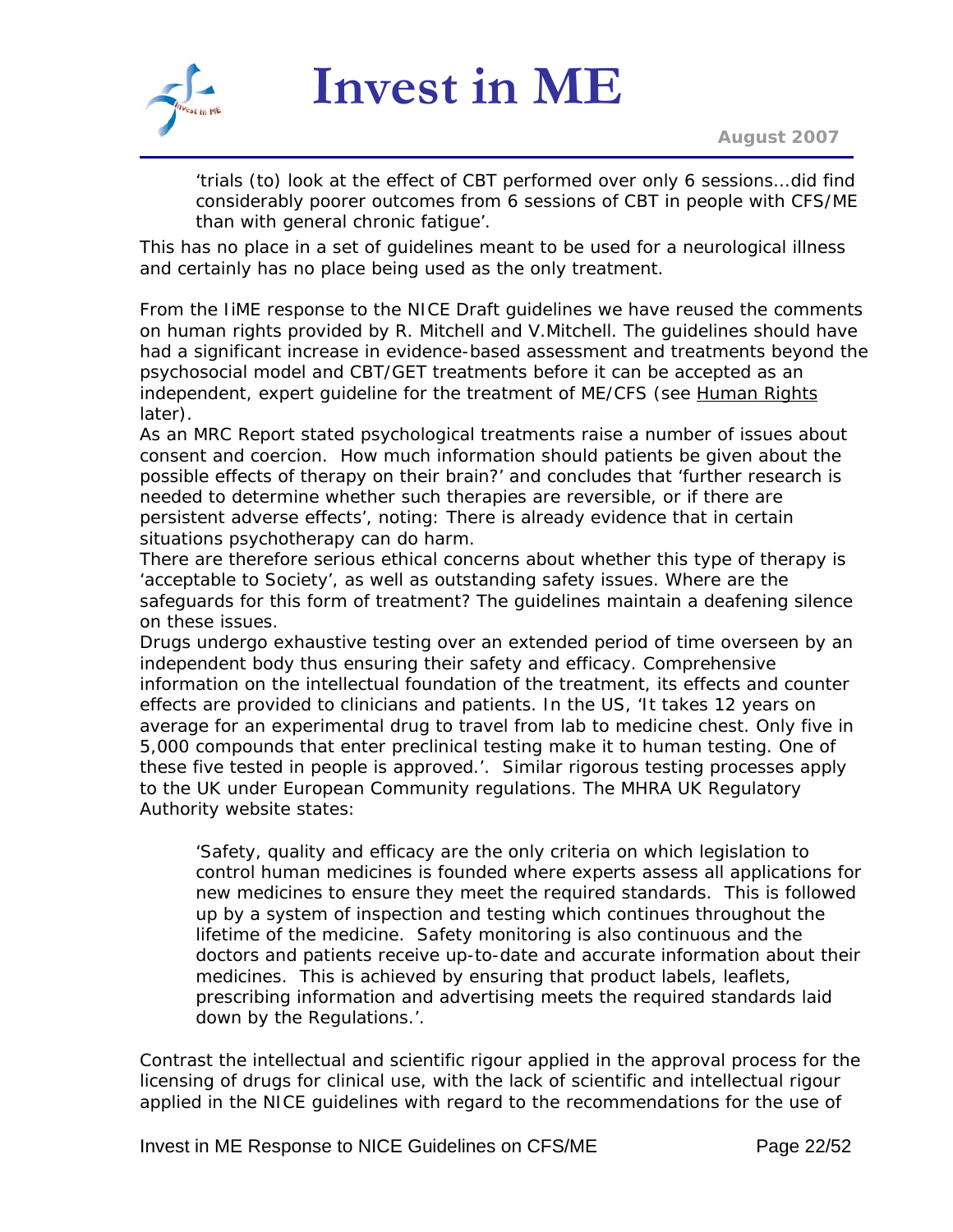

Psychological Therapy in CFS/ME. When compared with the extensive clinical trialling over many years and the independent scrutiny a drug therapy is subjected to, the small and heavily criticised evidence base used to justify the recommendation of CBT and GET for CFS/ME in the NICE guidelines is seen to be totally inadequate.

The report on ME/CFS from the Chief Medical Officer of 2002 stated that 65% of patients trialled using CBT found that it was of no value. An even more alarming figure of 50% stated that GET had made them worse. Reference was also made to the most recent study on CBT (ref: Cognitive behaviour therapy in chronic fatigue syndrome: a randomised controlled trial of an outpatient group programme. Health Technology Assess. 2006 Oct; 10 (37): 1-140) which had failed to demonstrate any major overall benefit when CBT was compared to either education and support or standard medical care.

Results from the trials listed by NICE even show the poor results from CBT.

- '*13% were made worse by CBT, 32% were not helped at all, 37% were helped a little and 18% were helped a lot.*' *(Report on Survey of Members of Local ME Groups, Cooper 2000)*
- *93% found CBT unhelpful. (25% ME Group, Analysis Report, 2004)*

This is unequivocal - CBT is unhelpful. Yet still NICE persist in enforcing this on patients.

In a survey of 3074 ME/CFS patients conducted between 1998 – 2001, 55% of patients said that CBT had made no difference to their illness, whilst 22% said CBT had made their illness worse. 16% of patients said that Graded Exercise had made no difference to their illness whilst 48% said it had made their illness worse.

A survey by the 25% ME Group (for severe sufferers) of 437 patients, demonstrated that of the 39% of group members who had used graded exercise, 95% had found this therapy unhelpful, whilst - reported their condition had been made worse by graded exercise. Some patients were not severely ill with ME until after graded exercise.

 In the same survey - those who had undergone Cognitive Behavioural Therapy had found it unhelpful.

Professor Kenny De Meirleir mentioned [International ME/CFS Conference 2007 in London – [<http://tinyurl.com/2we4b7>] that in trials in Belgium only 6% of patients found CBT helpful – and that a placebo would have given better results!

The amount of space given to CBT shows the lack of vision in this document, the lack of analysis carried out on biomedical research available and the true agenda behind NICE and this document.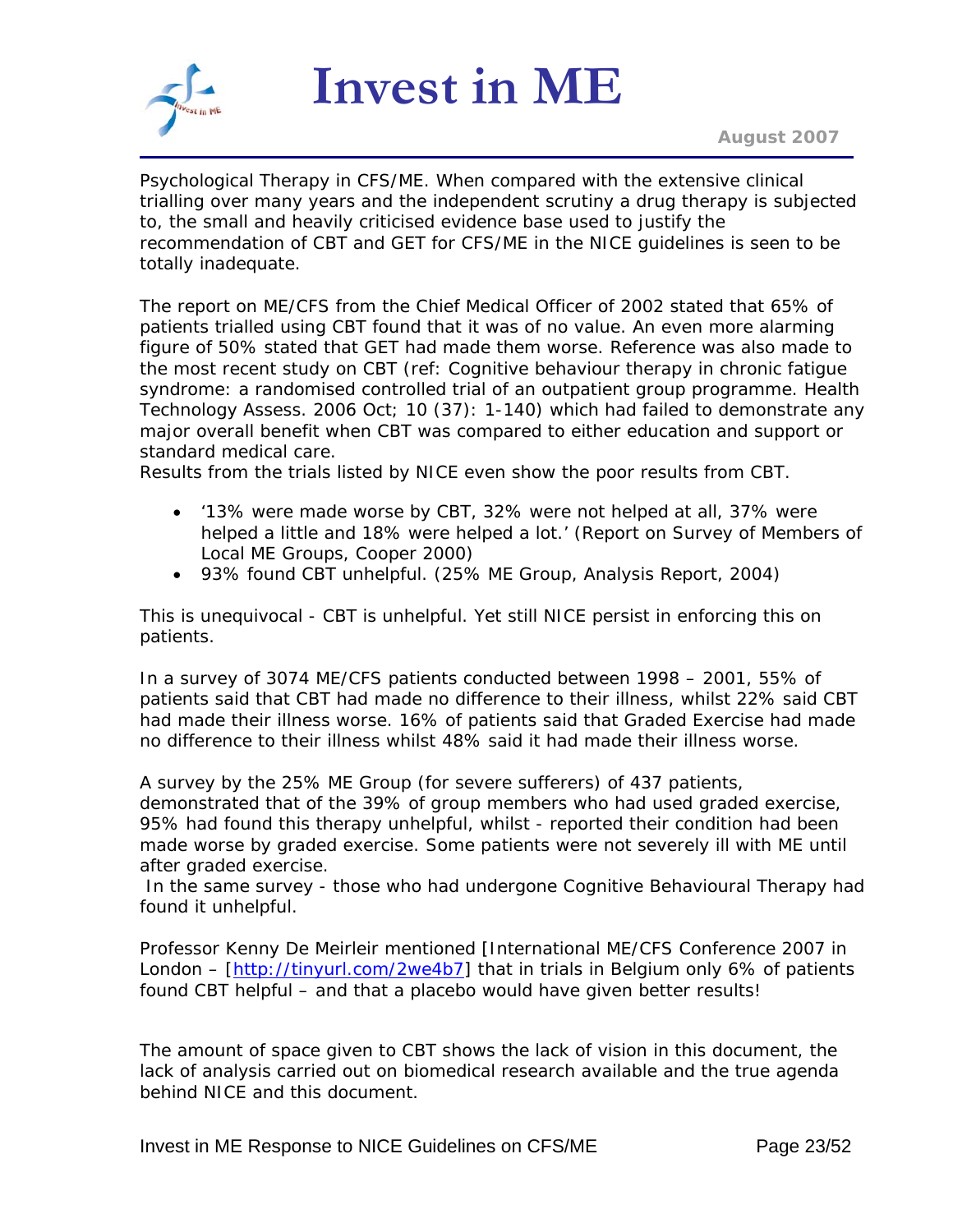

NICE describe CBT as "a specific psychological therapy, based on underlying theoretical principles, with a broad evidence base across a variety of conditions".

NICE are not really aiming to treat the underlying pathology in any way.

Professor Malcolm Hooper says that CBT experts themselves have stated that any improvement from CBT is not sustainable.

NICE state that "*These are evidence statements agreed by the GDG, based on the evidence reviewed.*"

This again shows the NICE spin as it has ignored valid evidence showing the lack of effect of CBT.

*NICE state that "The aim of the CBT was to enable patients to address negative beliefs regarding symptoms, self-expectations and self-esteem. GET was tailored to each patient's physical capacity and aimed for a gradual increase in aerobic activities, especially walking, and was delivered by physiotherapists"* 

#### *and*

"*Explaining the CBT approach in CFS/ME, such as the relationship between thoughts, feelings, behaviours and symptoms, and the distinction between causal and perpetuating factors.*"

#### and

"*CBT for a person with CFS/ME should be planned according to the usual principles of CBT, and should include: Challenging thoughts and expectations that may affect symptom improvement and outcomes.*"

This is revealing and shows the true nature and purpose of these guidelines. To associate a neurological illness with comments such as ' attempt to modify thoughts'. Is this the type of CBT which is given to cancer and diabetes patients?

Again NICE force upon patients the same old psychiatric therapies that it has just stated are not mandatory! It again lets slip its true agenda by concentrating on feelings and behaviours – straight from the psychiatrists text book!

# **GET**

Recommendations for using GET for shows a totally irresponsible and blinkered and biased approach to treating people with ME/CFS. Abundant research has at the very least cast serious doubt on its effects. ME/CFS patient groups reject its usage. But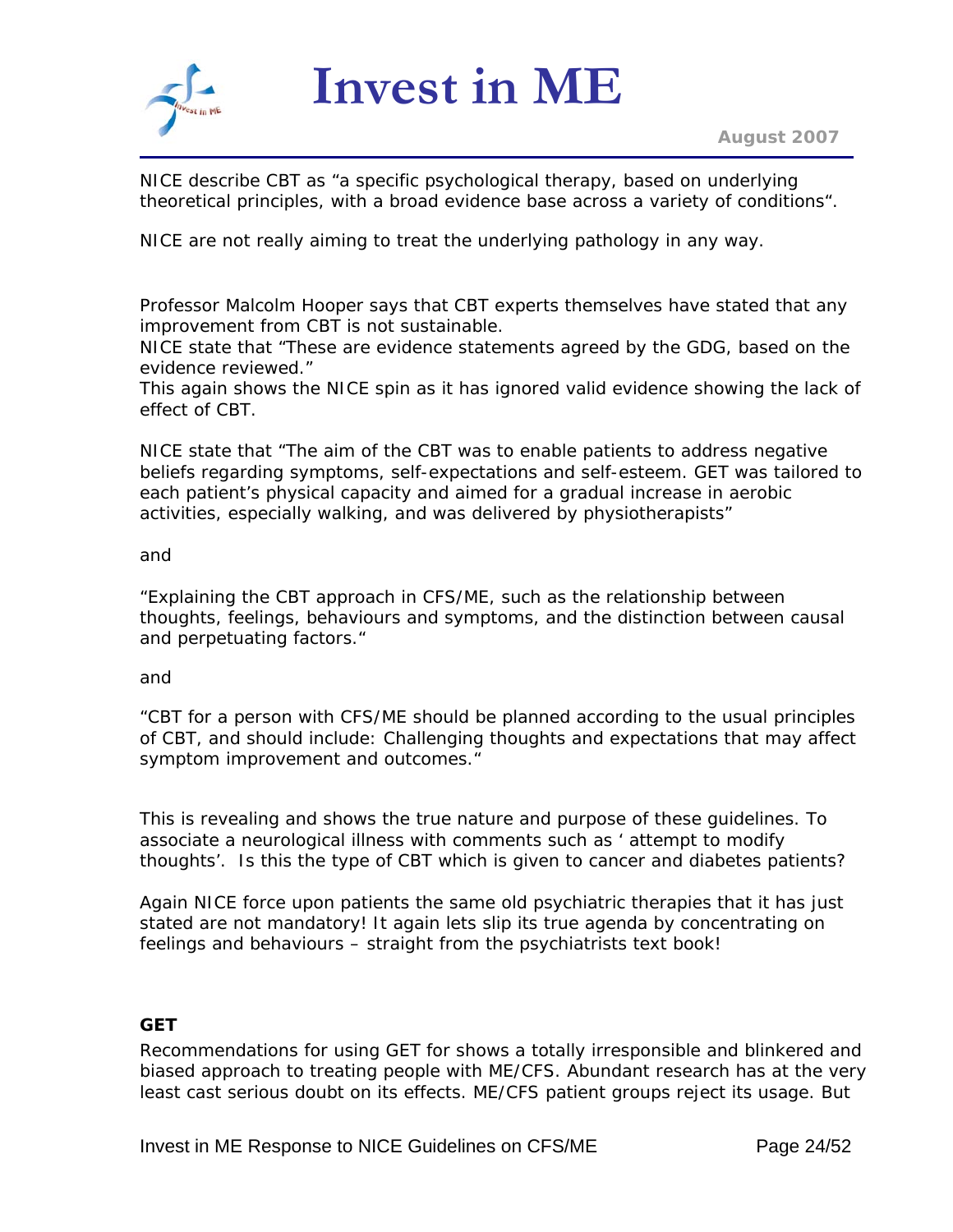

NICE refuses to listen and carries on with its dedicated agenda to enforce psychiatric paradigms on a vulnerable section of the community using policy-based evidence selection. How can a recovery be an objective with the use of GET when the causes of ME/CFS are 'unknown'?

NICE are totally discredited with these tactics.

Graded Exercise Therapy (GET) has been shown to be harmful or useless yet it is wrapped up into a psychiatric paradigm to allow vested interests to perpetuate the same old myths about ME/CFS. The guidelines explicitly state that "*There was strong agreement that persistent, debilitating, post exertional fatigue characterised the condition*" - yet the Guidelines still recommend GET as a therapy/treatment.

"*An evidence-based approach to CFS/ME that involves physical assessment, mutually negotiated goal-setting and education.*"

There is poor quality evidence submitted by NICE to justify this claim and much evidence to the contrary which has been excluded.

GET is a proposed self-management technique that is not appropriate for patients with severe ME, where post-exertional oxidative stress can cause more serious problems. "*Increases in duration of exercise*" are very dangerous, as blood pressure can drop and patients can be subject to numerous adverse reactions to any forced exercise. "*Aiming towards recovery*" implies that recovery is possible with increased exercise, which is unproven and fallacious.

A blanket recommendation of graded exercise therapy is imprudent for such a heterogeneous group of patients (NICE "*there is growing evidence that the condition is heterogeneous, and may not have a single or simple aetiology*") most of which are likely to respond negatively to physical activity.

Of particular concern is a mounting body of evidence that shows that exercise or over-exertion can worsen the health of ME/CFS sufferers and that, as such, GET has the potential to induce relapse, rather than being an effective recuperative therapy.

GET, as practiced today with ME/CFS patients, does not take into account a patient's preferences. How can a recovery be an objective with the use of GET when the causes of ME/CFS are unknown? Yet this is what the NICE guidelines disingenuously propose.

GET cannot be recommended for severely, or even moderately affected ME/CFS patients. It is tantamount to inviting diabetics to take more sugar. This is where the NICE agenda for imposing psychological therapies onto ME/CFS patients shows the basic irresponsibility behind the policy.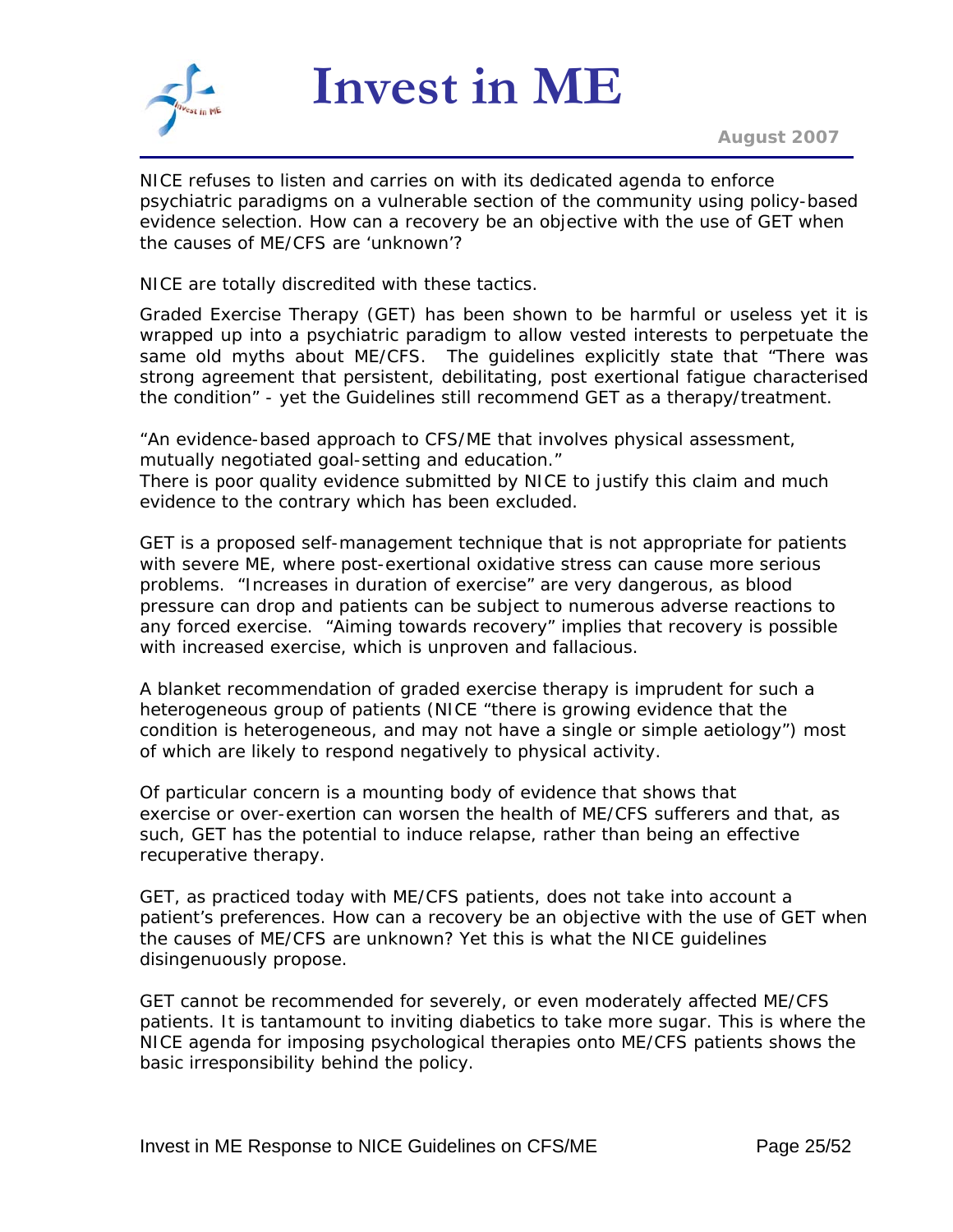

Whilst activity management is essentially a common-sense approach to managing symptoms GET is totally unacceptable. What benefit does GET hold for a tube-fed, incontinent, bed bound patient? The proposition is risible.

It is well known that those who perform GET studies "cherry-pick" their patients (i.e., choose only those patients well enough to be able to exercise in the first place and thus contribute to the overall 'success' of the trials).

#### **No severely affected ME/CFS patients have ever been shown to benefit from the use of GET.**

There has been much research on muscle and immune cells. Christopher Snell in 2005 reported that the results of exercise capacity and immune function in male and female patients with CFS "implicate abnormal immune activity in the pathology of exercise intolerance in CFS and are consistent with a channelopathy involving oxidative stress and nitric oxide-related toxicity". This could explain why people with ME/CFS can't exercise, as there is a limit, beyond which one cannot train.

Lane et al have found evidence of abnormal muscle physiology in a significant number of ME/CFS patients that could not be explained by physical de-conditioning or muscle disuse.

Jammes et al make a connection between such muscle dysfunction and increases in oxidative stress observed in people with ME/CFS when subjected to incremental increases in exercise activity, a finding corroborated by Nijs et al.

Magnetic Resonance Imaging (MRI) brain scans compared between control patients and patients with ME/CFS indicated areas of reduced blood flow - indeed, myalgic encephalomyelitis might be a good name for such "brain-muscle" anomalies.

Professor Malcolm Hooper takes this one step further by making the association between increased oxidative stress and generation of free-radicals. Given the link between free-radicals, aging and cancer this is surely a matter of particular concern for those with ME/CFS. To put things succinctly, excessive exertion has the potential to cause premature aging and increased risk of cancer in those with ME/CFS.

The work of Chia establishes a link between enterovirus re-activation through overexertion (exercise is mentioned as a specific example). This itself further supports the work of Lane who states -

"we have correlated abnormal lactate responses to exercise with the detection and characterisation of enterovirus sequences in muscle."

Invest in ME Response to NICE Guidelines on CFS/ME Page 26/52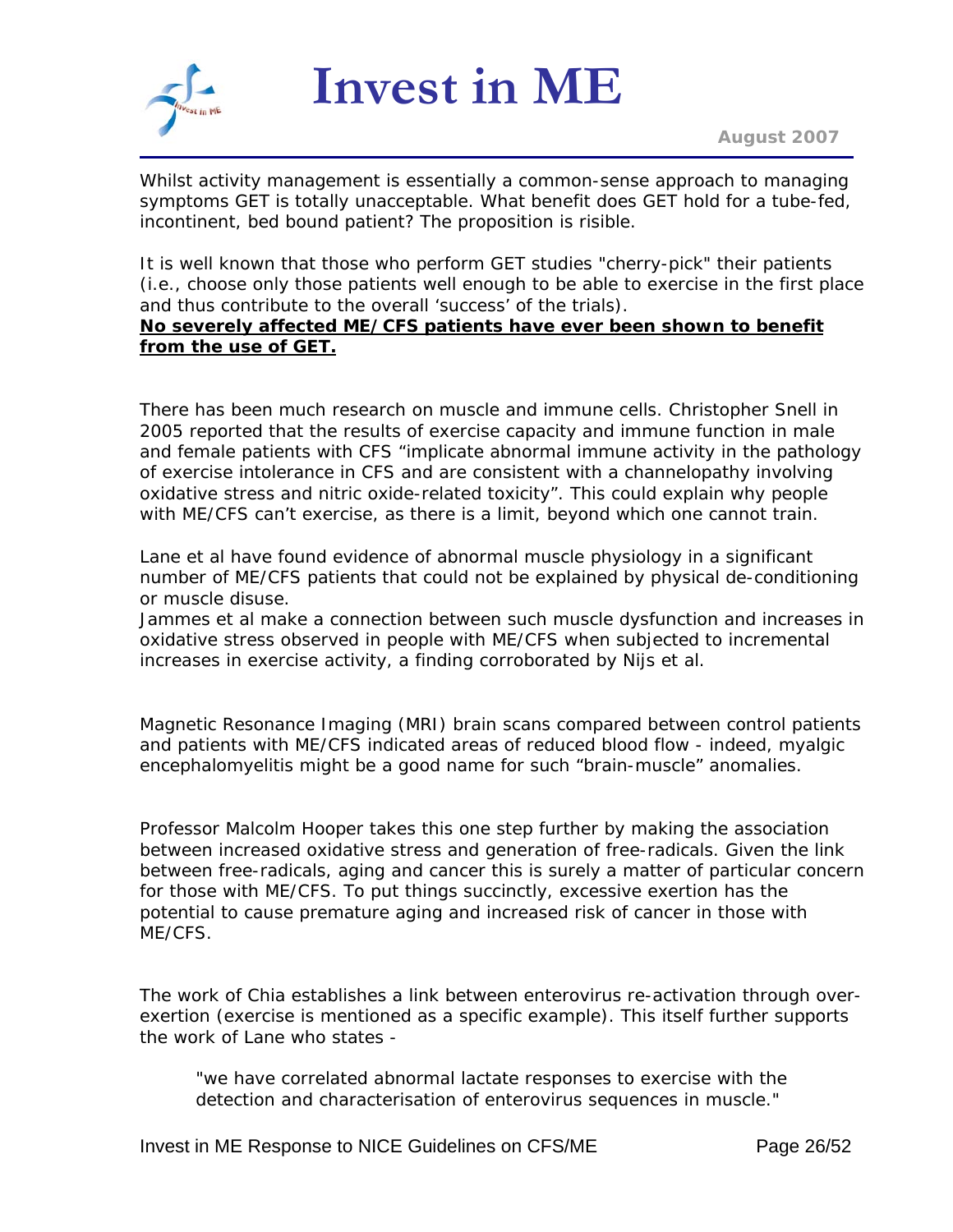

It is therefore possible to state that over-exertion by those with ME/CFS has the potential to lead to enterovirus re-activation as a result of faulty muscle metabolism.

An additional concern involves measurable cardiac insufficiency in those with the illness. Peckerman et al have demonstrated a link between symptom severity and cardiac dysfunction. This work is backed up by that of Vanness, Snell et al, who go so far as to state that:

"The blunted heart rate and blood pressure responses in the `mild' through `severe' groups are similar to those seen in chronic heart failure."

It is also worth noting that in their study, they accounted for any potential "lack of effort" on the part of their subjects:

"it was felt that the multiple testing protocol employed in this study was sufficient to ensure that the results obtained accurately reflect patients' functional capacities."

With regard to cardiac function and exercise therapy, Carruthers and van de Sande issue the following warning:

"Externally paced `Graded Exercise Programs' or programs based on the premise that patients are misperceiving their activity limits or illness must be avoided."

Thus we have several health risks for those with ME/CFS which may be exacerbated by exercise: excessive oxidative stress and resultant generation of free-radicals, enterovirus reactivation, and cardiac dysfunction. All three have the potential to cause serious harm, and arguably have lethal potential. Given this situation, it is surely irresponsible to recommend exercise therapy for this particular patient group.

Every medication has to have a list of side-effects – these need to be stated here also with reference to GET. GET needs to carry a government health warning for ME/CFS patients.

As NICE continue to recommend GET then they have to shoulder some of the responsibility for the consequences. In light of the evidence presented, it is possible that use of GET for those with ME/CFS will ultimately be self-defeating. By increasing the risk of relapse and increasing overall health risks rather than reducing them, it is dangerous for patients and risks increasing the burden of illness posed by ME/CFS on society at large.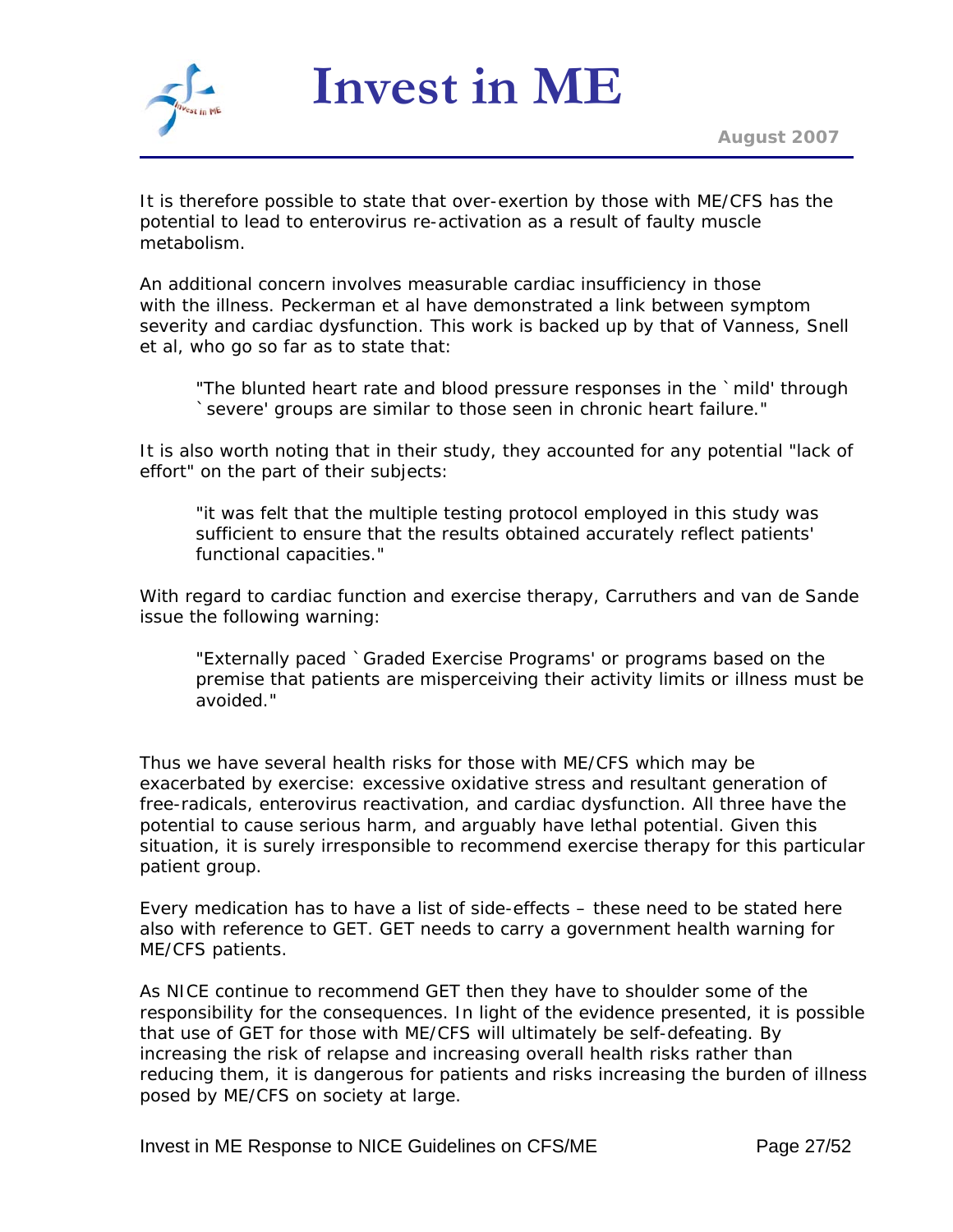

The weight of empirical evidence indicates that exercise has direct and persistently negative impacts on the physiology and quality of life of a significant subgroup of ME/CFS patients. Any universally applied therapy is unlikely to address the heterogeneity of ME, and graded exercise is particularly unsuitable as it may worsen the condition, and should not be generally recommended without a high degree of confidence that it will not be applied to susceptible patients. It is difficult to conceive of a more inappropriate therapy for ME/CFS. By increasing the risk of relapse and overall health risks, rather than reducing them, graded exercise therapy also risks increasing the burden of illness on society at large. The present review suggests that an approach based on treatment of the underlying physiological dysfunction will be more fruitful.

NICE chose to ignore what patients say about CBT and GET. We are left to wonder about the litigation that will follow if these guidelines ever see the light of day as a standard method for treatment of ME/CFS patients.

If ME/CFS is a severe fatiguing condition, then performing exercises will exacerbate the fatigue condition. In research published by the University of Dundee, ME/CFS patients have shown that severe reactions to exercise can occur. In fact Dr Vance Spence, has expressed concerns that undertaking aerobic exercise could lead to fatal consequences. Is NICE in a position to recommend GET in the face of this evidence? Is NICE willing to face the potential legal consequences of proposing GET should a patient with ME/CFS suffer fatal after-effects in following the proposed NICE Guideline? Has NICE taken any legal advice to accept the publishing of this proposed guideline?

#### **Will the chair of these NICE guidelines be willing to be held responsible for any damage that will inevitably result from using GET on moderately or severely affected patients by healthcare staff who will likely still be unconvinced of the biological nature of ME?**

These guidelines emphasise the psychological nature of GET. However, if ME/CFS patients were able to perform exercise, then they wouldn't have ME/CFS according to this fallacious argument. The failure of ME/CFS patients to achieve a return to FULL health using CBT and GET indicates that ME/CFS is not a psychological illness. Patient cohorts that do recover as a result of CBT and GET undoubtedly include patients with other fatiguing states. By not selecting patients correctly, and then claiming benefits for exercise strategies and discounting failures or withdrawals, this does not indicate that an "*evidence-based*" approach is being used correctly.

Finally, on the subject of CBT and GET, all ME/CFS patients should remember the NICE statement that -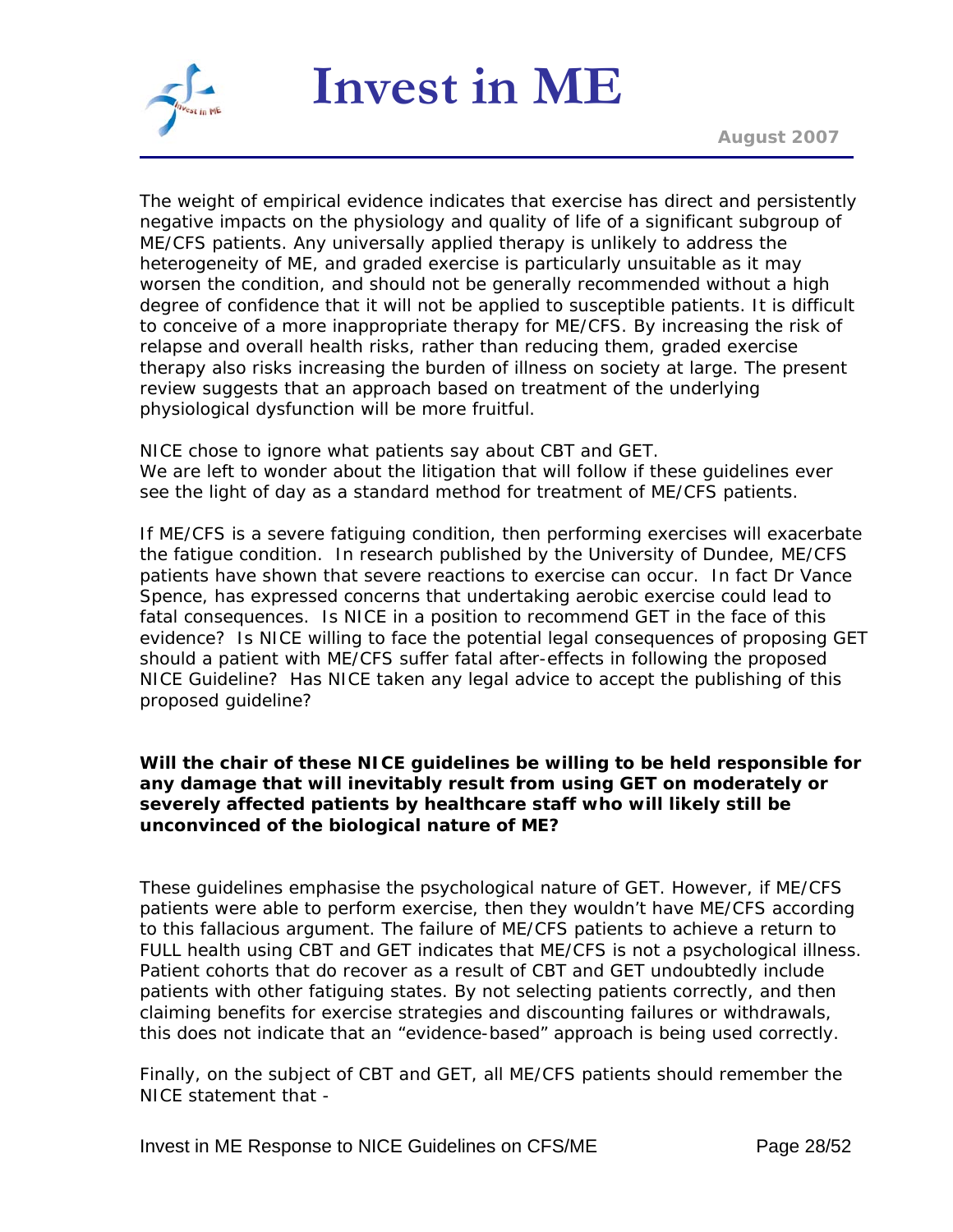

*August 2007*

"*Healthcare professionals should be aware that – like all people receiving care in the NHS – people with CFS/ME have the right to refuse or withdraw from any component of their care plan without this affecting other aspects of their care, or future choices about care.*"

This should effectively remove unnecessary and dangerous psychiatric paradigms from the treatment of ME/CFS patients. Though we doubt whether this will influence some insurance companies who will persist in their discrimination against people with ME/CFS.

Not only severely affected people with ME/CFS will be at risk from GET. Also moderately affected people with ME/CFS can relapse due to this advice. 2 \* 15 minute brisk daily walks are impossible for some mildly affected patients. This is more like a treatment for burn-out or over-training syndrome than for an illness where infection may play a part. ME/CFS is a neurological illness. NICE took IiME's objections to this and stated that they were noted and clarified. They fail to do this.

NICE also ignore what happened to other patients who did not benefit. Maybe the frequency and propensity for relapse ought to be monitored. Despite NICE revising these comments after IiME objected they are still misleading. NICE state "We have revised this to 'be of benefit to some patients.' We have noted the concerns of patients regarding the safety of GET, but research evidence reviewed for this guideline supports the use of GET. "

This is disgraceful spin and obfuscation. NICE have chosen only to use the evidence which satisfied their predetermined view that GET is a method of treatment for ME/CFS. They have ignored the overwhelming evidence showing the harm it can do. Legal implications of this will need to be ascertained as patients are destined for great harm.

#### Management

The descriptions of Activity management needs to be revised. For some patients even 5 minutes is too long. Some ME/CFS patients have remained bed bound for years without sitting up. An increase in activity might be one minute in a week. *"Activity Management"* is exactly what the title suggests, i.e. a scheme for a patient to proactively manage activity levels. The definition given, which includes *"to enable patients to improve and or maintain their function*" is totally misleading for a patient with severe ME, where it is not possible to perform Activity Management.

NICE state that "*Setbacks/relapses are to be expected as part of the normal course of CFS/ME. With effective management, the frequency, severity and duration of setbacks/relapses should reduce*".

Invest in ME Response to NICE Guidelines on CFS/ME Page 29/52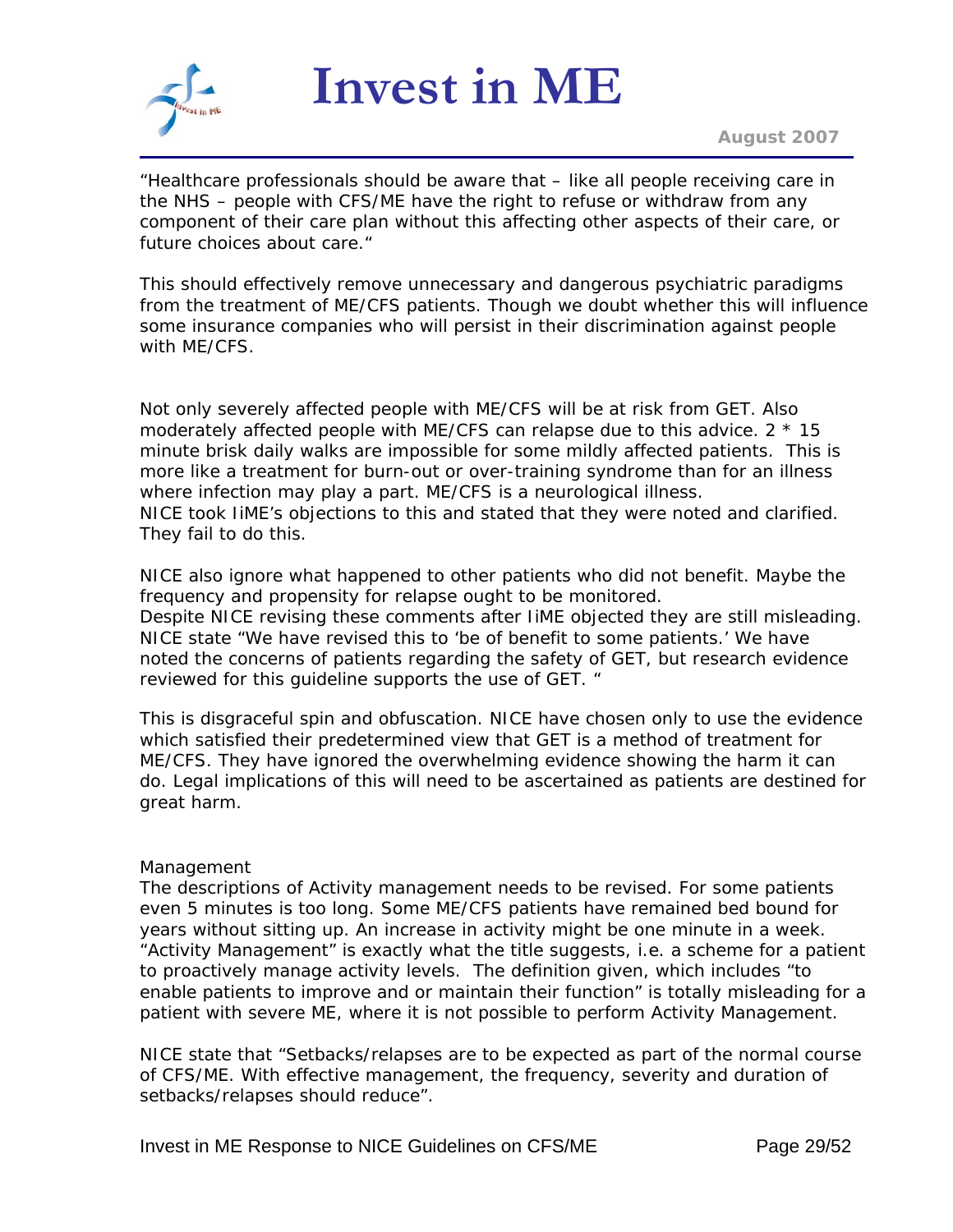

Where is the evidence of this? What is effective management? Is this common sense applied to the situation? Or is NICE inferring that this is due to psychological therapies?

NICE stated that they revised this section from the draft guidelines document – we see no revision.

NICE state that "*Setbacks/relapses appear to be caused by different things; triggers can include, for example, sleep disturbance, overactivity, stress or an active infection (such as a common cold). However, it may not always be possible to identify a cause.*".

One could also argue that setbacks are caused by graded exercise, CBT, lack of knowledge of the biological nature of ME/CFS by GPs, efforts performed having to argue with DLA officials etc.

NICE state that "*Advice on managing setbacks/relapses may vary according to the cause. For example, it may be advisable to maintain an exercise programme, in agreement with the patient, if stress has been a causative factor, but not if there is an active infection.*"

This contradicts earlier statements by NICE. Dr. Jonathan Kerr's research has shown that active infection is still prevalent in ME/CFS patients without other causative factors – i.e. an infection present from the start of the ME/CFS which is still ongoing may be the cause of relapse.

NICE state that "*Difficulty may arise in distinguishing symptoms caused by CFS/ME from those of an active infection, as such symptoms are often similar (for example, increased fatigue, myalgia, headache, sore throat). In this situation, measurable evidence can be helpful (such as taking temperature with a thermometer, evidence of sputum). If an active infection is present, a different approach would then be used.* "

What different approach would this be? What is the evidence to substantiate that anything but rest and recovery from the infection is necessary?

The example of 2 \* 15 minutes daily brisk walks to the shop for an ME/CFS patient, either mild, moderate or severely affected is palpably ridiculous – this could be extremely dangerous to a mildly/severely affected pwme. It needs to be removed! Even healthy people might not be able to manage  $2*15$  minute brisk walks. There is no basis for this. If someone could manage this then one wonders why any intervention is necessary.

NICE recommend against resting after a relapse or during the illness. This shows little understanding of the real world.

During the early onset of ME/CFS rest is of paramount importance.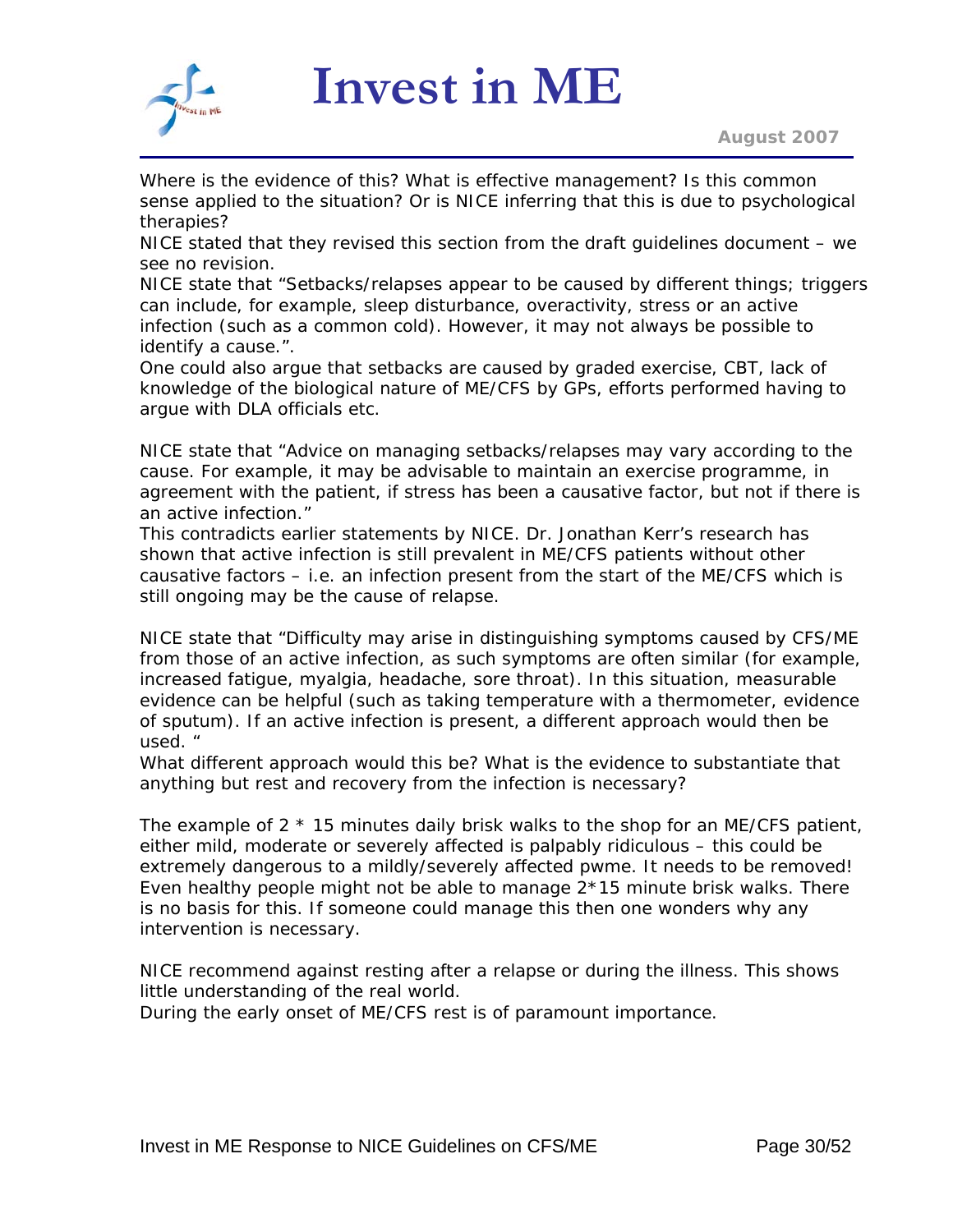

IiME agree with the statement that healthcare professionals should provide accurate information to people at all stages of CFS/ME, starting from when a diagnosis is first being considered and that it should be tailored to the person's circumstances, including the stage and duration of the condition.

This is important – stage and duration can mean different requirements.

IiME disagree with the statement that "sleep management strategies should not include encouraging daytime sleeping and naps. People with CFS/ME should be advised that excessive sleep does not generally improve physical or mental functioning, and excessive periods of daytime sleep or frequent napping may further disrupt the sleep–wake cycle. This is totally erroneous. See earlier IiME comments from draft.

IiME disagree that strategies for managing CFS/ME should not include prolonged or complete rest or extended periods of daytime rest in response to a slight increase in symptoms.

It depends on the patient and the stage of the illness.

"*37% said they were helped a lot by doing this. Total bed rest helped a total of 74% of respondents who had done this.*" (Report on Survey of Members of Local ME Groups, Cooper, 2000). In another survey "*Rest, including bed rest, helped 90%.*" It is important for patients to listen to their own body.

IiME feel NICE are irresponsible in stating that "*it is very important that work and education are addressed early in the care pathway for CFS/ME*". It is of more importance that early diagnosis and correct advice is addressed early. Work and education need to follow health in priority.

Perhaps some of the most illuminating parts of the guidelines, and seemingly unused in many of the recommendations, are within the personal testimonies from people with ME/CFS - some clearly demonstrating how dangerous the recommendation to get people active and back to work is without real consideration of the condition of the patient.

Such results are only too familiar to the patients with ME/CFS. Yet these guidelines want to enforce more graded exercise and force people to be active rather than take adequate rest.

How many patients might have recovered had they followed sound advice to rest until their bodies told them it was possible to be active?

The wording by NICE is easily able to be misconstrued, or misunderstood, by healthcare staff lacking in real knowledge of ME/CFS and will severely impact many ME/CFS patients if promoted via these guidelines.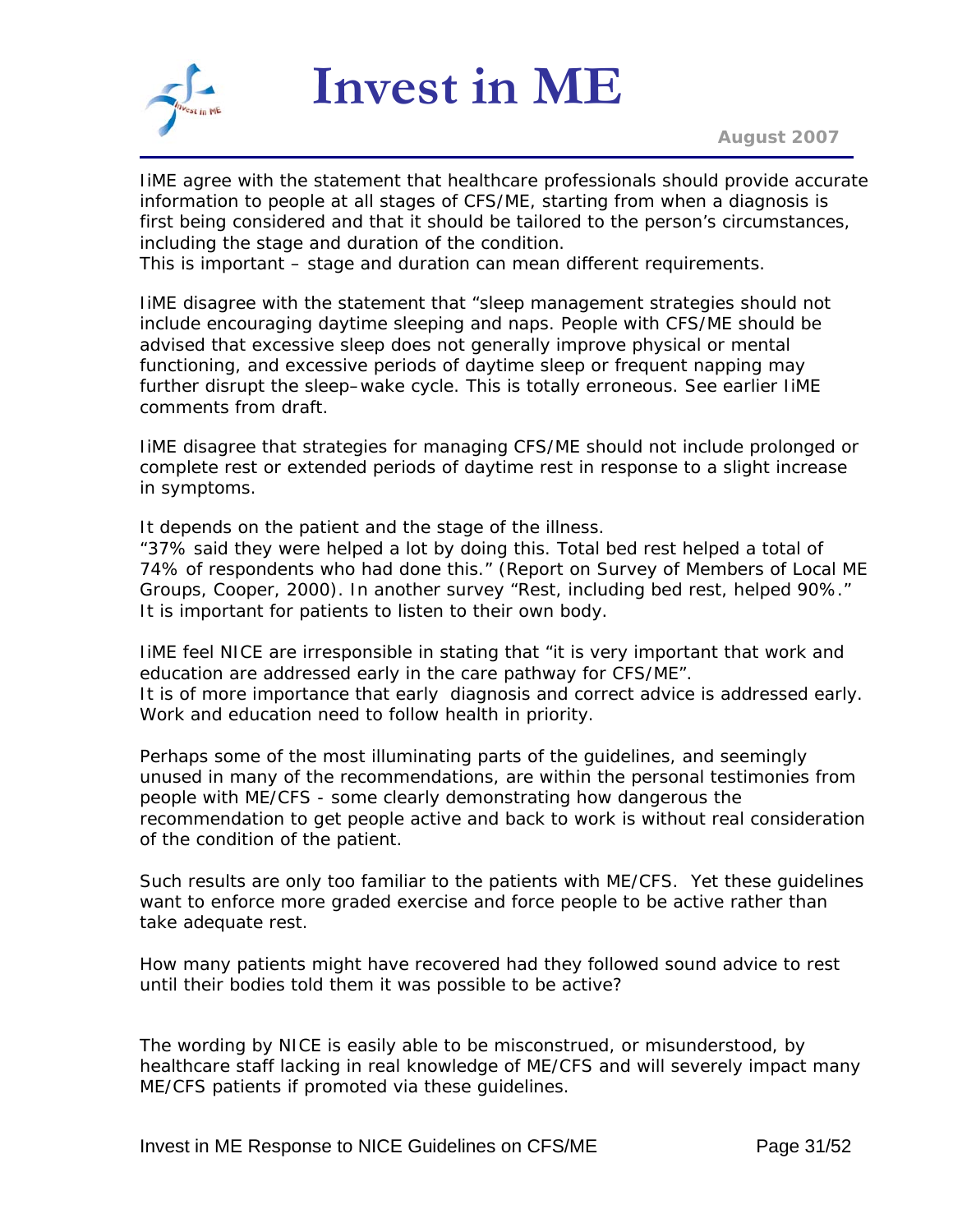

The emphasis on exercise at the expense of proper rest is appalling. Guidelines such as these ought to be for the benefit of the patient. These guidelines do not fulfil this objective.

#### **Implementation**

As for the cost of all of the psychological therapies (posing as treatments) are concerned it is difficult to understand how this will be paid for with an estimated 250,000 people suffering from CFS/ME in the UK, especially considering the low priority and lack of funding given to ME/CFS in the past. To have sparse resources squandered on therapies which the ME/CFS community do not need or want is an appalling waste.

Perhaps implementation should consider what is the need of the medical community, especially clinicians to assist in the diagnosis of ME/CFS and the exclusion of related non-specific fatiguing conditions.

#### **The greatest factor in the UK and the Rest of the World is the lack of a clear diagnostic tool and the mixing of patient cohorts with numerous fatiguing conditions.**

The use of the WHO ICD-10 G93.3 for Myalgic Encephalomyelitis and the development of a "fingerprint test" possibly based on the elevated levels of Choline in the brain blood chemistry, which has been the only unique identifier found todate, could be used and validated.

#### **Supplements and Alternative Medicines**

The NICE guidelines provide an incredibly poor and limited summary on supplements as aids in managing ME/CFS.

Supplements are dismissed with little research or attempt to analyse.

Yet they can be a useful part of the diet for pwme who cannot cook always or who cannot eat properly and could benefit from such supplements (fish oils, vitamin C, multi-vitamins etc.) - surely this is a negligent oversight from NICE.

In terms of supplements, two "essential fatty acids" studies had positive results and very high rankings - 16 and 17 respectively. Carnitine, liver extract, and magnesium also scored as high as CBT in terms of therapies (10, 10, and 15).

The highest validity scores in the data presented by NICE was for an alternative therapy.

Fish oils score as highly or better than CBT so why does NICE not recommend this as a therapy/treatment?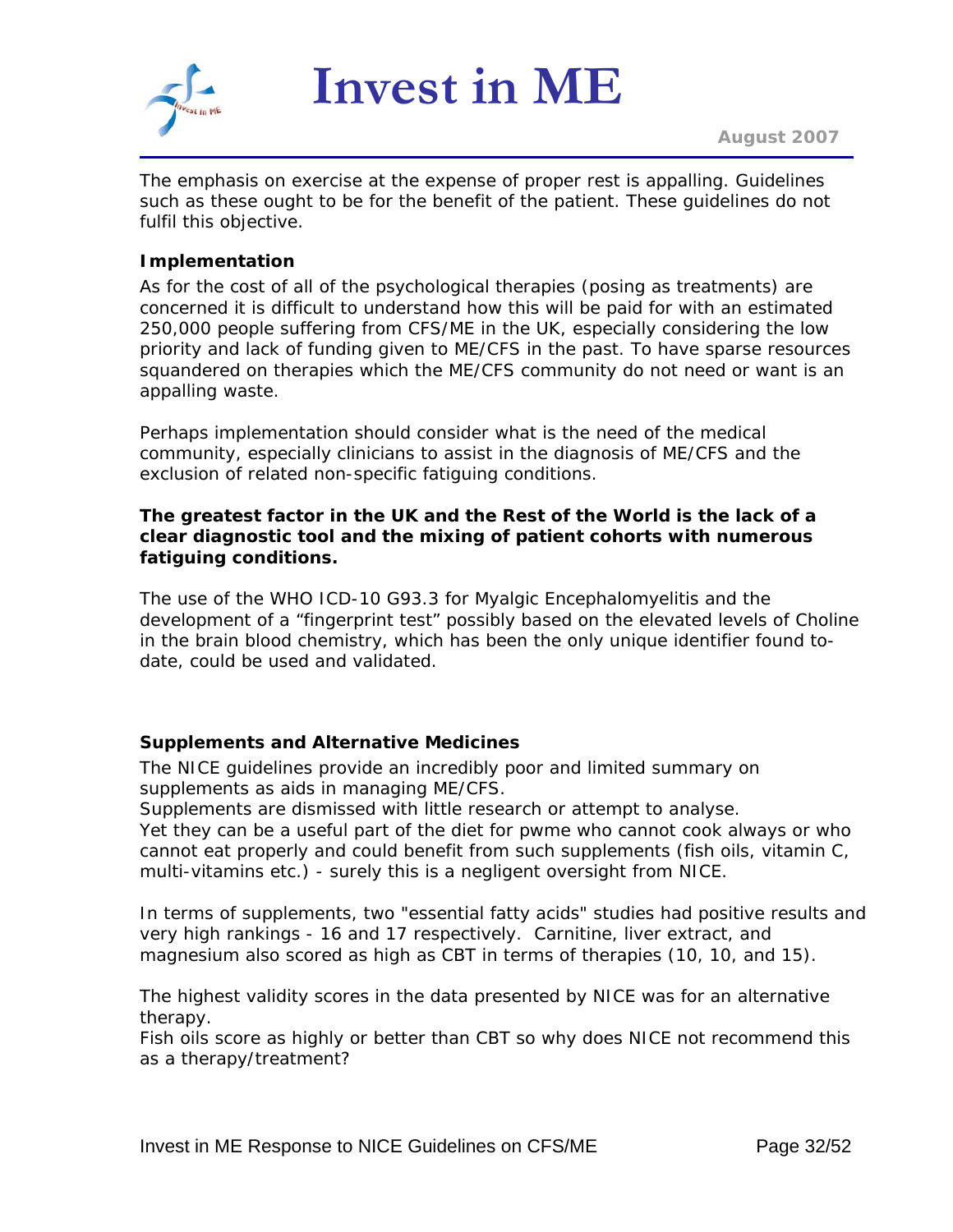<span id="page-32-0"></span>

Professor Puri's analysis of long chain fatty acids has resulted in his assessment of EPA products being useful for ME/CFS but this is not listed or discussed.

In some places the use of supplements is rejected and is not considered worthy of more investigation –

"*evidence is insufficient to support a beneficial effect of dietary supplements*"

and -

"*the GDG agreed that they could not be recommended for the management of CFS/ME*"

Yet in other places in these guidelines it is stated that there may be a use for them -

"*There may be a need for use of prescribable supplements where requirements cannot be met by conventional means.*"

It becomes totally confusing which recommendations are meant to be used. Imagine how GPs must react when reading these guidelines!! The inconsistency undermines the guidelines and the standard modus operandi for NICE comes to the fore again with its predictable motto - save money at the expense of improving health.

What about the one high quality study – shouldn't people be given a choice instead of CBT and GET? And it would be easier for ME/CFS patients if these therapies were available on NHS.

Isn't this where one listens to patients for evidence?

#### **Human Rights**

The recommendation from NICE to use psychological therapies for treating ME/CFS contravenes the human rights of patients with ME/CFS.

It has been stated that by ignoring the serious issues with regard to CBT and GET the NICE guidelines would violate the right of clinicians and patients to the highest, safest standards of medical practice and care, amounting to a violation of their Human Rights, apart from major concerns about the efficacy of use of CBT or about the danger in the use of GET.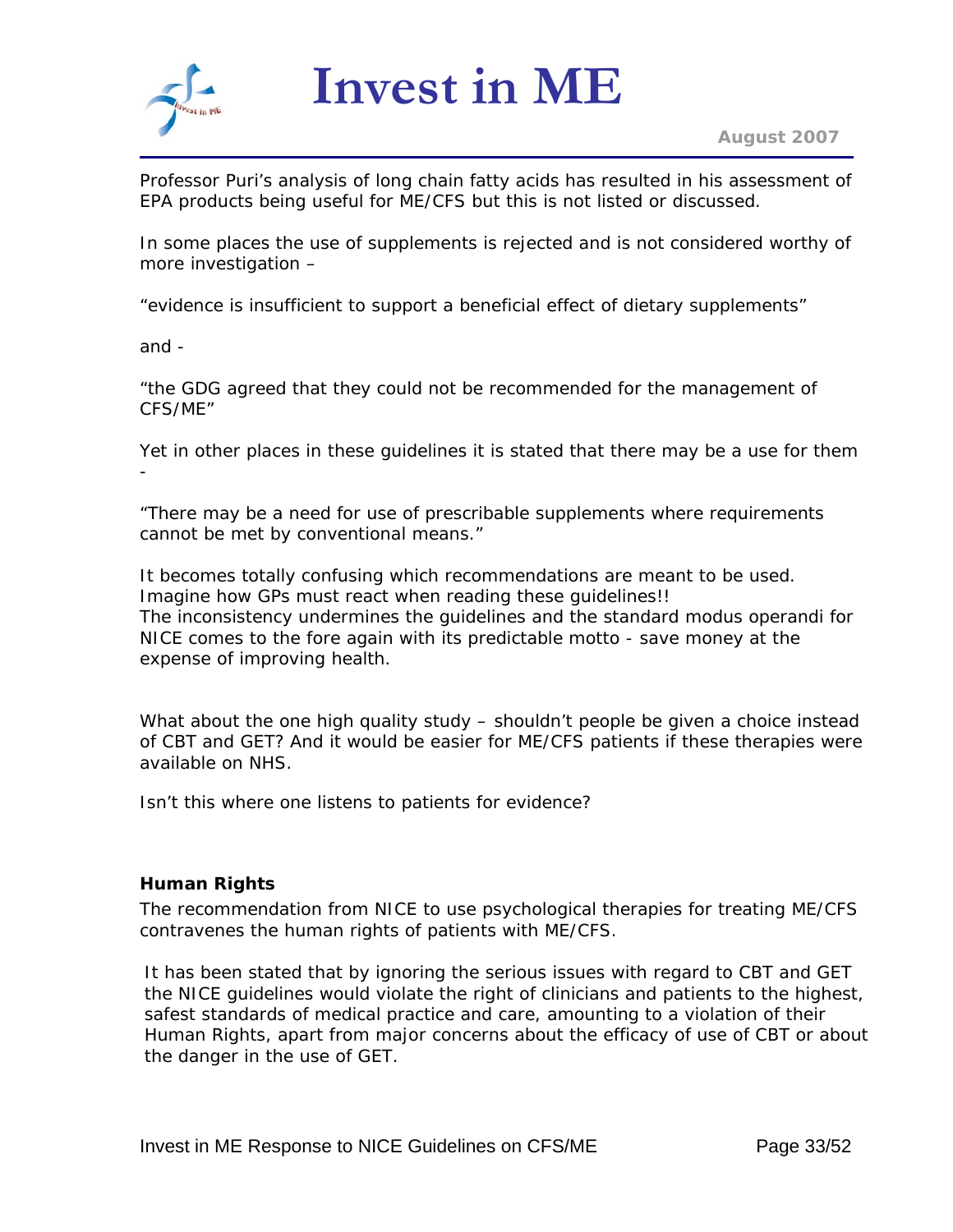

There is no regulatory framework governing the development and use of CBT and GET thus leaving ME/CFS patients vulnerable to exploitation and abuse at the hands of the vagaries of power, politics and prejudice.

IiME would state that this is already the case, as frequent letters to our information mailbox attest to this fact.

In respect of informed consent for using these therapies the issue does not arise. There simply cannot be informed consent since there are important ethical, safety and regulatory questions arising from these treatments, to be addressed. Ethical and safety questions such as those raised in the MRC Neuroethics Report 2005 should be paramount.

It is hard to envisage any Independent authority clearing a drug for Human testing or use without ethical and safety issues, like those surrounding Psychological Therapy, being resolved.

By ignoring these serious issues with regard to Psychological Therapy the NICE guidelines violate the right of clinicians and patients to the highest, safest standards of Medical practice and care, amounting to a violation of their Human Rights.

This is a Human Rights issue.

Without an answer to whether this type of therapy is 'acceptable to Society' and if it is, without an effective Regulatory framework governing its development and use, there is the serious risk that sick and vulnerable people everywhere will be vulnerable to exploitation and abuse at the hands of the vagaries of power, politics and prejudice.

NICE (its chairman and CEO and the chair of these guidelines) should be accountable in a court of law for any harm done to patients given these treatments/therapies.

It is a pity that Sophia Mirza could not have given evidence or participated in these studies as we are sure that her experience would also have been compelling.

Unfortunately, Sophia Mirza is dead. The Cause of Death was noted to be ME/CFS on the Death Certificate.

**IiME believe the NICE Guidelines should state unequivocally that it is unacceptable for patients with ME/CFS to be subjected to "sectioning" by psychiatrists, supported by Social Services and the Police, simply because the person has ME/CFS.** Instead the NICE guidelines add to the obfuscation and NICE, at best, sit on the fence.

*The section added "Sectioning under the Mental Health Act"* indicates how irresponsible these guidelines are.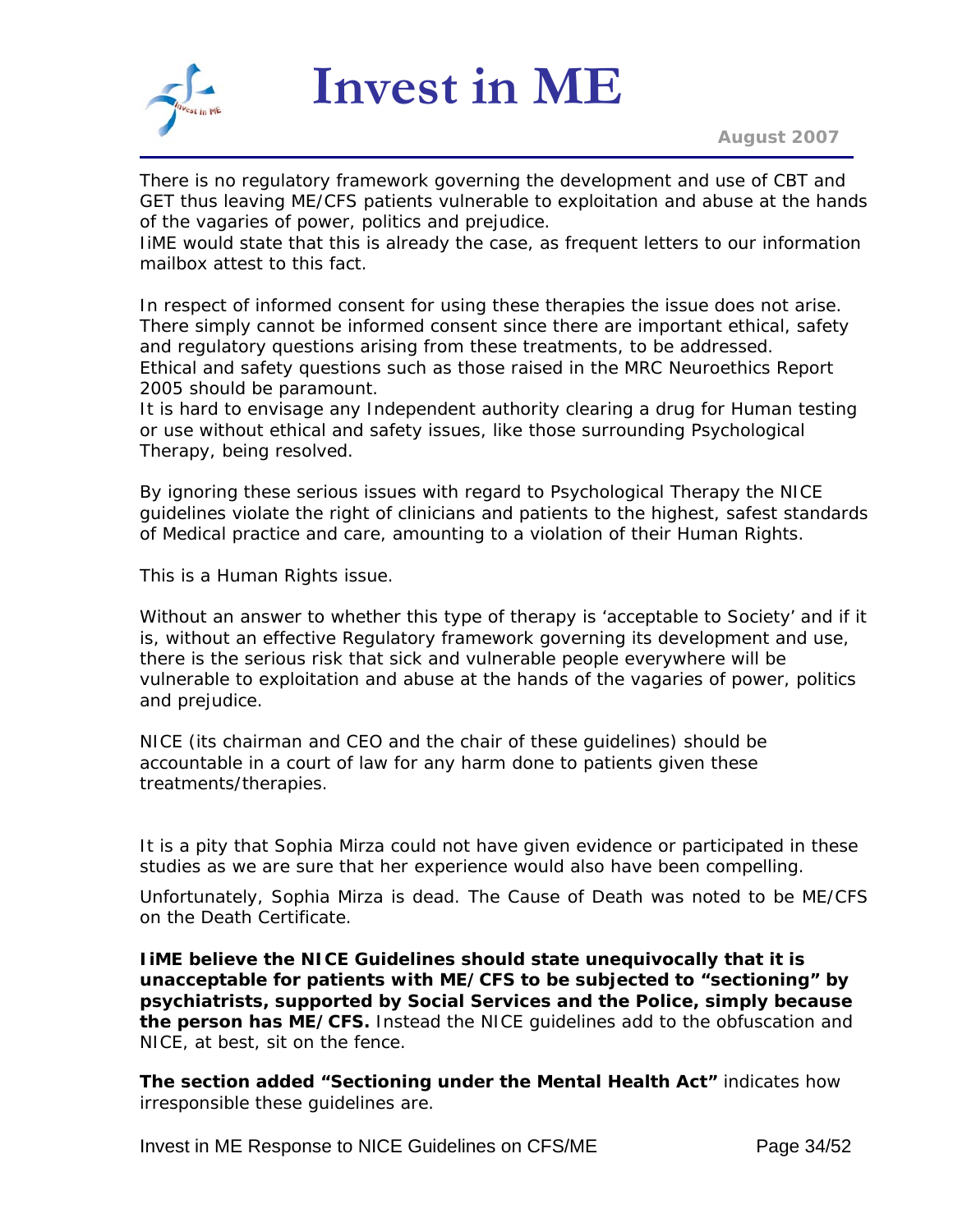

NICE state that "*mental health professionals may have a role to play in the treatment of CFS/ME, both in assessment and management of the condition*".

We disagree entirely with this statement.

Psychiatrists have no role to play in assessment of patients with a neurological illness. NICE are again showing their true agenda by inferring that depression, psychosis or other forms of severe mental illness are applicable to ME/CFS.

#### **This is an appalling distortion of the true facts and the NICE chair ought to be ashamed of his allowance of inclusion of this in these guidelines.**

There is ACTUAL evidence of ME/CFS patients being sectioned because they refuse to accept the treatments that NICE are recommending in this document.

There is still no valid reason why an ME/CFS patient is sectioned. This is ludicrous and these guidelines would not help a patient who found themselves in the same situation as Sophia Mirza.

It is not for sensation that IiME requested that a lawyer be added to the NICE consultation group. The lawyer would be there to represent ME/CFS patients as, undoubtedly, there will be litigation against the people making these recommendations for use of GET/CBT when yet another patient dies from putting into practice such guidelines.

Despite introducing the semi-platitudinous comment that the patient can refuse treatments without compromising further therapeutic relationship we feel the lack of knowledge by healthcare staff and patients of the effects of these therapies will likely cause further infringements of human rights. The NICE guidelines will allow such exploitation to continue.

#### **Support Information**

IiME are happy that NICE have taken IiME's suggestion to inform people with ME/CFS of support organisations as these groups often know far more about the illness than healthcare staff, CNCC clinics and official government bodies deliberating on how to treat ME/CFS. IiME welcome the chance to be able to inform patients of correct information regarding ME/CFS.

However, the NHS direct web site contains incorrect, erroneous and dangerous information and cannot be used as a reference in its current form.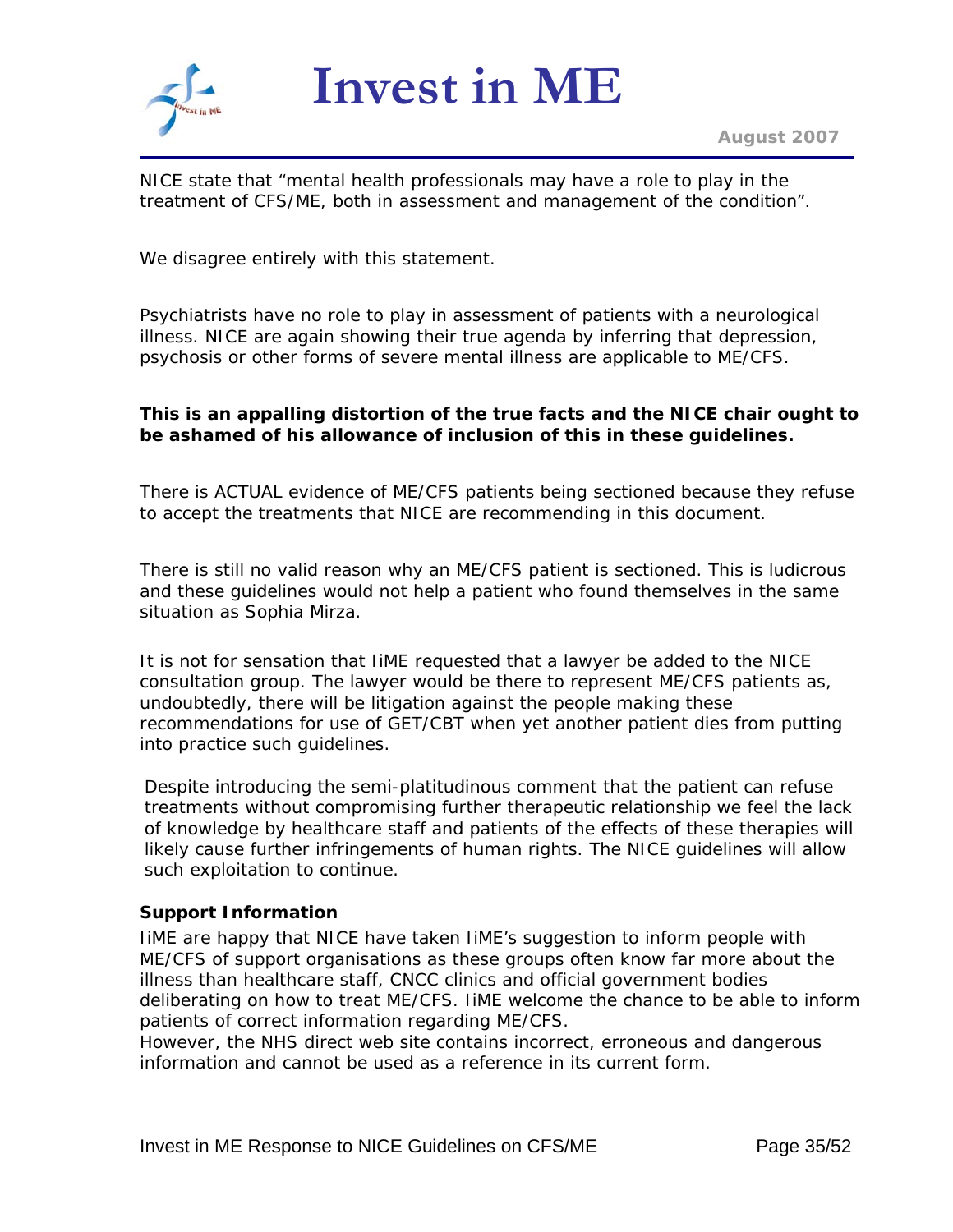

*August 2007*

We are glad that NICE accepted our recommendation to attach a reference to local and national support groups and charities and IiME are happy to be included in this. However, looking at the list of charities which NICE have included in the Patient version we note that both Invest in ME and a number of other national and regional groups are omitted.

We have grave reservations regarding the listing of two of the organisations whom we believe are unrepresentative of people with ME/CFS and young people with ME/CFS as they receive finance by the Department of Health to support the nonfunctioning psychiatric CNCC Clinics which have wasted so much scarce funding. Blind acceptance of NHS and government policies do not serve ME/CFS patients or their families. The lack of impartiality and the track record of some of these organisations means that support and information available to patients reading these documents may be skewed.

The salient point here, though, is that the number of organisations listed here needs to be broadened and regional organisations ought to be included.

**We call on NICE to update this list with all national ME/CFS charities and regional groups so that patients have access to the fullest and unbiased information possible.** 

#### **Document Structure**

We find the full version of the guidelines document still poorly structured and cumbersome to read. They are very unwieldy and the shortened version is probably the only version which will be read fully. This would then lead to the fuller guidelines being ignored as regards supporting evidence. But if this evidence is flawed then the whole set of documents are suspect.

#### **Summary of Comments on the Short Version Analysis**

Below we summarise comments on the short version.

#### **IiME agree with the following-**

- "*ME is a relatively common illness*" something that needs to be emphasized so that adequate funding can be given to real scientific research
- That "*the physical symptoms can be as disabling as multiple sclerosis, systemic lupus erythematosus, rheumatoid arthritis, congestive heart failure and other chronic conditions*"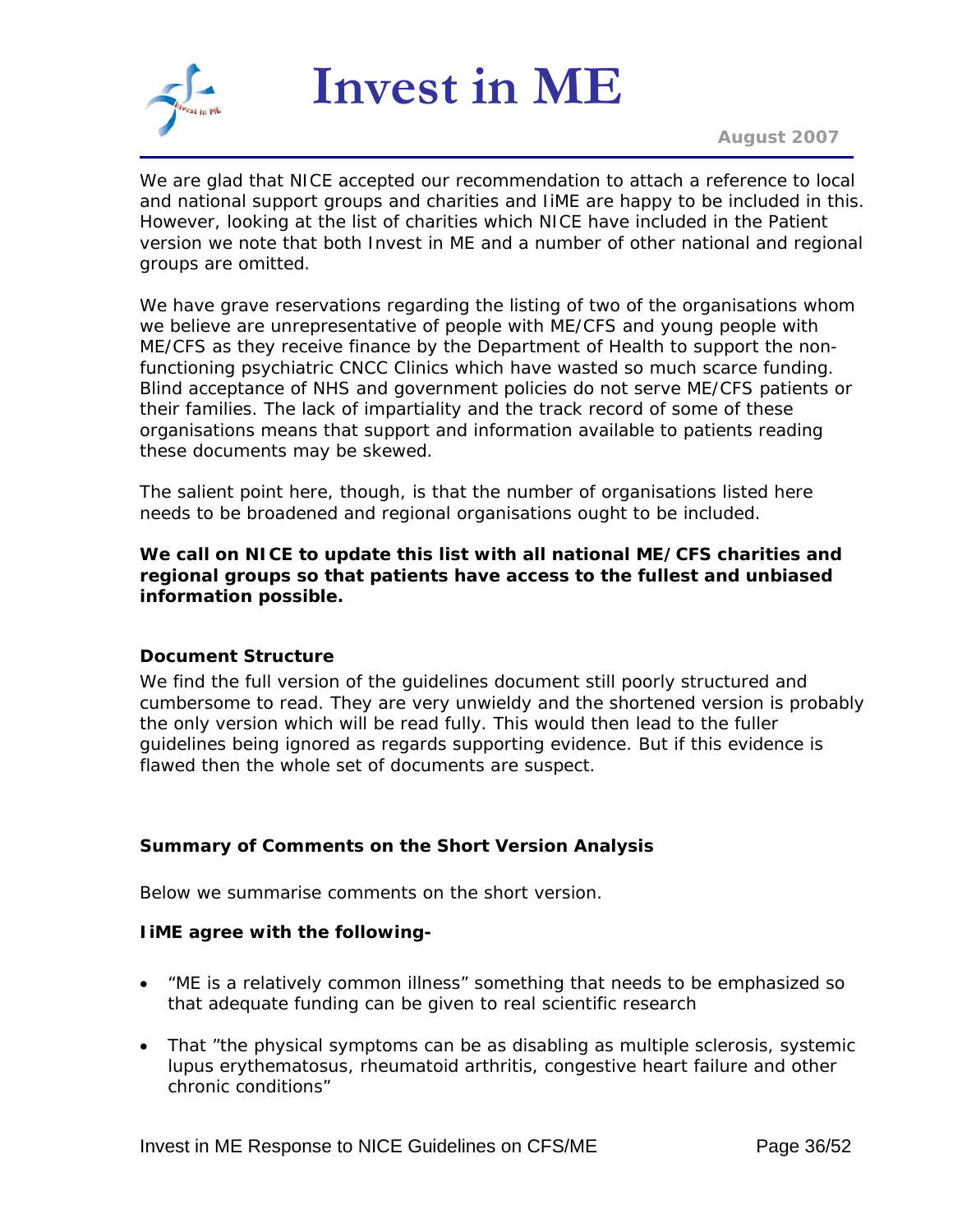

- That "*CFS/ME places a substantial burden on people with the condition, their families and carers, and hence on society*"
- that "*There is a lack of epidemiological data for the UK*"
- that "*the recommendations in this guideline emphasise the importance of … making an accurate diagnosis, ensuring that significant clinical features are investigated, and working in partnership with people with CFS/ME to manage the condition*."
- that "*Carers and relatives should also be given the information and support they need.*"
- That "*the healthcare professional should: Acknowledge the reality and impact of the condition and the symptoms.*"
- that "*Healthcare professionals should be aware that like all people receiving care in the NHS – people with CFS/ME have the right to refuse or withdraw from*  any component of their care plan without this affecting other aspects of their *care, or future choices about care.*"

This is probably the single most positive aspect of these guidelines as it should effectively remove unnecessary and dangerous psychiatric paradigms from the treatment of ME/CFS patients.

IiME welcome this statement and hope that healthcare staff in all forms will no longer play a role in assisting insurance companies from enforcing deplorable tactics against a vulnerable section of society.

Refusal of (possibly inappropriate) treatment has also been proposed as a means of reducing Incapacity Benefits or Disability Benefits.

It is to be welcomed that patients are in control.

- that "*Healthcare professionals should provide diagnostic and therapeutic options to people with CFS/ME in ways that are suitable for the individual person. This may include providing domiciliary services (including specialist assessment) or using methods such as telephone or email.*"
- that "*Information should be available in a variety of formats if appropriate (printed copy, electronic and audio), which people with CFS/ME and their carers can refer to at home and in the clinical setting.*".

Providing this information represents the true nature of ME/CFS and reflects patients' experiences then it could be a useful addition.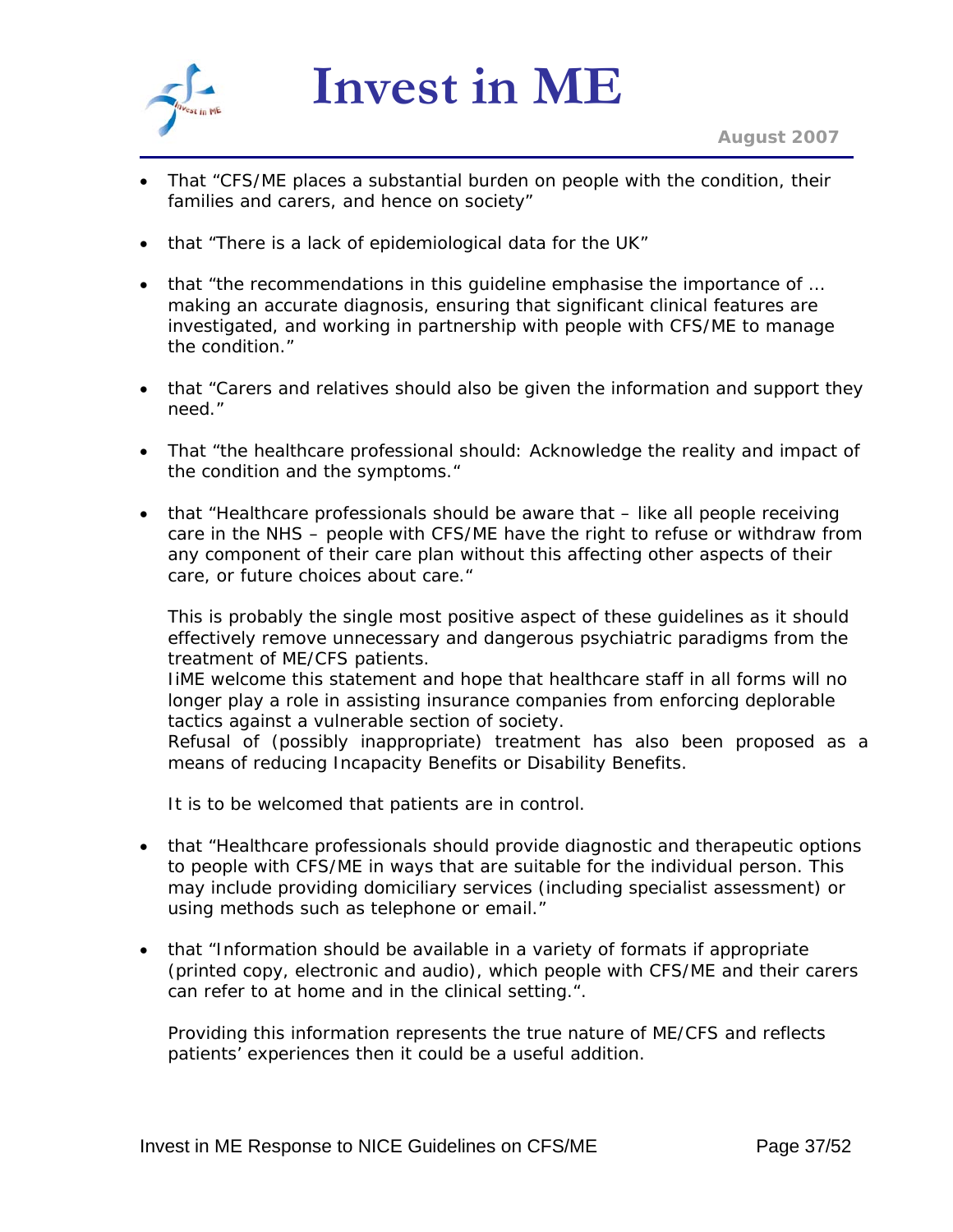

# **IiME disagree –**

• that "*this guideline offers best practice advice on the care of people with CFS/ME.*"

It fails to do this due to the absence of a comprehensive analysis of research into ME/CFS.

• that healthcare professionals should "*Offer information about local and national self-help groups and support groups for people with CFS/ME and their carers (see also the NHS Expert Patients Programme).*"

if this is limited to those organisations selected by NICE at the expense of other ME/CFS charities and regional organizations. Some of these organisations have been part of the problem with ME/CFS for years.

- that "*Advice on symptom management should not be delayed until a diagnosis is established.*" Is NICE stating that symptoms really should be treated without knowing exactly what the illness is? Is this applied to other illnesses? A symptom of fatigue can be indicative of almost anything.
- that "*An individualised, person-centred programme …offered to people with CFS/ME….(should have)… the objectives of…(being able to)..sustain or gradually extend, if possible, the person's physical, emotional and cognitive capacity and manage the physical and emotional impact of their symptoms.*".

We disagree with this phraseology. This is based on selective and flawed research. Why is this automatically offered? If a patient has no emotional problems then why is this highlighted? Irresponsible and costly and dangerous advice. The objectives should be to be treated with no emphasis on extending capacity until ready.

• that "*Cognitive behavioural therapy and/or graded exercise therapy should be offered to people with mild or moderate CFS/ME and provided to those who choose these approaches, because currently these are the interventions for which there is the clearest research evidence of benefit.*". This is fallacious and also discriminates against moderately affected patients who are not necessarily better equipped to withstand unnecessary, expensive and flawed psychiatric treatments which are not proven to be useful, have been proven to be dangerous and are an infringement of people's human rights. From an economic point of view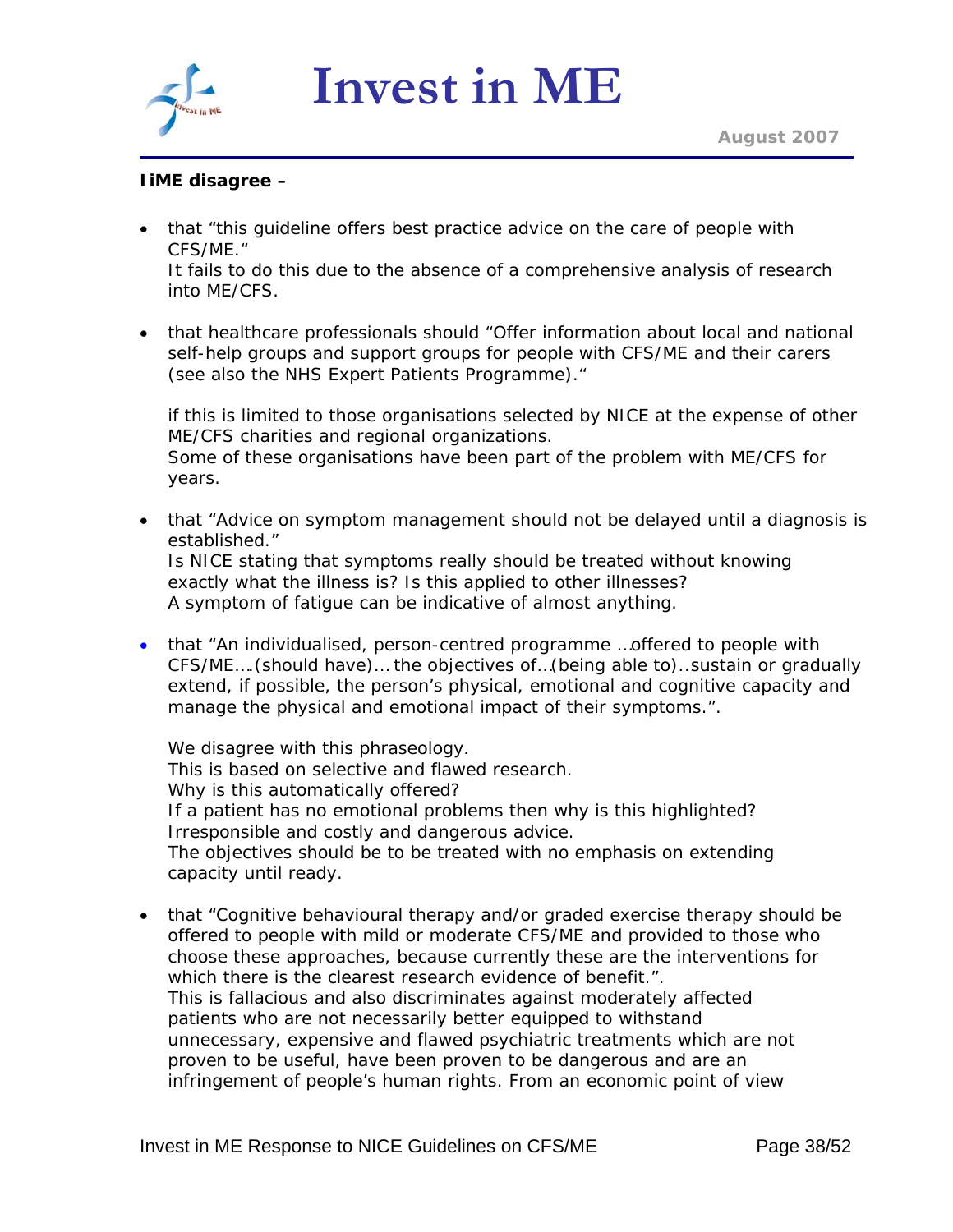

offering these failed psychiatric therapies will also be unachievable. Already there are year-long waiting lists for CBT, irrespective of whether it is effective or not.

Where does the NHS get the money to supply this unwanted psychiatric therapy regime to patients yet NICE and the NHS deny life-saving drugs for other illnesses?

• that a diagnosis can be made if "*fatigue with all of the following features: ..and one or more of the following symptoms: ..*" . This is too broad a view of fatigue states and underlines the heart of the problem with the way this illness (ME/CFS) is treated and perceived as it includes far too broad a range of illnesses. Almost anybody can fit into these broad criteria. NICE should have used the Canadian guidelines to differentiate between

true ME/CFS and other conditions.

• that "*Sleep management strategies should not include encouraging daytime sleeping and naps. People with CFS/ME should be advised that excessive sleep does not generally improve physical or mental functioning, and excessive periods of daytime sleep or frequent napping may further disrupt the sleep– wake cycle.*".

This is too generalised. Where is the research for this? Surely it all depends on what stage of the illness a person is?

- that "*Limiting the length of rest periods to 30 minutes at a time.*". The patient needs to listen to their body. This is far too generalized a statement and actually means nothing. Patients in different stages of the illness need different procedures. This is simply pointless generalized recommendations. As NICE state later under the definition of pacing "*The keys to pacing are knowing when to stop and rest by listening to and understanding one's own body, taking a flexible approach and staying within one's limits*;". This then negates the earlier statement that patients should limit their rest periods. Again NICE show inconsistency in their documents by their own contradictory statements. How are healthcare staff supposed to form a clear idea of treatment using these guidelines.
- that "*the ability of a person with CFS/ME to continue in education or work should be addressed early and reviewed regularly.*" What needs to be performed early is diagnosis and recovery – not an insistence on returning to work or school.
- the statement "*Strategies for managing CFS/ME should not include: Prolonged or complete rest or extended periods of daytime rest in response to a slight increase in symptoms.*".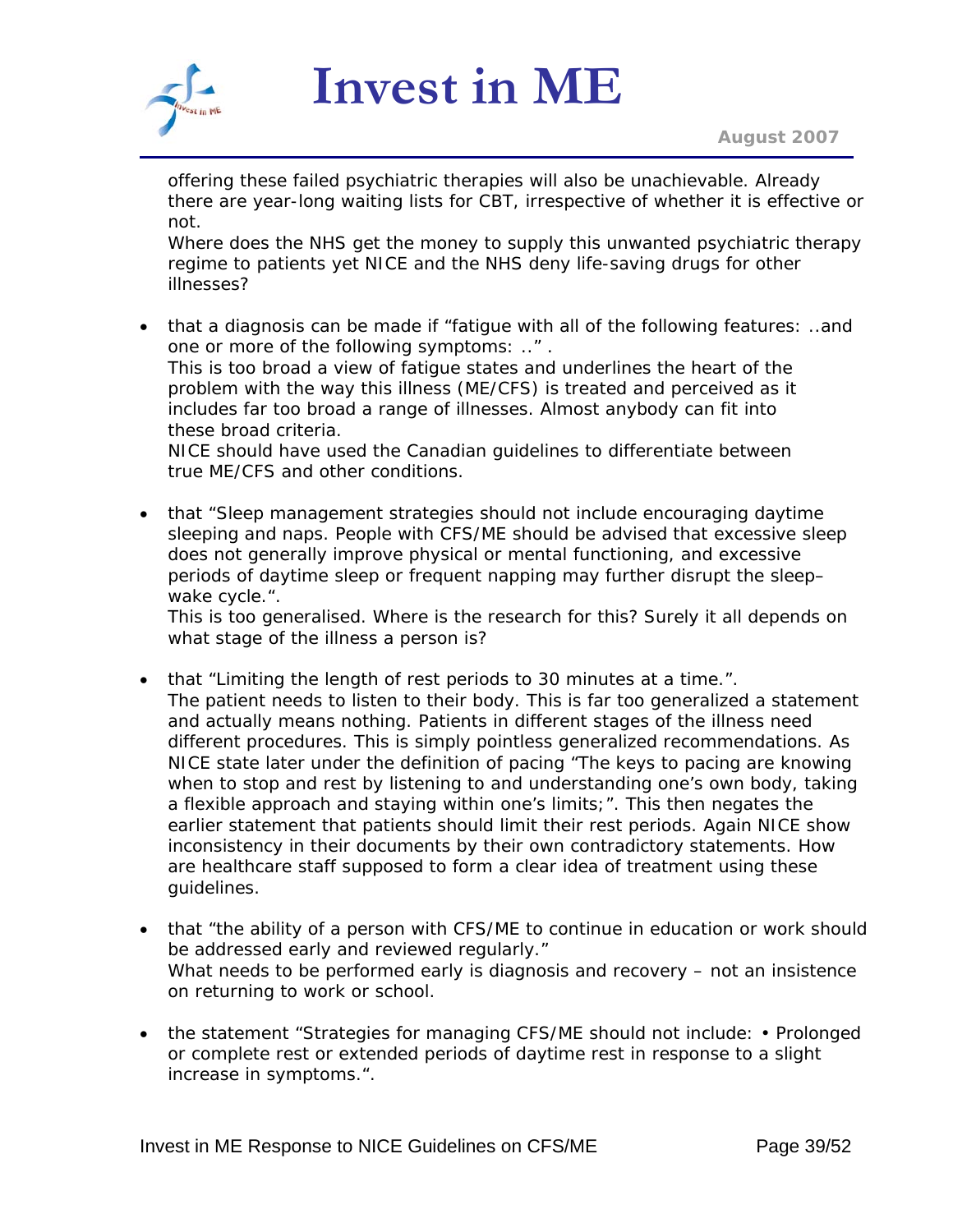

*August 2007*

This is a dangerous assumption to make that "*a slight increase in symptoms*" is to be ignored. Such generalisations are meaningless and allow patients to be put at risk.

• that CBT is given to include "*Developing awareness of thoughts, expectations or beliefs and defining fatigue-related cognitions and behaviour.*" and "*Identifying perpetuating factors that may maintain or exacerbate CFS/ME symptoms to increase the person's self-efficacy (sense of control over symptoms).*"

These are insulting and NICE repeat the same myths about ME/CFS and continue to be peddled throughout the UK healthcare system. These are disgraceful comments.

Does a ME/CFS patient have control over their symptoms? Does a cancer patient also have this divine attribute?

• the whole emphasis on use of GET. This should be removed completely as no valid trials exist which show any benefit and the evidence which NICE suggest is of good quality is based on flawed criteria for selection of patients. To suggest that "*People with mild or moderate CFS/ME should be offered GET*" is ridiculous as moderately affected patients can easily turn into severely affected patients.

# **IiME fail to understand –**

- Why NICE state in the short guideline that "*Treatment and care should take into account patients' individual needs and preferences*" yet in the full guideline state that the patient is in control. The patient/carer must always be in control.
- Why NICE state in the short version that "*enables people with CFS/ME (and their families and/or carers as appropriate) to participate as partners in all decisions about their healthcare,*" yet in the full guideline state that the patient is in control.
- Why NICE advise that serological testing should not be carried out unless the history is indicative of an infection. Yet the Canadian guidelines state "*It is also essential to exclude … infectious diseases such as tuberculosis, chronic hepatitis, Lyme disease,..*" . As ME/CFS is commonly follows an infection this ought to be mandatory.
- Why NICE advise that "*Healthcare professionals should work closely with social care and education services to ensure a common understanding of the goals of the person with CFS/ME.*". What goals characterise patients with ME/CFS compared with other illnesses? Isn't any patient's goal to recover?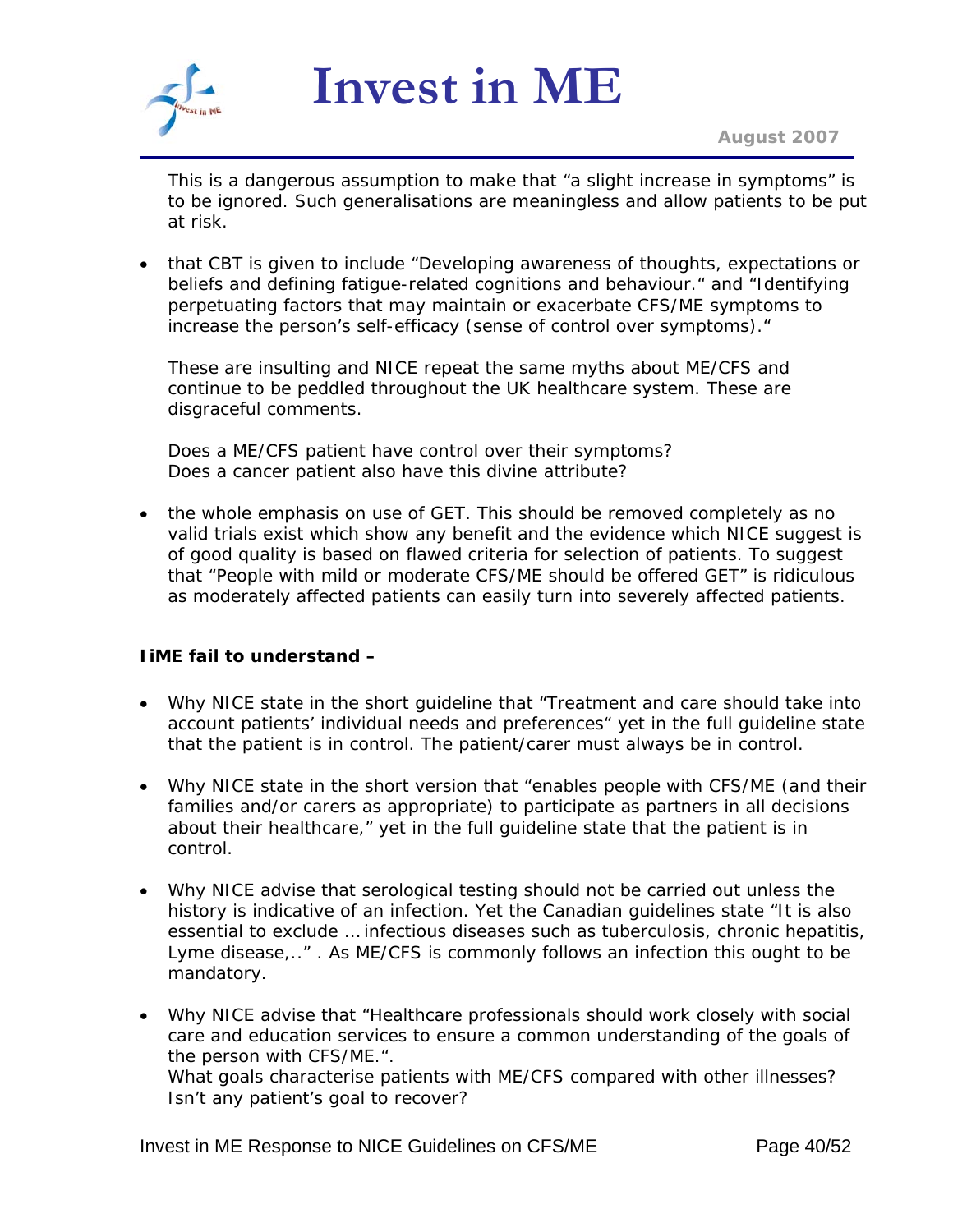

Why does NICE persist in continuing these disparaging implications about ME/CFS patients?

• The statement "Although there is considerable support from patients (particularly people with severe CFS/ME) for the following strategies, healthcare professionals should be aware that there is no controlled trial evidence of benefit: • Encouraging maintenance of activity levels at substantially less than full capacity to reserve energy for the body to heal itself (sometimes known as the envelope theory). • Encouraging complete rest (cognitive, physical and emotional) during a setback/relapse."

The patient needs to listen to their own body. These are foolish recommendations that surely no doctor could endorse.

• The statement that "*There is insufficient evidence that complementary therapies are effective treatments for CFS/ME and therefore their use is not recommended. However, some people with CFS/ME choose to use some of these therapies for symptom control, and find them helpful.*".

This paragraph contradicts itself. Who knows better than patients what helps them?

• The statement that "There is insufficient evidence for the use of supplements – such as vitamin B12, vitamin C, co-enzyme Q10, magnesium, NADH (nicotinamide adenine dinucleotide) or multivitamins and minerals – for people with CFS/ME, and therefore they should not be prescribed for treating the symptoms of the condition."

As NICE state in the following sentence "*some people with CFS/ME have reported finding these helpful as a part of a self-management strategy for their symptoms.*".

Again why aren't patients being listened to?

Later NICE state "*Some people with CFS/ME need supplements because of a restricted dietary intake or nutritional deficiencies.*" So they can't be prescribed but NICE admit they can be helpful. Isn't this just a way NICE use to avoid having any medication paid for by the NHS – the classic raison d'etre for NICE.

• The statement that "*The following drugs should not be used for the treatment of CFS/ME: • thyroxine • antiviral agents.*" Surely these should be used if and when required. To exclude them seems pointless. Especially as NICE state that aetiology of ME/CFS is unknown.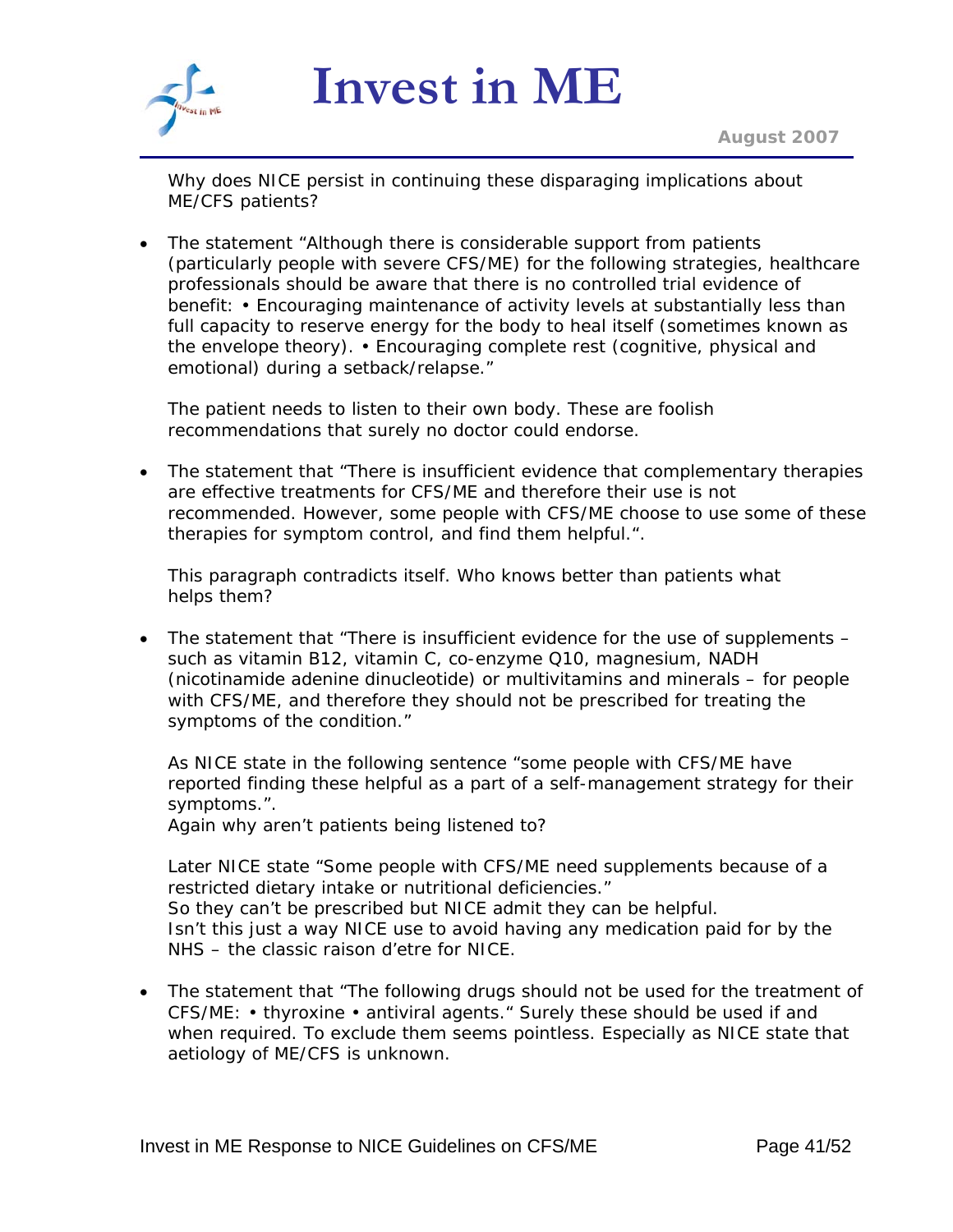

*August 2007*

• The statement that "*The aetiology of CFS/ME was outside the scope of the guideline and therefore a systematic search of the area was not carried out. For that reason, the GDG has not made a research recommendation about the causes of CFS/ME, but it recognises that research in this area would be very helpful.*"

It should emphasize that biomedical research is lacking. If aetiology is outside the scope of these guidelines then how can comment be passed on what is beneficial for people with ME/CFS. What about research on biological markers?

Surely this is the essence of what is required! How can one continue to advise on treatment but avoid recommending cause to be discovered?

- That "*People with CFS/ME should be advised that setbacks/relapses are to be expected as part of CFS/ME.*" when NICE elsewhere recommend GET as a treatment. Relapses are to be expected if GET is forced on patients
- The statement that "*The guideline does not cover the management of comorbidities,* " yet earlier NICE state that they can treat the symptoms without knowing the underlying cause of the illness. This seems to be bordering on the clinically negligent.
- Why sub grouping is not recommended.
- Why the most stringent of guidelines the Canadian guidelines are not recommended as a standard – except we probably already know why NICE has not recommended them – because it would exclude those with ME/CFS from being grouped into a wide group of fatigue states. This would impact a lot of vested interests….
- How an ME/CFS "*specialist*" is defined. Currently this definition of a specialist is nowhere to be found. It should be a clinician who knows and understands the biomedical nature of the illness. What is the defined specialised care, when there is no agreed definition of ME/CFS or treatment protocols?
- From the quick reference guide for patients –

*"If a treatment described in this booklet appears suitable for you, but it is not available, you should talk to your local Patient Advice and Liaison Service (PALS) in the first instance. If they are not able to help you, they should refer you to your local Independent Complaints Advocacy Service."*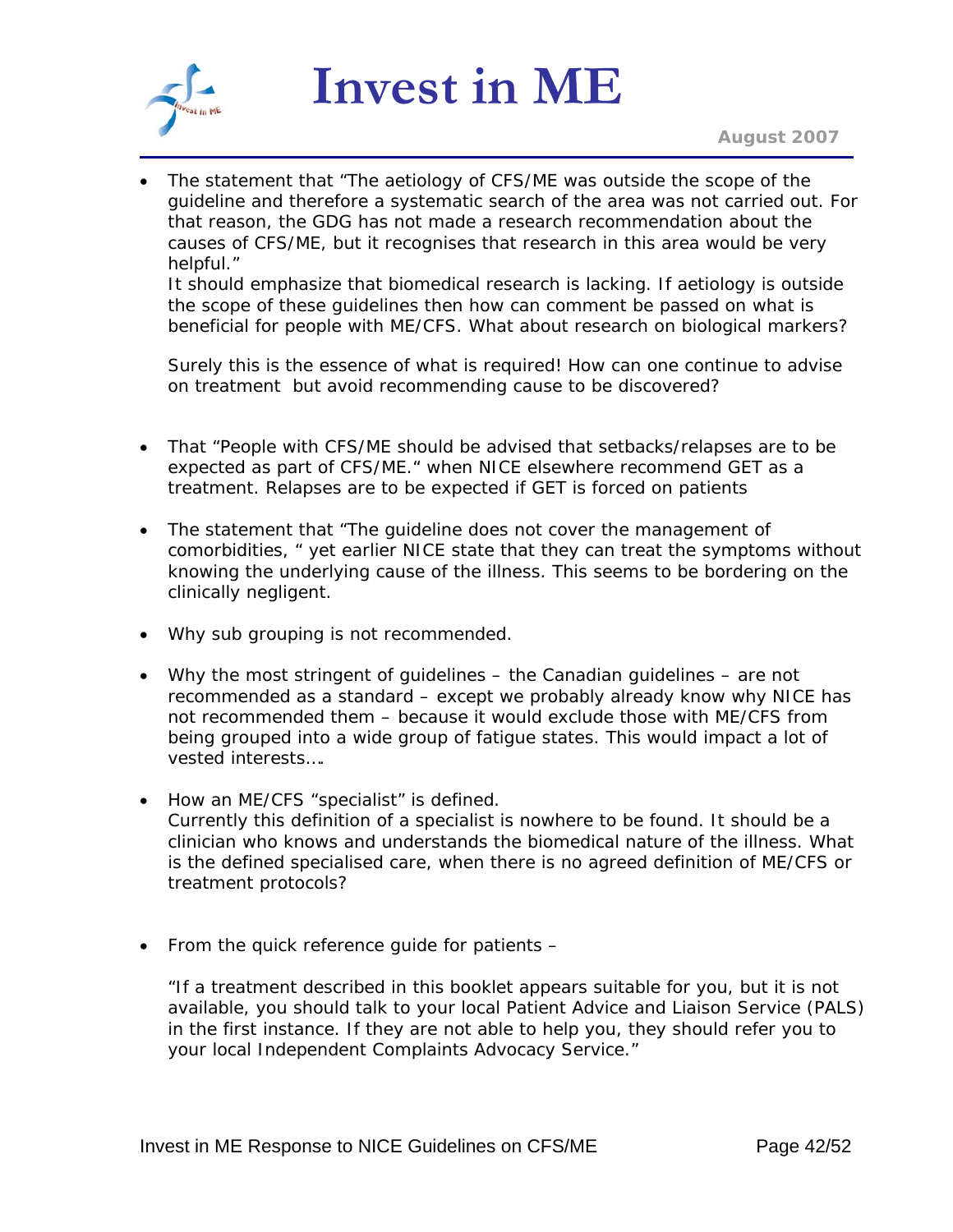

Why therefore can it not be stated that if a treatment appears suitable for you and is available, but it is NOT described in this booklet, you should talk to your local Patient Advice and Liaison Service (PALS) in the first instance? Then patients could ask for supplements, ATP testing, complementary therapies etc.

# **What Is Required for ME/CFS**

- Correct and standard diagnostic criteria the Canadian Guidelines to be used to separate chronic fatigue and ME/CFS
- Sub grouping within ME/CFS
- Proper terminology use of ME or ME/CFS for the neurological illness
- Protocols for medical examinations of ME/CFS patients
- A diagnostic test
- Biomedical research into the pathogenesis of ME/CFS
- Epidemiological studies into ME/CFS
- ME/CFS to be made a notifiable illness in schools
- A correct biomedical service model that could be used by all PCTs

# **Comments on the Guideline objectives**

Below we examine the stated aims of the document as written in the Executive summary and recommendations.

However, these were the aims given to NICE prior to the guidelines being produced (see [http://guidance.nice.org.uk/download.aspx?o=111640\)](http://guidance.nice.org.uk/download.aspx?o=111640)

#### **Remit: "To prepare for the NHS in England and Wales, guidance on the assessment, diagnosis, management of adjustment and coping, symptom management, and the use of rehabilitation strategies geared towards optimising functioning and achieving greater independence for adults and children of CFS/ME.**

So it was all pre-decided. A pointless exercise produced by people with little conscience for the effects that their "work" will have on ME/CFS patients and their families.

Where is the objective to "treat" and "cure" the illness? Without this objective, the guideline becomes psychological intervention/management only. If this is the case,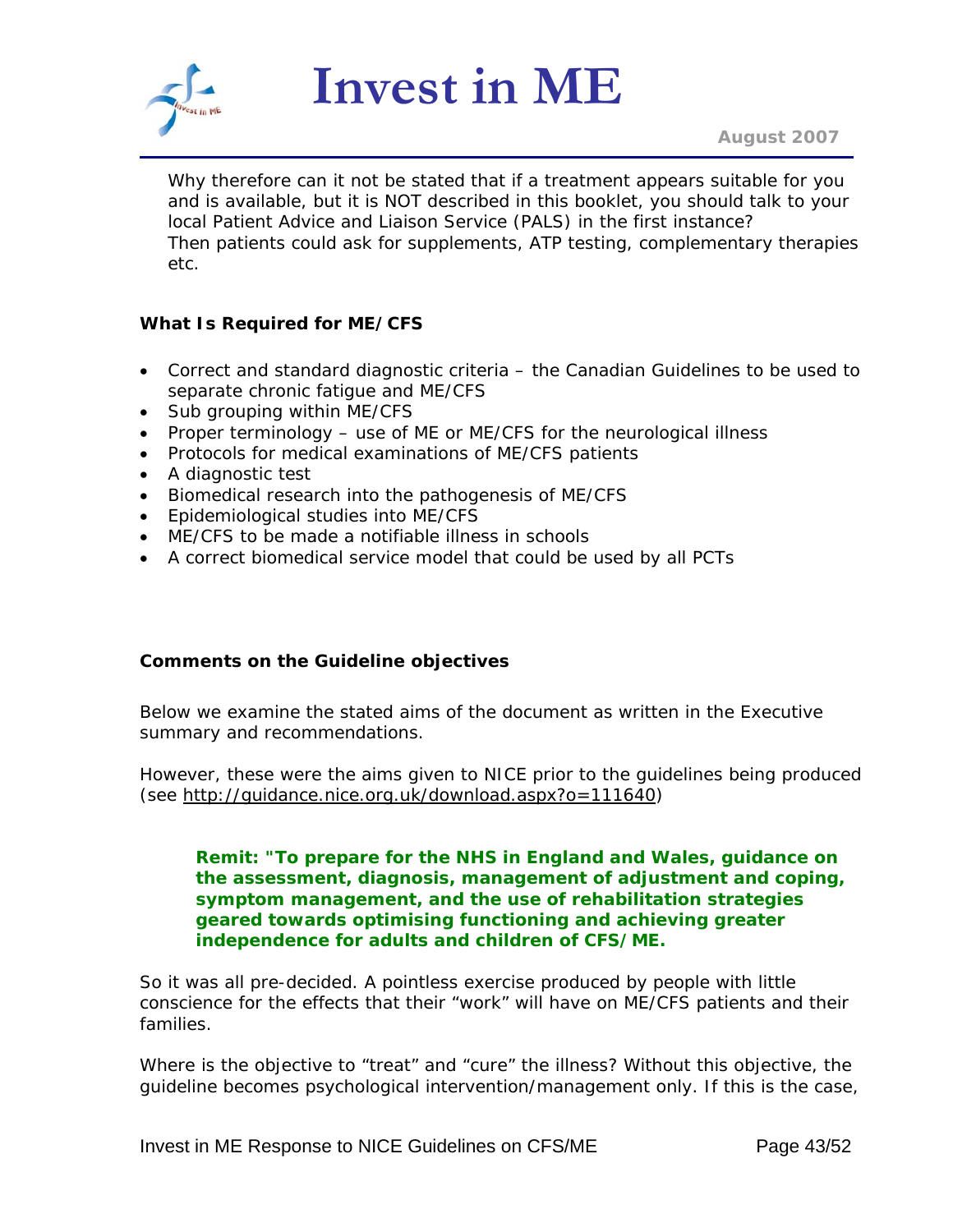

then NICE should clearly define the limitations (and should be ashamed of such a minor ambition and role in the approach to treatment of ME/CFS).

It is appropriate to determine if these objectives were met by this document.

The Guideline Development Group developed this guideline with the aims of -

#### **Increasing the recognition of CFS/ME**

It is doubtful if this has been met as it provides nothing new for sufferers and carers. Instead it has just caused more confusion.

The few places where the document has requested that healthcare professionals take the illness seriously and that the recognition of this is paramount is good.

However, essential research showing the multi-system nature of ME/CFS is not discussed – enteroviruses, orthostatic intolerance, oxidative stress – none of these are allowed to be discussed in detail. Yet without a basic understanding or awareness of the pathology of the illness how are healthcare staff supposed to recognise the true nature of ME/CFS?

Increasing the recognition of ME can only be achieved by increasing the knowledge of the illness itself.

However, the recommendations that once again force non-functional and biased psychiatric therapies as a management technique will lead to more harm and probably contribute to fostering even more antagonism between healthcare staff (especially those who are untrained in ME/CFS) and the patient/carer.

Increasing recognition of the illness could also have been assisted by the use of the correct terminology – as detailed by the WHO. ME/CFS is the correct term and myalgic encephalomyelitis is the correct name for the acronym ME/CFS. By pandering to organisations and individuals, who have a vested interest in using other terms, NICE does nothing but harm to itself as the consensus amongst patients will be that NICE cannot be trusted.

We are happy that NICE have listened IiME's objections to the lax terminology and removed references to CFS alone. However, using CFS/ME rather than the more commonly accepted term (ME/CFS) leaves open further opportunities for misunderstanding, deception and mendacity by certain vested interests – both within the medical arena and within the ME/CFS community itself.

#### **Result: FAILURE**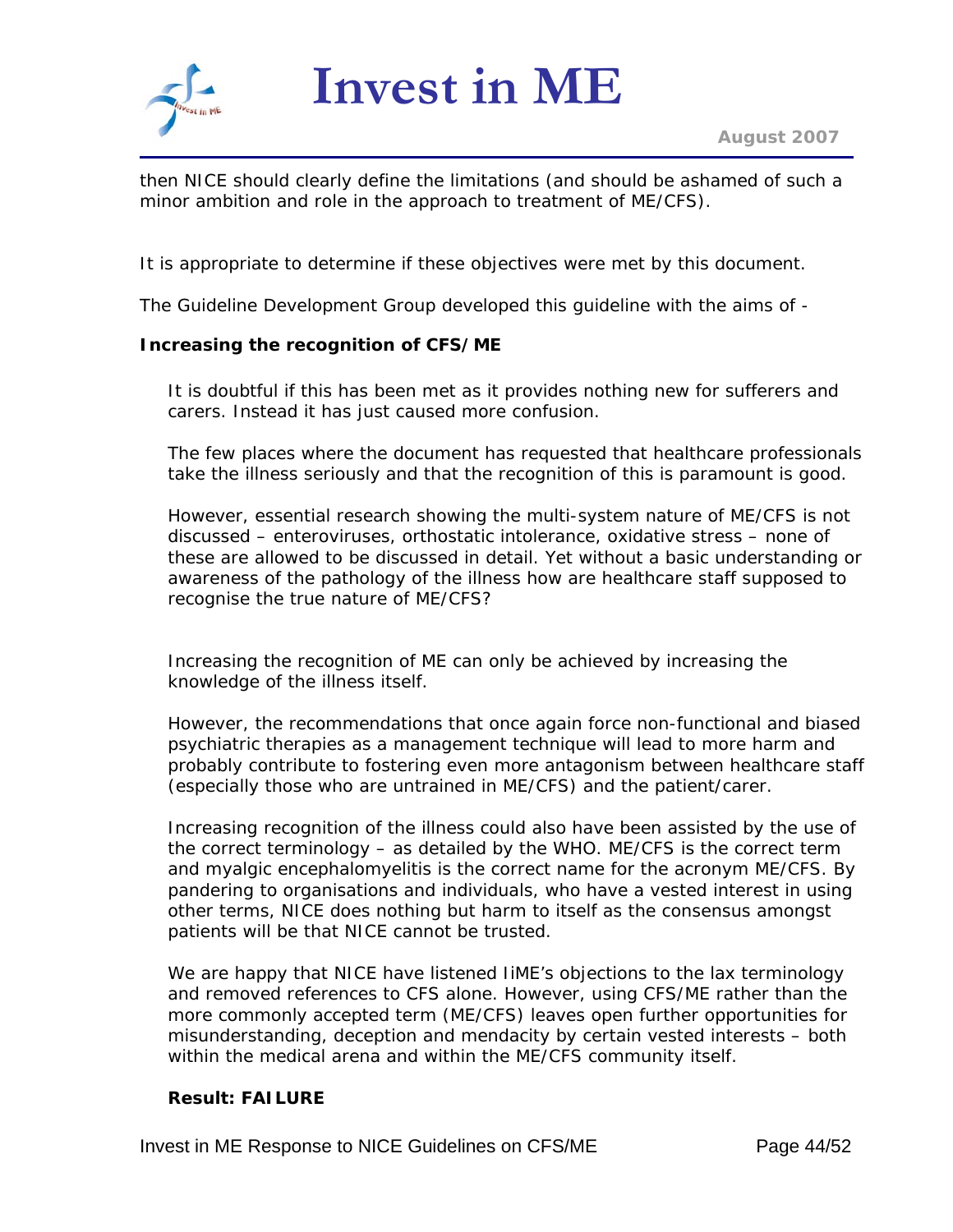



It is doubtful if this has been met as it provides nothing new for sufferers and carers.

**Invest in ME**

By immediately stating that CBT and GET are the most useful therapies NICE has shown it is not willing to move the issue of ME/CFS into an area which offers any real hope of progress.

These guidelines will not influence practice but will lead to already established myths being perpetuated. The lack of a decision on endorsing one set of diagnostic guidelines – the '*more stringent*' Canadian guidelines – is a travesty. It seems that NICE is intent on using as broad a definition for ME/CFS as possible.

This will result in little change in the '*real world*'.

The absence of emphasis on the lack of funding for biomedical research into ME/CFS will not help to alter the government's position on this subject and therefore gives little to change the current unsatisfactory position where patients are given possible harmful GET. It will not inform healthcare staff of the missing link in research into ME/CFS – funding for biomedical research.

The guidelines show little awareness of other biomedical research being carried out or performed in the past. It should include references to new research in this area so that healthcare staff can be aware of the overwhelming evidence of the neurological source of this illness.

The guidelines state that a patient/carer can refuse any therapy without it impacting the relationship with the healthcare practitioner(s). We would like to see this occur but we are afraid that it will not.

In the face of insurance companies forcing an ME/CFS patient to undergo potentially harmful or useless GET or CBT or DWP staff refusing to accept the authenticity of the illness then we doubt if these guidelines are forceful enough to influence the '*real world*' and avoid this from happening.

In such instances recourse to litigation may be the only possibility for ME/CFS patients.

It might have been useful for these guidelines to detail what avenues are open for legal aid for ME/CFS patients who wish to challenge insurance companies and healthcare staff who insist on ME/CFS patients undergoing GET or CBT against their will.

The guidelines make little headway in influencing '*real world*' issues such as insurance companies forcing claimants with ME/CFS to undergo psychiatric therapies.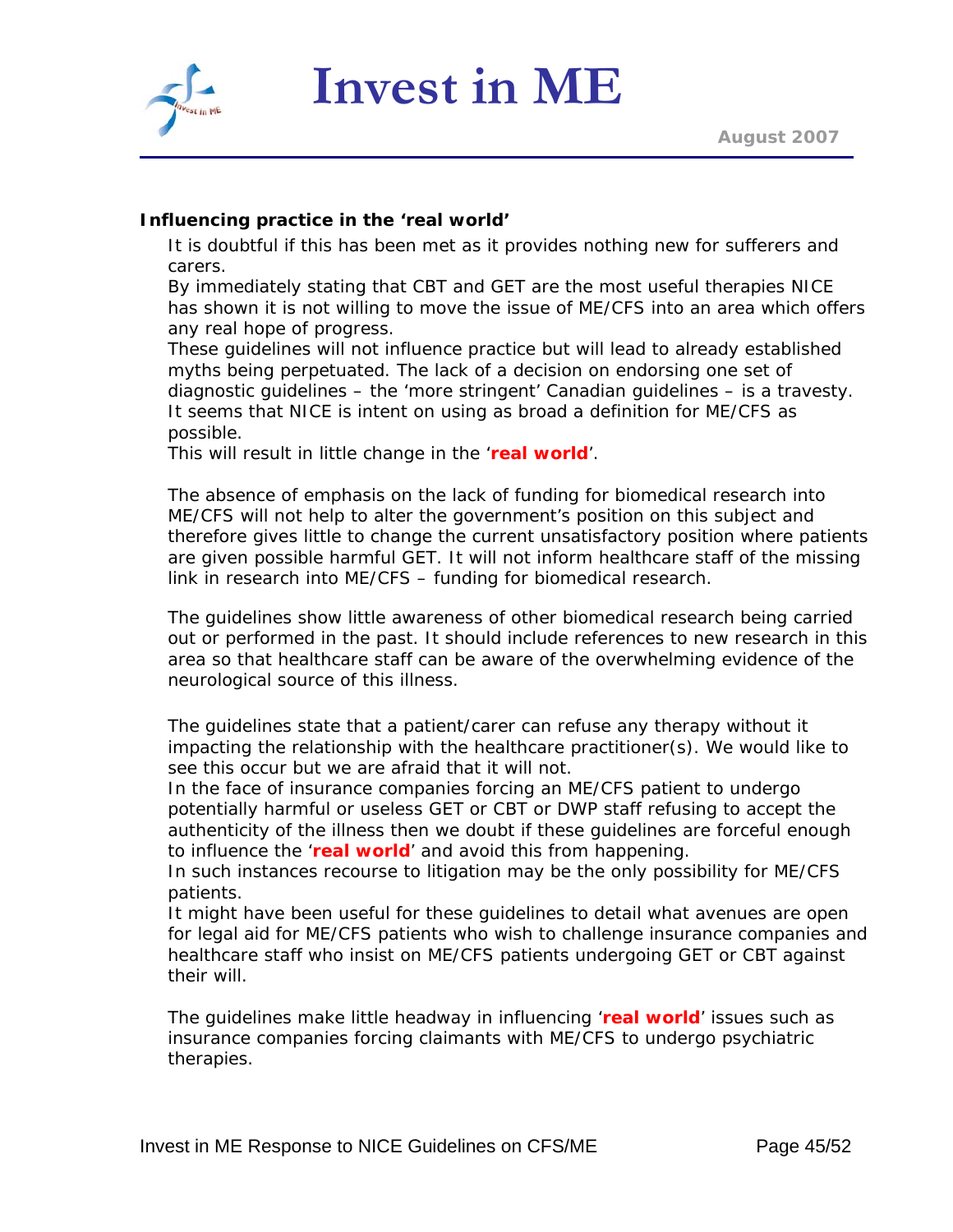

The guidelines do little to influence '*real world*' issues such as the need for people with ME/CFS to pass the continual DWP processes to prove they are ill.

The guidelines do little to influence '*real world*' issues such as the need for parents to battle with schools for the rights of their children with ME/CFS.

Will NICE state that nobody should be refused insurance and sickness benefits if they refuse to take anti-depressants or CBT/GET?

#### **Result: FAILURE**

#### **Improving access to appropriate services, and supporting consistent service provision**

It is doubtful if this has been met as it provides nothing new for sufferers and carers. Little is given in support of ME/CFS patients in their dealings with DWP staff and no reference is made regarding how ME/CFS patients are meant to deal with the harassment and bias of insurance companies who propose psychiatric treatment for ME/CFS.

If the service provision is providing treatments which are unfit for ME/CFS then consistency is meaningless.

#### **Result: FAILURE**

#### **Emphasising the need for multidisciplinary working**

These guidelines patently fail to achieve this due to the concentration on psychological therapies at the expense of real research of published biomedical research papers.

Although there are a few statements stating that multi-disciplinary working is required in dealing with ME/CFS patients the bias toward psychological therapies, and the amount of space given to these therapies in these guidelines, means that there is little credit given to non-psychiatric disciplines in treating and managing ME/CFS.

#### **Result: FAILURE**

#### **Improving care for patients, particularly for those with severe CFS/ME**

The guidelines offer little for severely affected. There is no provision for specialist treatment – simply rehashed dogma relating to therapies which are entirely inappropriate for severely (and moderately) affected pwme.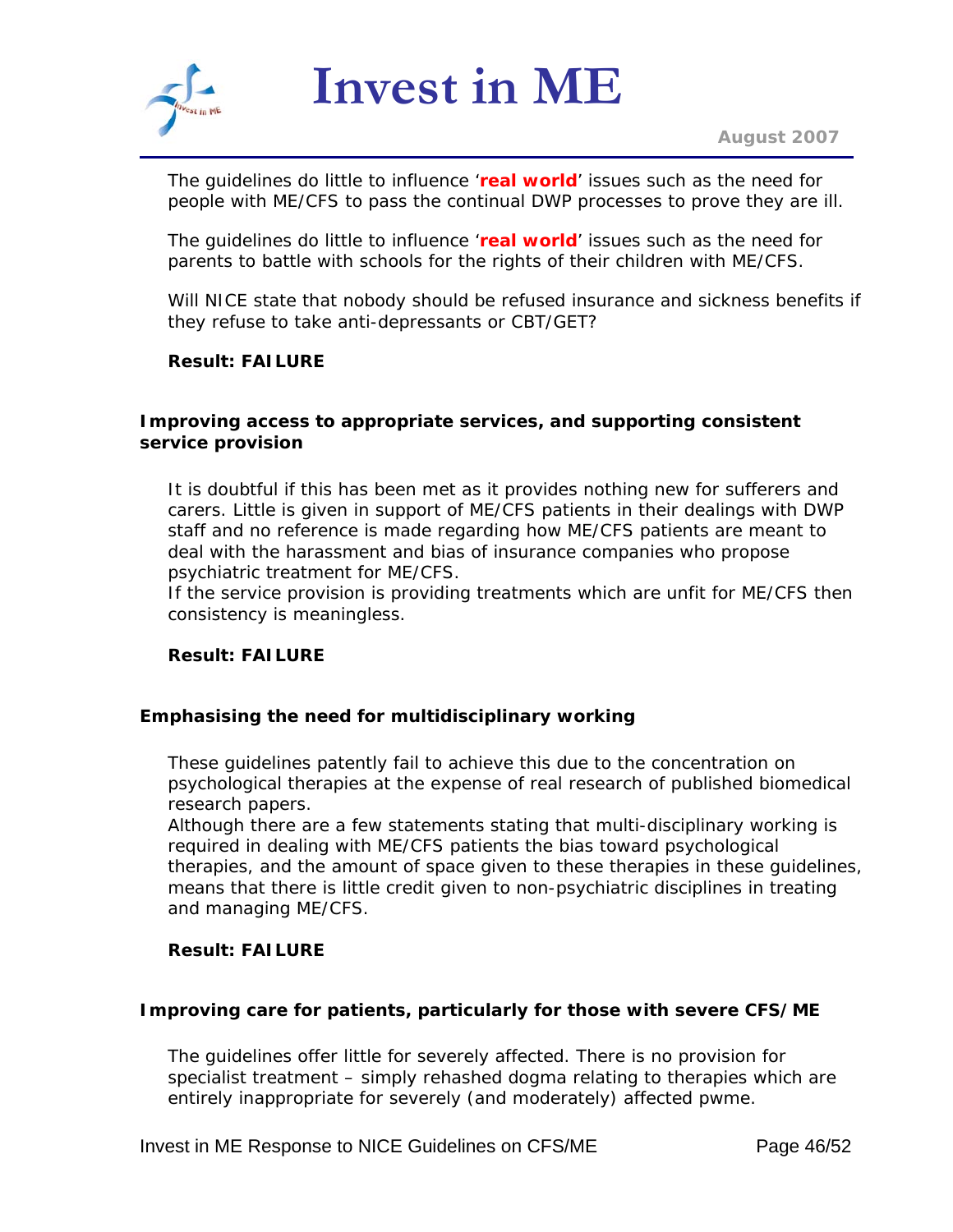

There is little here for carers.

## **Result: FAILURE**

#### **Providing guidance on 'best practice' for children with CFS/ME**

The guidelines add little new of relevance which doctors would not already know today. The best practice is not psychiatric therapies where the onus is on the patient to attend CBT meetings. It does little to move the debate on for children or their families.

#### **Result: FAILURE**

#### **Balancing guidance with the flexibility and tailored management, based on the needs of the patients**

By emphasising GET and CBT as primary treatments it is not possible to state that these guidelines help in basing management on the needs of patients. Its predilection for asserting that activity and exercise help ME/CFS patients already undermines any confidence that the ME/CFS community may have about the impartiality of these guidelines.

It fails to recommend prescription supplements which can be tailored to manage symptoms of the illness, based on the needs of the patient. There is nothing flexible with the continued advocacy of useless or dangerous psychiatric therapies.

#### **Result: FAILURE**

#### **Facilitating communication between practitioners and patients, and their families or carers.**

The guidelines cannot be said to achieve this as the emphasis on psychological therapies posing as treatments using heavily skewed data will inevitably influence GPs and paediatricians – especially if they have little time available for ME/CFS patients. The subject matter is skewed to allow a multitude of fatiguerelated patients to be included in this study. If it purports to be for ME/CFS then the studies need to use patients with ME/CFS – not CFS or other fatigue conditions.

#### **Result: FAILURE**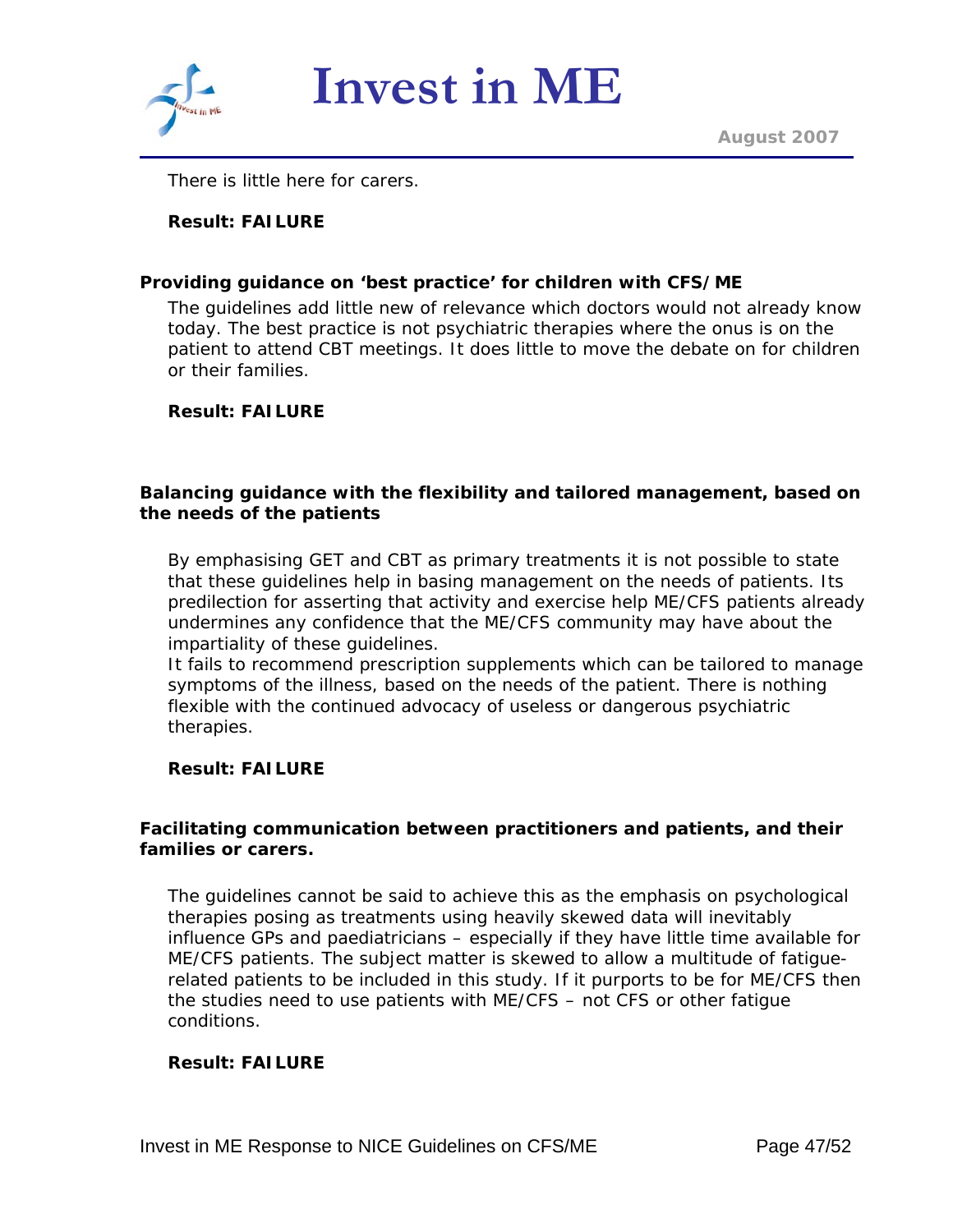

#### **Comments on other stakeholders' comments**

IiME have welcomed some of the changes which NICE made based on IiME's submission to the Draft guidelines.

We are left perplexed as to why NICE has not published all of our comments.

IiME have also viewed the comments from other stakeholders to these guidelines.

While there are some organizations, such as IiME, who wish for ME/CFS to be taken seriously and proper biomedical research performed we also note the comments from some other organisations, including surprisingly some charities purporting to represent ME/CFS sufferers, and we can clearly see that their intentions are not the same. In fact they are clearly viewing some other illness – not ME/CFS – or selling short the people they claim to represent.

And here we have a major failing of NICE. By pre-determining the result based on its requirements to view this illness as a broad chronic fatigue illness NICE has failed to grasp the reality, failed to analyse and use proper research, failed to respond to patients' demands and requirements and produced a document that will continue to allow this illness to be blended into a nebulous fatigue syndrome which only benefits psychiatrists interested in funding and other organisations who depend for their existence on paying members.

#### **Conclusion**

NICE had a real opportunity with these guidelines to improve the future for patients with ME/CFS. After all, over two years and unknown costs were expended in their preparation. Extensive comments to the draft guidelines were provided by the ME/CFS community and revisions could have removed the fallacies within the revised documents.

Yet these guidelines fail on a number of levels and give no real help to a GP or paediatrician to make an informed evaluation or provide any useful treatment. They continue to be a collection of perpetuated myths, psychiatric dogma, outdated practices and prejudice.

The guidelines provide a lot of words without actually saying much.

NICE have no vision and no ideas with which to progress the treatment and perception of ME/CFS.

This is a mediocre effort by an organisation which again fails the people to whom it purports to provide instructions and information.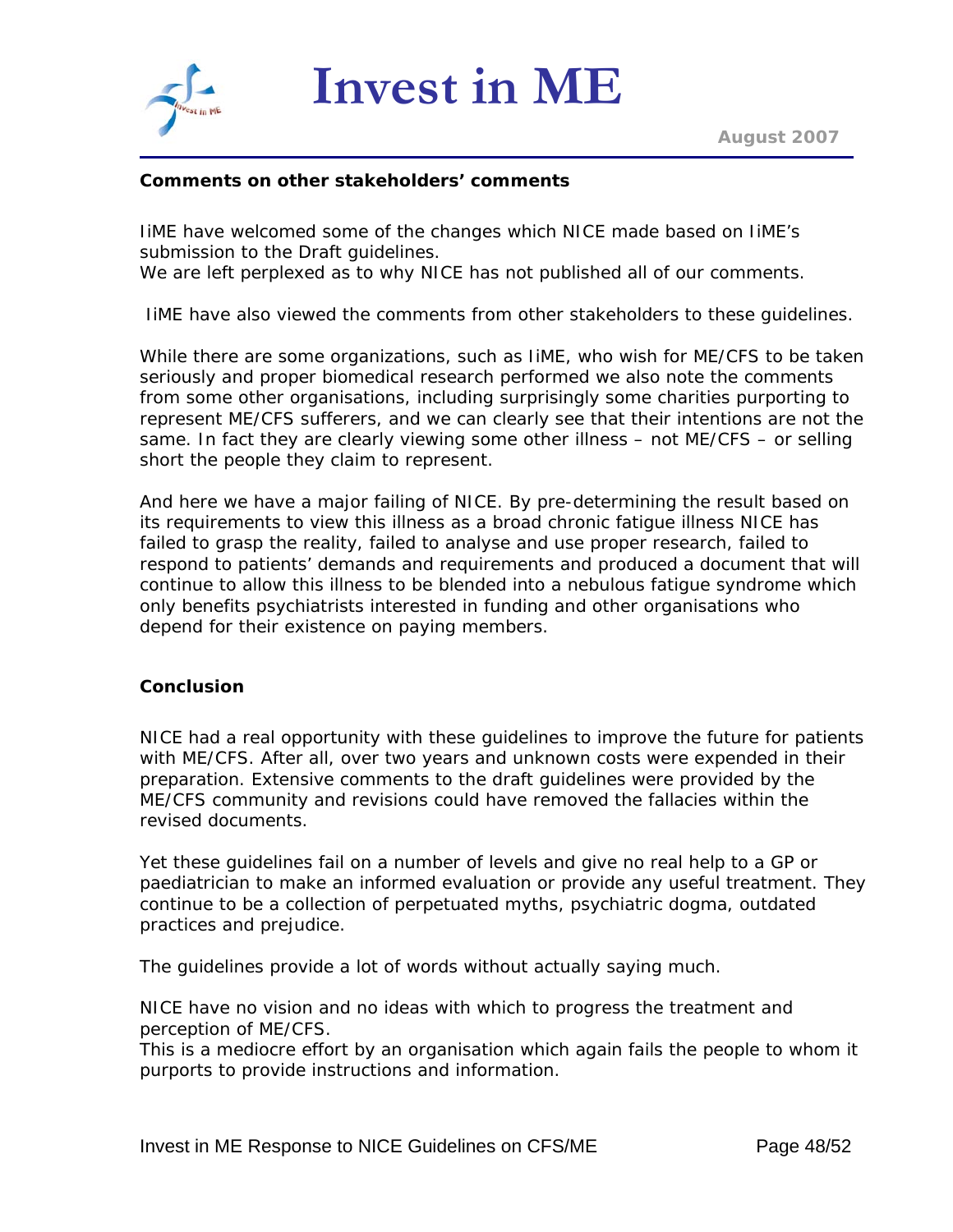

The document shows little new thinking and is clearly lacking in impartial analysis of all areas of research into ME/CFS.

One can only ask was it sensible to have these guidelines made at all at this stage without better analysis and research?

If much of the evidence was of poor quality then perhaps these guidelines are premature.

We should compare these guidelines with those produced for other neurological illnesses.

The inconsistency in these guidelines coupled with fallacious arguments used in favour of psychological therapies all undermine the supposed impartiality and credibility of NICE.

The lack of comment on epidemics and vaccinations shows how lacking in vision, scope and thoroughness has been the work carried out by NICE. The lack of analysis of the extensive biomedical research also shows a lack of rigorous control exercised in the formulation of these guidelines.

NICE state that "*We accept the Gibson Inquiry's view that the origins and nature of CFS/ME are poorly understood and that more high quality biomedical research is required*."

So it is even stranger that so little/no biomedical research is quoted in the NICE guidelines.

The Preface to the guidelines states that "*Several factors have contributed to the neglect of CFS/ME. Firstly, the illness is poorly understood.*"

These guidelines do not make it any more understandable as they refuse to standardise on the "*most stringent*" guidelines (the Canadian Consensus) and continue to avoid the issue of including as broad a range of fatigue states as possible into the CFS/ME group – something only of benefit to psychiatrists and the ever-pervasive lobby of vested interests who have no wish for ME/CFS to be treated as a neurological illness).

The NICE guidelines end up as a confusing pile of notes which has no clear directive and no sense of understanding what this illness is.

IiME cannot endorse these guidelines as they condemn people with ME/CFS to a false and perilous future which will again be dominated by psychiatrists and the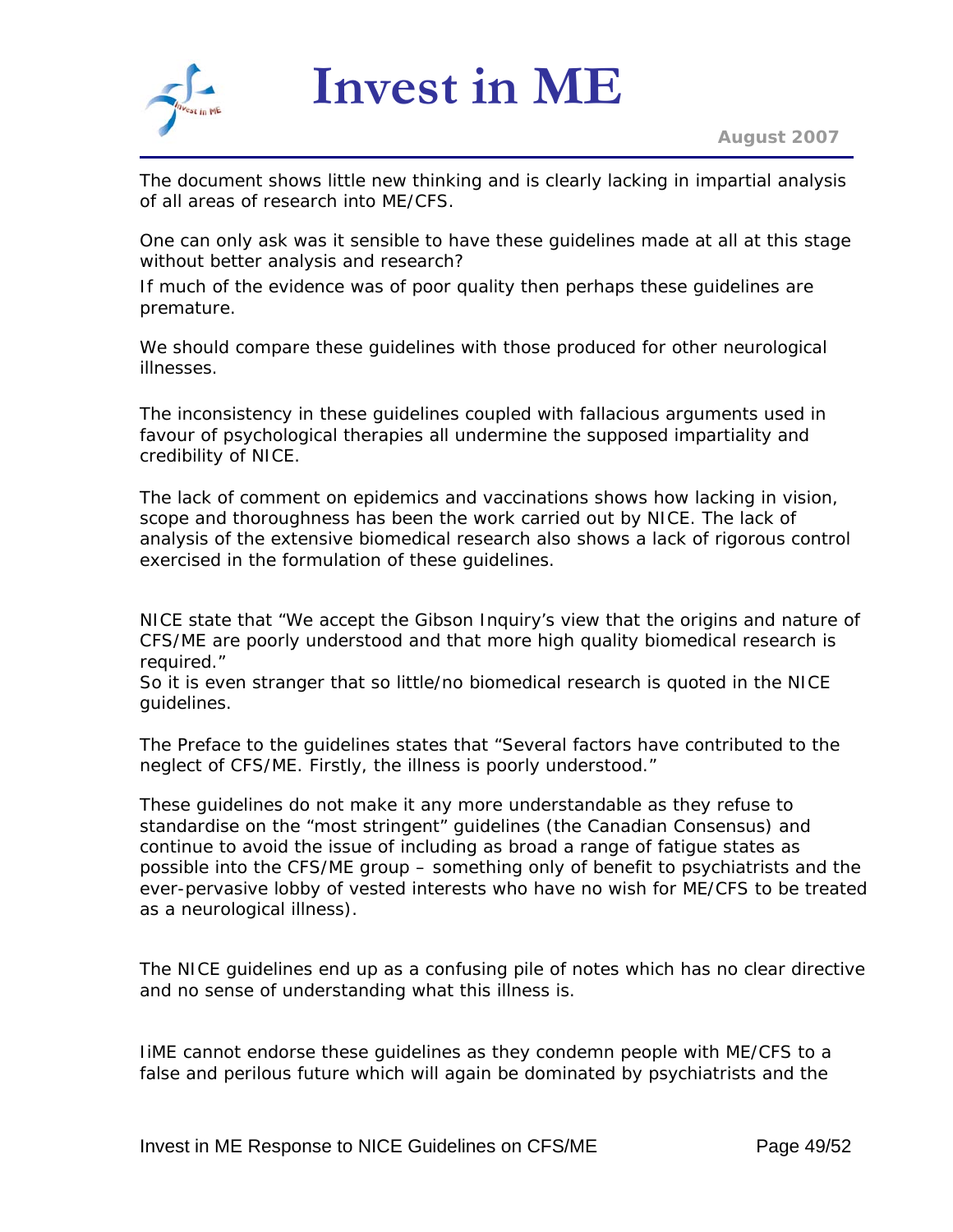

institutionalised psychiatric dogma which pervades many organisations and healthcare departments.

NICE state in their 52 page short version for healthcare staff -

"*The guidance does not, however, override the individual responsibility of healthcare professionals to make decisions appropriate to the circumstances of the individual patient, in consultation with the patient and/or guardian or carer and informed by the summary of product characteristics of any drugs they are considering.*"

This is true – these guidelines are best left on the shelf when treating patients with ME/CFS.

NICE state that clinical guidelines are updated as needed so that recommendations take into account important new information. NICE claim to check for new evidence 2 and 4 years after publication, to decide whether all or part of the guideline should be updated.

We hope they do a better job than has been done in looking at existing evidence. In our view these guidelines are incomplete and a "rapid update of some recommendations" are required immediately.

At the time of this document it will be nearly two years since Sophia Mirza died from ME/CFS. It is a sobering thought that in this century, in the UK, such an event could occur. These NICE guidelines will do nothing to prevent more deaths.

Invest in ME are left dismayed, exhausted and totally fed up after reading this document (the full guidelines for healthcare professionals). It is unwieldy and unuseable.

It does nothing to progress either the perception or treatment of patients with ME/CFS. Whilst acknowledging that this must be treated properly and with respect by healthcare professionals it then proceeds to act out its pre-determined agenda and offer failed and expensive psychiatric solutions for a neurological illness.

It fails to subgroup, diagnose properly or even demand proper research.

It is a hopeless document considering how much time has been spent on its formulation.

Finally we quote some of the principal architects behind the NICE policy toward ME/CFS.

Invest in ME Response to NICE Guidelines on CFS/ME Page 50/52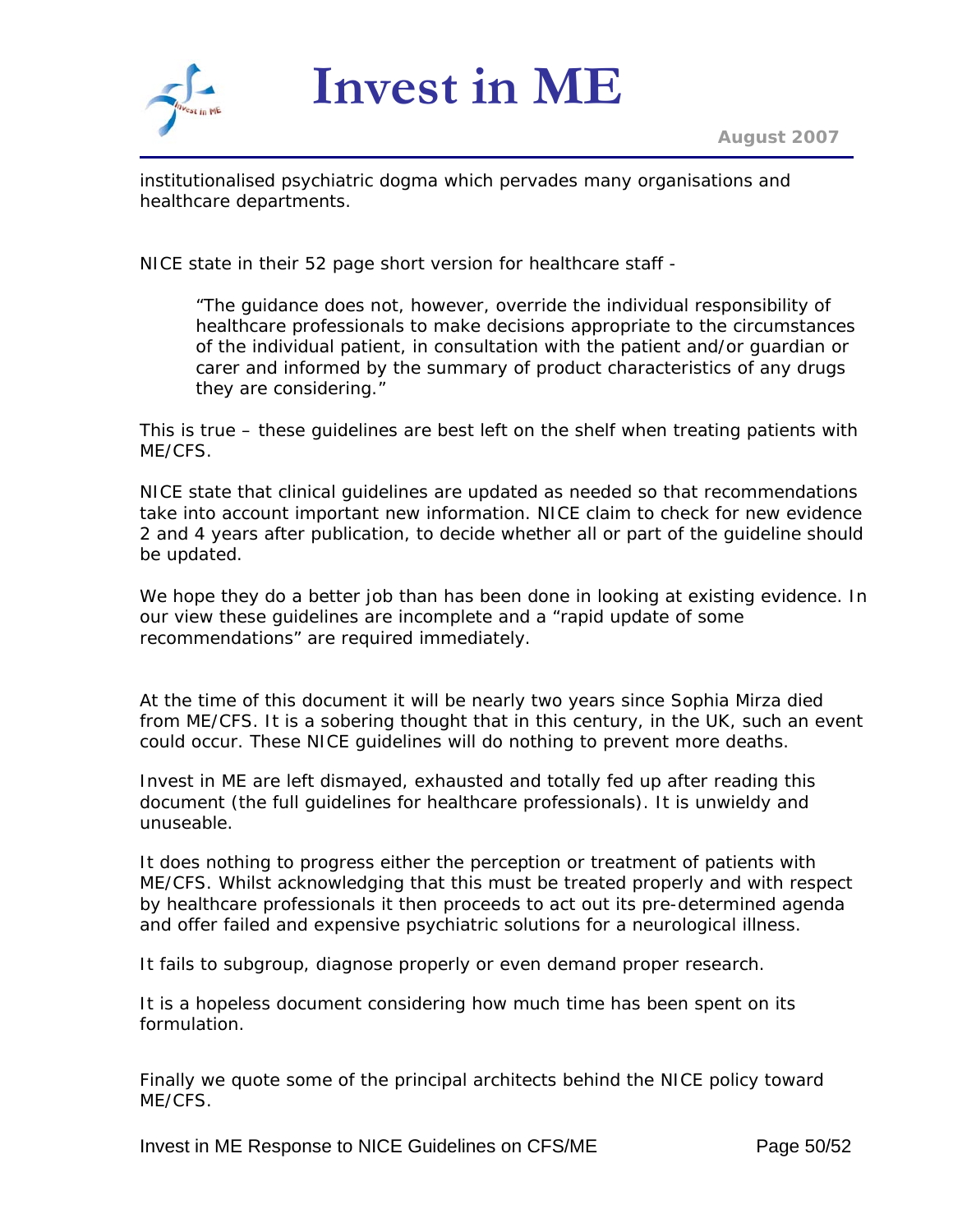

**Andrew Dillon,** Chief Executive at NICE and Executive Lead for the guideline, states:

"Until now there have been uncertainties about the diagnosis and management of this condition, but this new guideline will help health professionals make an accurate diagnosis, whilst considering other conditions that may be present"

#### **It will do no such thing.**

**Professor Richard Baker**, Chair of the Guideline Development Group, GP and Head of the Department of Health Sciences at the University of Leicester, states:

"The publication of this CFS/ME guideline is an important opportunity to change the current situation for the better, helping both healthcare professionals and individuals by providing clear advice on how best to manage this disabling condition. "

#### **It will not help individuals or healthcare staff.**

It must be a sobering thought for the chair of the group these guidelines, and for many of those people who are responsible for the final product, that despite the cost and resources used these guidelines are a lame, biased and short-sighted attempt to keep ME/CFS patients and their families/carers just where they have been for the past thirty years, with little hope of proper treatment.

These guidelines have taken over two years to prepare and it will be another two years before they are revised.

Invest in ME believe they should be revised immediately.

These NICE guidelines are a poor collection of outdated theories and attempts at treatment.

They do nothing to help either GPs or patients deal with this illness. They add nothing to improve the situation for patients who are wasting their lives without any sign of a radical change in the way biomedical research into ME/CFS is initiated.

They fail the severely affected people with ME/CFS by offering them nothing but a referral to specialist care. NICE fail to define what this specialist care means.

Looking at the aims and objectives with these guidelines it is clear one can come away with only one conclusion.

Invest in ME Response to NICE Guidelines on CFS/ME Page 51/52